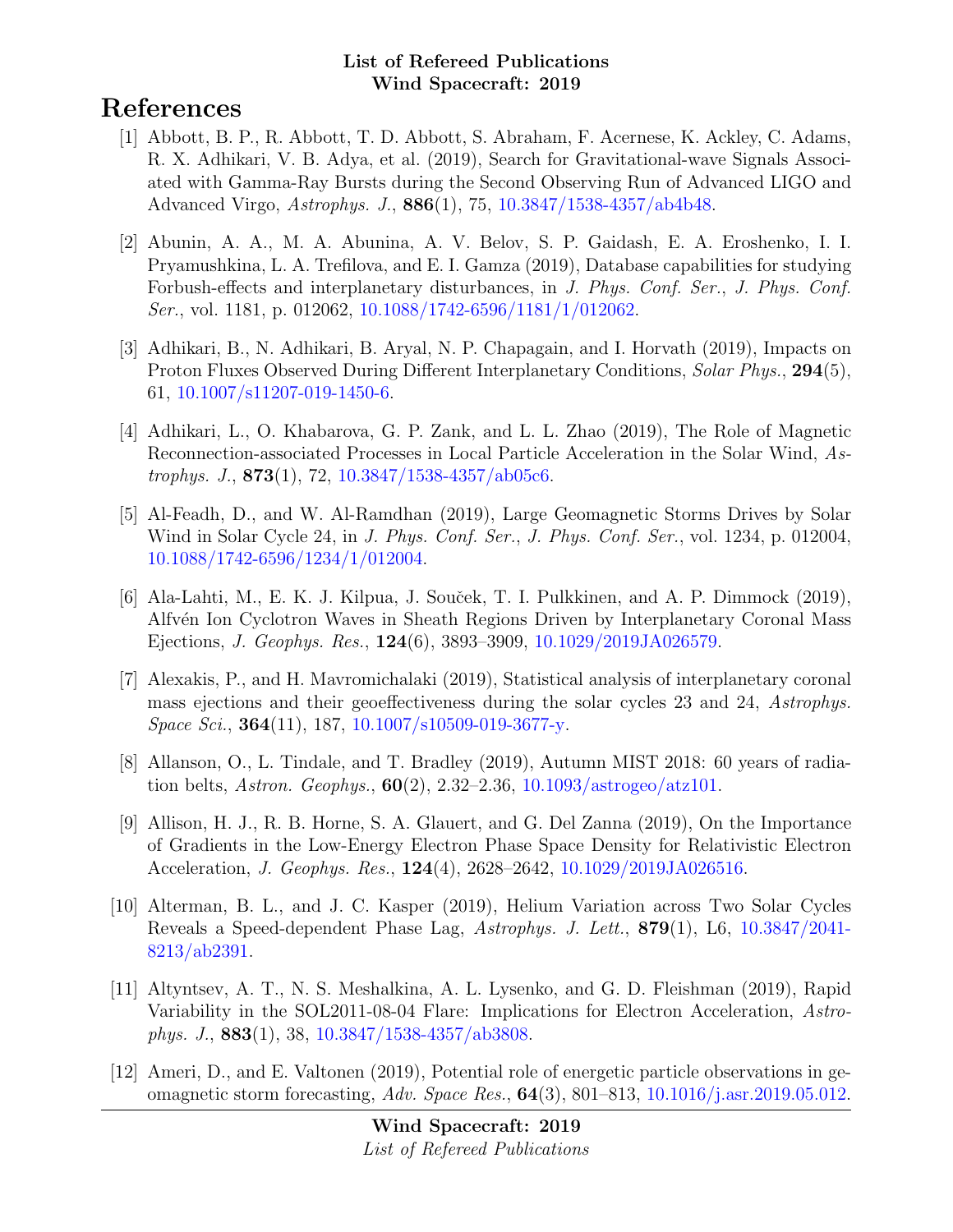- [13] Ameri, D., E. Valtonen, and S. Pohjolainen (2019), Properties of High-Energy Solar Particle Events Associated with Solar Radio Emissions, Solar Phys., 294(9), 122, [10.1007/s11207-019-1512-9.](http://dx.doi.org/10.1007/s11207-019-1512-9)
- [14] An, J., T. Magara, K. Hayashi, and Y.-J. Moon (2019), Parametric Study of ICME Properties Related to Space Weather Disturbances via a Series of Three-Dimensional MHD Simulations, *Solar Phys.*, **294**(10), 143, [10.1007/s11207-019-1531-6.](http://dx.doi.org/10.1007/s11207-019-1531-6)
- [15] Anastasiadis, A., D. Lario, A. Papaioannou, A. Kouloumvakos, and A. Vourlidas (2019), Solar energetic particles in the inner heliosphere: status and open questions, Phil. Trans. R. Soc. A, 377(2148), 20180,100, [10.1098/rsta.2018.0100.](http://dx.doi.org/10.1098/rsta.2018.0100)
- [16] Andreeva, V. A., and N. A. Tsyganenko (2019), Empirical Modeling of the Geomagnetosphere for SIR and CME-Driven Magnetic Storms, J. Geophys. Res., 124(7), 5641–5662, [10.1029/2018JA026008.](http://dx.doi.org/10.1029/2018JA026008)
- [17] Angelopoulos, V., P. Cruce, A. Drozdov, E. W. Grimes, N. Hatzigeorgiu, D. A. King, D. Larson, J. W. Lewis, J. M. McTiernan, D. A. Roberts, C. L. Russell, T. Hori, Y. Kasahara, A. Kumamoto, A. Matsuoka, Y. Miyashita, Y. Miyoshi, I. Shinohara, M. Teramoto, J. B. Faden, A. J. Halford, M. McCarthy, R. M. Millan, J. G. Sample, D. M. Smith, L. A. Woodger, A. Masson, A. A. Narock, K. Asamura, T. F. Chang, C. Y. Chiang, Y. Kazama, K. Keika, S. Matsuda, T. Segawa, K. Seki, M. Shoji, S. W. Y. Tam, N. Umemura, B. J. Wang, S. Y. Wang, R. Redmon, J. V. Rodriguez, H. J. Singer, J. Vandegriff, S. Abe, M. Nose, A. Shinbori, Y. M. Tanaka, S. UeNo, L. Andersson, P. Dunn, C. Fowler, J. S. Halekas, T. Hara, Y. Harada, C. O. Lee, R. Lillis, D. L. Mitchell, M. R. Argall, K. Bromund, J. L. Burch, I. J. Cohen, M. Galloy, B. Giles, A. N. Jaynes, O. Le Contel, M. Oka, T. D. Phan, B. M. Walsh, J. Westlake, F. D. Wilder, S. D. Bale, R. Livi, M. Pulupa, P. Whittlesey, A. DeWolfe, B. Harter, E. Lucas, U. Auster, J. W. Bonnell, C. M. Cully, E. Donovan, R. E. Ergun, H. U. Frey, B. Jackel, A. Keiling, H. Korth, J. P. McFadden, Y. Nishimura, F. Plaschke, P. Robert, D. L. Turner, J. M. Weygand , R. M. Candey, R. C. Johnson, T. Kovalick, M. H. Liu, R. E. McGuire, A. Breneman, K. Kersten, and P. Schroeder (2019), The Space Physics Environment Data Analysis System (SPEDAS), Space Sci. Rev., 215(1), 9, [10.1007/s11214-018-0576-4.](http://dx.doi.org/10.1007/s11214-018-0576-4)
- [18] Aptekar, R. L., A. M. Bykov, S. V. Golenetskii, D. D. Frederiks, D. S. Svinkin, M. V. Ulanov, A. E. Tsvetkova, A. V. Kozlova, and A. L. Lysenko (2019), Cosmic gamma-ray bursts and soft gamma-repeaters – observations and modeling of extreme astrophysical phenomena: (100th anniversary of the Ioffe Institute), *Phys. Usp.*,  $62(8)$ ,  $739-753$ , [10.3367/UFNe.2018.11.038488.](http://dx.doi.org/10.3367/UFNe.2018.11.038488)
- [19] Archer, M. O., H. Hietala, M. D. Hartinger, F. Plaschke, and V. Angelopoulos (2019), Direct observations of a surface eigenmode of the dayside magnetopause, Nature Comm., 10, 615, [10.1038/s41467-018-08134-5.](http://dx.doi.org/10.1038/s41467-018-08134-5)
- [20] Arkhangelskiy, A. I., A. M. Galper, I. V. Arkhangelskaja, A. V. Bakaldin, E. N. Chasovikov, I. V. Chernysheva, O. D. Dalkarov, A. E. Egorov, Y. V. Gusakov, M. D. Kheymits, A. A. Leonov, N. Y. Pappe, M. F. Runtso, Y. I. Stozhkov, S. I. Suchkov, N. P. Topchiev,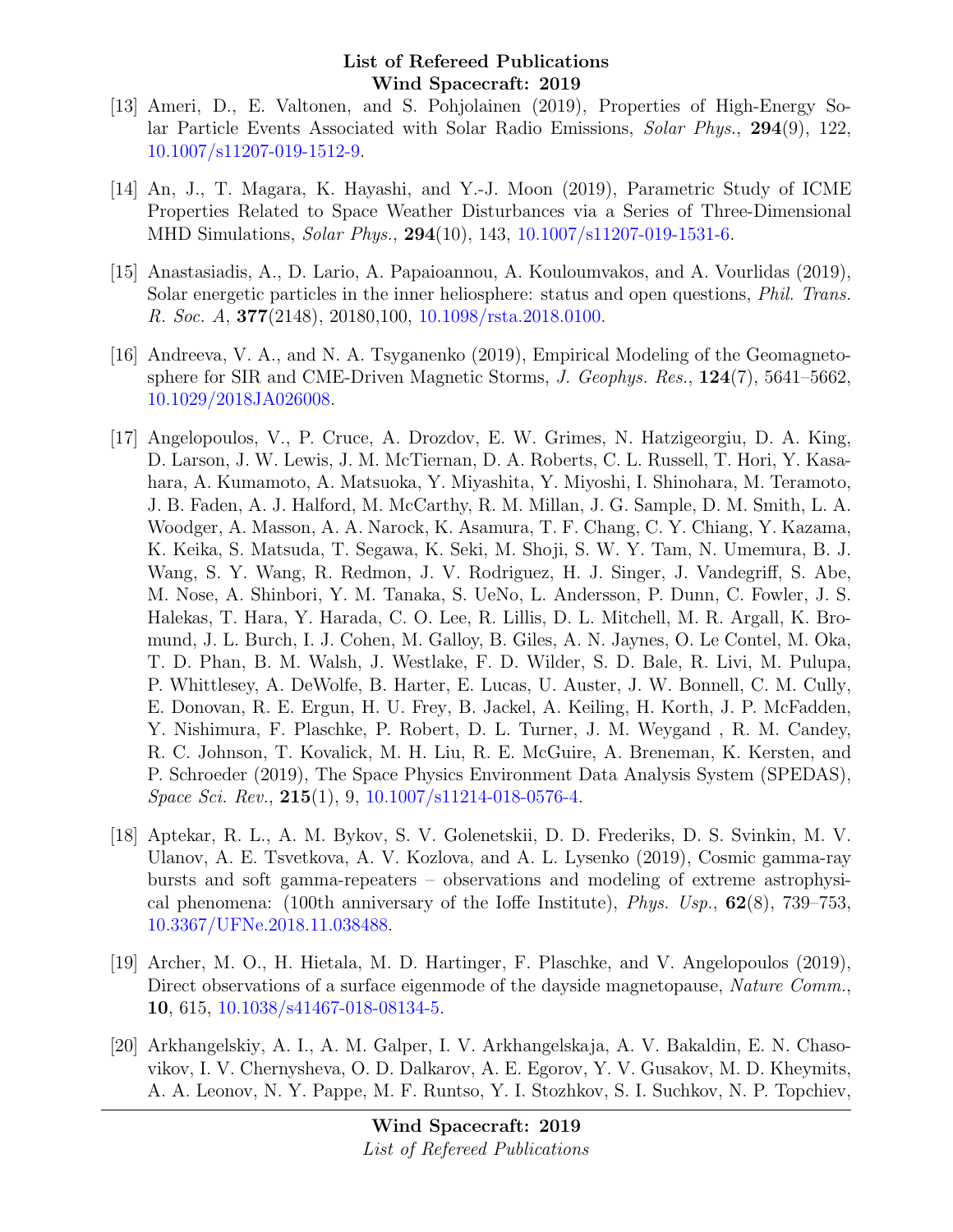and Y. T. Yurkin (2019), The beam test of anticoincidence scintillation detector prototype with SiPM readout and perspectives of GRBs studies for space-based gamma-ray telescope GAMMA-400, in J. Phys. Conf. Ser., J. Phys. Conf. Ser., vol. 1390, p. 012130, [10.1088/1742-6596/1390/1/012130.](http://dx.doi.org/10.1088/1742-6596/1390/1/012130)

- [21] Artemyev, A. V., V. Angelopoulos, and I. Y. Vasko (2019), Kinetic Properties of Solar Wind Discontinuities at 1 AU Observed by ARTEMIS, J. Geophys. Res., 124(6), 3858– 3870, [10.1029/2019JA026597.](http://dx.doi.org/10.1029/2019JA026597)
- [22] Aslanyan, V., K. Keresztes, C. Feldman, J. F. Pearson, R. Willingale, A. Martindale, S. Sembay, J. P. Osborne, S. S. Sachdev, C. L. Bicknell, P. R. Houghton, T. Crawford, and D. Chornay (2019), Design and implementation of electron diverters for lobster eye space-based X-ray optics, Rev. Sci. Inst., 90(12), 124502, [10.1063/1.5120410.](http://dx.doi.org/10.1063/1.5120410)
- [23] Awuor, A. O., P. Baki, J. Olwendo, and P. Kotze (2019), Storm-Time Behaviour of Meso-Scale Field-Aligned Currents: Case Study with Three Geomagnetic Storm Events, J. Astron. Space Sci., 36, 133–147, [10.5140/JASS.2019.36.3.133.](http://dx.doi.org/10.5140/JASS.2019.36.3.133)
- [24] Bai, S.-C., Q. Shi, Q.-G. Zong, X. Wang, A. Tian, A. W. Degeling, C. Yue, I. J. Rae, Z.-Y. Pu, and S. Fu (2019), Electron Dispersion and Parallel Electron Beam Observed Near the Separatrix, J. Geophys. Res., 124(9), 7494–7504, [10.1029/2019JA026836.](http://dx.doi.org/10.1029/2019JA026836)
- [25] Banerjee, A., A. Bej, T. N. Chatterjee, and A. Majumdar (2019), An SOC Approach to Study the Solar Wind-Magnetosphere Energy Coupling, *Earth and Space Sci.*, 6(4), 565–576, [10.1029/2018EA000468.](http://dx.doi.org/10.1029/2018EA000468)
- [26] Barkhatov, N. A., D. S. Dolgova, and E. A. Revunova (2019), Dependence of the Geomagnetic Activity on the Structure of Magnetic Clouds, Geomag. and Aeron., 59(1), 16–26, [10.1134/S001679321901002X.](http://dx.doi.org/10.1134/S001679321901002X)
- [27] Barnard, L. A., M. J. Owens, C. J. Scott, and S. R. Jones (2019), Extracting Inner-Heliosphere Solar Wind Speed Information From Heliospheric Imager Observations, Space Weather, 17(6), 925–938, [10.1029/2019SW002226.](http://dx.doi.org/10.1029/2019SW002226)
- [28] Belakhovsky, V., V. Pilipenko, M. Engebretson, Y. Sakharov, and V. Selivanov (2019), Impulsive disturbances of the geomagnetic field as a cause of induced currents of electric power lines, J. Space Weather Space Clim., 9, A18, [10.1051/swsc/2019015.](http://dx.doi.org/10.1051/swsc/2019015)
- [29] Bentley, S. N., C. E. J. Watt, I. J. Rae, M. J. Owens, K. Murphy, M. Lockwood, and J. K. Sandhu (2019), Capturing Uncertainty in Magnetospheric Ultralow Frequency Wave Models, Space Weather, 17(4), 599–618, [10.1029/2018SW002102.](http://dx.doi.org/10.1029/2018SW002102)
- [30] Besliu-Ionescu, D., D.-C. Talpeanu, M. Mierla, and G. Maris Muntean (2019), On the prediction of geoeffectiveness of CMEs during the ascending phase of SC24 using a logistic regression method, J. Atmos. Solar-Terr. Phys., 193, 105,036, [10.1016/j.jastp.2019.04.017.](http://dx.doi.org/10.1016/j.jastp.2019.04.017)
- [31] Bhaskar, A., and G. Vichare (2019), Forecasting of SYMH and ASYH indices for geomagnetic storms of solar cycle 24 including St. Patrick's day, 2015 storm using NARX neural network, J. Space Weather Space Clim., 9, A12, [10.1051/swsc/2019007.](http://dx.doi.org/10.1051/swsc/2019007)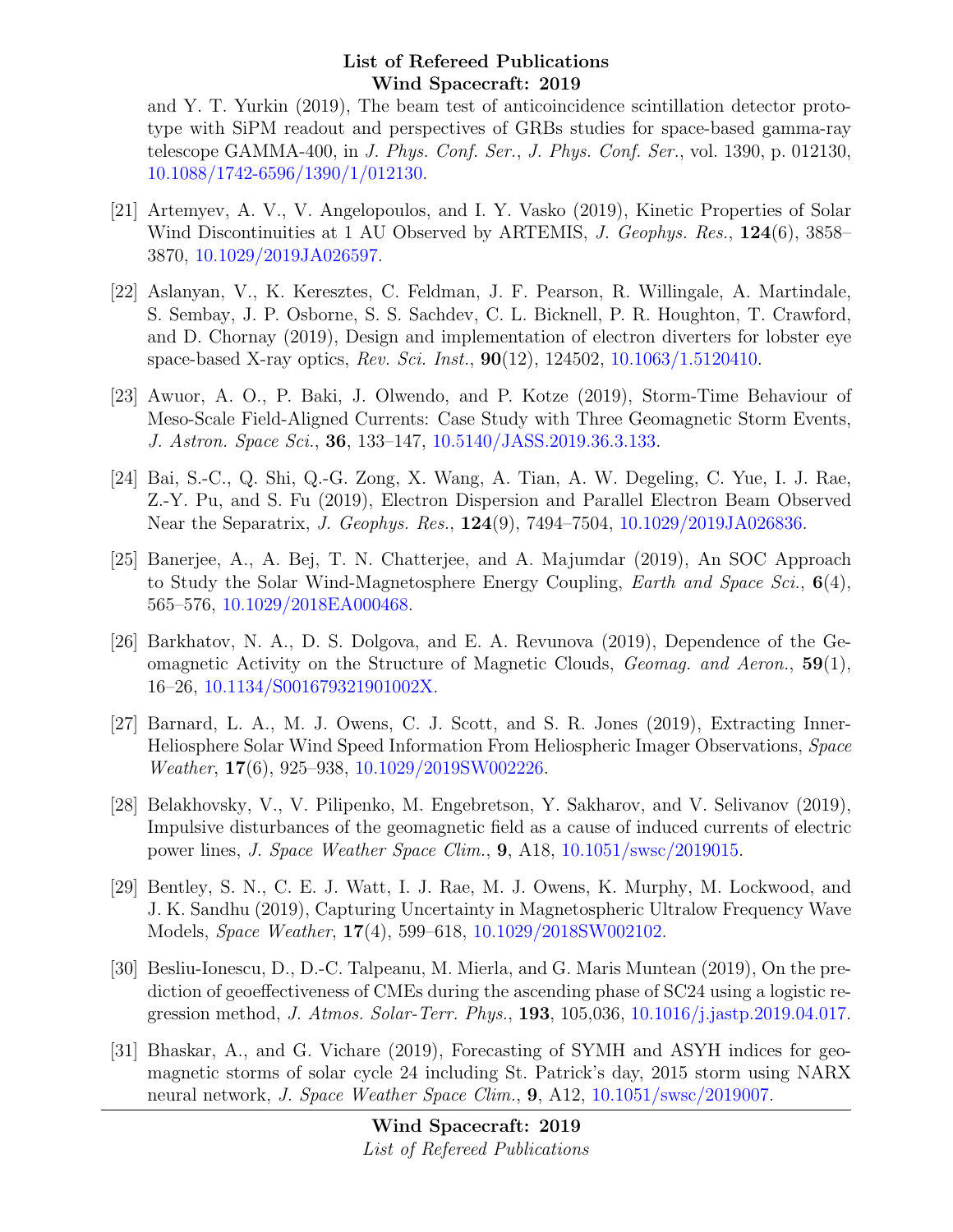- [32] Billett, D. D., J. A. Wild, A. Grocott, A. L. Aruliah, A. M. Ronksley, M. T. Walach, and M. Lester (2019), Spatially Resolved Neutral Wind Response Times During High Geomagnetic Activity Above Svalbard, J. Geophys. Res., 124(8), 6950–6960, [10.1029/2019JA026627.](http://dx.doi.org/10.1029/2019JA026627)
- [33] Bingham, S. T., C. G. Mouikis, L. M. Kistler, K. W. Paulson, C. J. Farrugia, C. L. Huang, H. E. Spence, G. D. Reeves, and C. Kletzing (2019), The Storm Time Development of Source Electrons and Chorus Wave Activity During CME- and CIR-Driven Storms, J. Geophys. Res., 124(8), 6438–6452, [10.1029/2019JA026689.](http://dx.doi.org/10.1029/2019JA026689)
- [34] Blagoveshchensky, D. V., M. A. Sergeeva, and P. Corona-Romero (2019), Features of the magnetic disturbance on September 7-8, 2017 by geophysical data, Adv. Space Res., 64(1), 171–182, [10.1016/j.asr.2019.03.037.](http://dx.doi.org/10.1016/j.asr.2019.03.037)
- [35] Blanco-Cano, X., D. Burgess, T. Sundberg, and P. Kajdič (2019), Multispacecraft Study of the Interaction Between an Interplanetary Shock and a Solar Wind Flux Rope, J. Geophys. Res., 124(12), 9760–9773, [10.1029/2019JA026748.](http://dx.doi.org/10.1029/2019JA026748)
- [36] Borodkova, N. L., V. G. Eselevich, G. N. Zastenker, O. V. Sapunova, Y. I. Yermolaev, J. Safránková, Z. Němeček, and L. Přech (2019), Fine Structure of Interplanetary Shock Front—Results from BMSW Experiment with High Time Resolution, J. Geophys. Res., 124(11), 8191–8207, [10.1029/2018JA026255.](http://dx.doi.org/10.1029/2018JA026255)
- [37] Boynton, R. J., O. A. Amariutei, Y. Y. Shprits, and M. A. Balikhin (2019), The System Science Development of Local Time-Dependent 40-keV Electron Flux Models for Geostationary Orbit, Space Weather, 17(6), 894–906, [10.1029/2018SW002128.](http://dx.doi.org/10.1029/2018SW002128)
- [38] Bruno, R., D. Telloni, L. Sorriso-Valvo, R. Marino, R. De Marco, and R. D'Amicis (2019), The low-frequency break observed in the slow solar wind magnetic spectra, Astron.  $\mathcal{C}$ Astrophys., 627, A96, [10.1051/0004-6361/201935841.](http://dx.doi.org/10.1051/0004-6361/201935841)
- [39] Bu, X., B. Luo, C. Shen, S. Liu, J. Gong, Y. Cao, and H. Wang (2019), Forecasting High-Speed Solar Wind Streams Based on Solar Extreme Ultraviolet Images, Space Weather, 17(7), 1040–1058, [10.1029/2019SW002186.](http://dx.doi.org/10.1029/2019SW002186)
- [40] Bunescu, C., J. Vogt, O. Marghitu, and A. Blagau (2019), Multiscale estimation of the field-aligned current density, Ann. Geophys., 37(3), 347–373, [10.5194/angeo-37-347-2019.](http://dx.doi.org/10.5194/angeo-37-347-2019)
- [41] Caballero-Lopez, R. A., N. E. Engelbrecht, and J. D. Richardson (2019), Correlation of Long-term Cosmic-Ray Modulation with Solar Activity Parameters, Astrophys. J., 883(1), 73,  $10.3847/1538-4357/ab3c57$ .
- [42] Cai, L., S. Oyama, A. Aikio, H. Vanhamäki, and I. Virtanen (2019), Fabry-Perot Interferometer Observations of Thermospheric Horizontal Winds During Magnetospheric Substorms, J. Geophys. Res., 124(5), 3709–3728, [10.1029/2018JA026241.](http://dx.doi.org/10.1029/2018JA026241)
- [43] Calabia, A., and S. Jin (2019), Solar cycle, seasonal, and asymmetric dependencies of thermospheric mass density disturbances due to magnetospheric forcing, Ann. Geophys.,  $37(5)$ , 989–1003, [10.5194/angeo-37-989-2019.](http://dx.doi.org/10.5194/angeo-37-989-2019)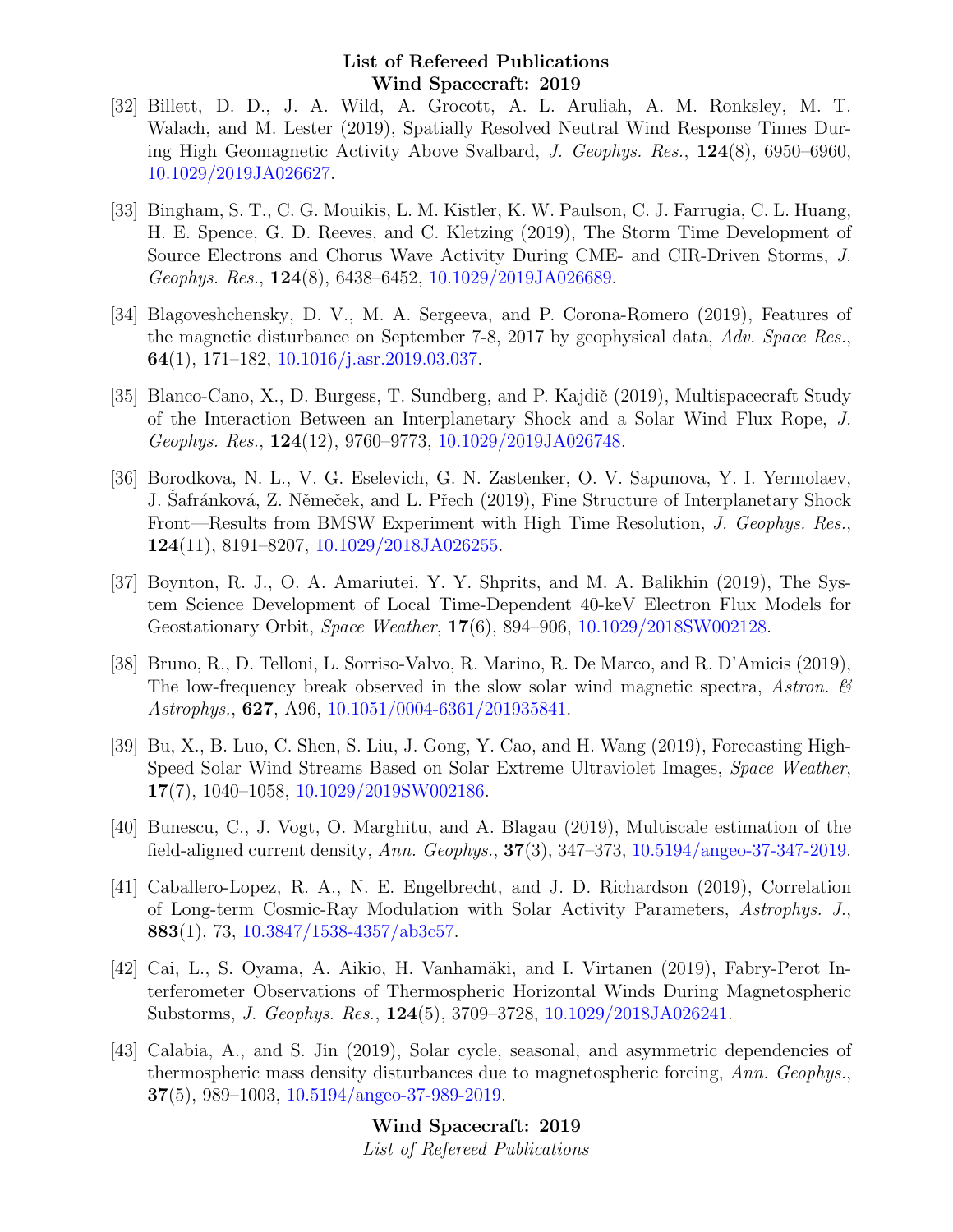- [44] Cameron, T. G., and B. Jackel (2019), Using a Numerical MHD Model to Improve Solar Wind Time Shifting, Space Weather, 17(5), 662–671, [10.1029/2019SW002175.](http://dx.doi.org/10.1029/2019SW002175)
- [45] Camporeale, E. (2019), The Challenge of Machine Learning in Space Weather: Nowcasting and Forecasting, Space Weather, 17(8), 1166–1207, [10.1029/2018SW002061.](http://dx.doi.org/10.1029/2018SW002061)
- [46] Chang, Q., X. Xu, Q. Xu, J. Zhong, J. Xu, J. Wang, and T. Zhang (2019), Multiple-point Modeling the Parker Spiral Configuration of the Solar Wind Magnetic Field at the Solar Maximum of Solar Cycle 24, Astrophys. J., 884(2), 102, [10.3847/1538-4357/ab412a.](http://dx.doi.org/10.3847/1538-4357/ab412a)
- [47] Chang, T.-F., C.-Z. Cheng, S. W.-Y. Tam, C.-Y. Chiang, Y. Miyoshi, T. Hori, T. Mitani, T. Takashima, A. Matsuoka, M. Teramoto, and I. Shinohara (2019), ERG observations of drift echoes during a unique period of the satellite mission, Earth, Planets, and Space,  $71(1)$ , 18, [10.1186/s40623-019-0999-5.](http://dx.doi.org/10.1186/s40623-019-0999-5)
- [48] Chashei, I. V., S. A. Tyul'bashev, I. A. Subaev, and A. I. Chernyshova (2019), Observations of Corotating Streams of the Solar Wind with the Large Phased Array of the Lebedev Physical Institute in 2016, Astron. Rep., 63(5), 409–419, [10.1134/S1063772919050019.](http://dx.doi.org/10.1134/S1063772919050019)
- [49] Chen, C., Y. D. Liu, R. Wang, X. Zhao, H. Hu, and B. Zhu (2019), Characteristics of a Gradual Filament Eruption and Subsequent CME Propagation in Relation to a Strong Geomagnetic Storm, Astrophys. J., 884(1), 90, [10.3847/1538-4357/ab3f36.](http://dx.doi.org/10.3847/1538-4357/ab3f36)
- [50] Chen, M. W., C. L. Lemon, J. Hecht, S. Sazykin, R. A. Wolf, A. Boyd, and P. Valek (2019), Diffuse Auroral Electron and Ion Precipitation Effects on RCM-E Comparisons With Satellite Data During the 17 March 2013 Storm, J. Geophys. Res., 124(6), 4194– 4216, [10.1029/2019JA026545.](http://dx.doi.org/10.1029/2019JA026545)
- [51] Chen, Y., Q. Hu, and J. A. le Roux (2019), Analysis of Small-scale Magnetic Flux Ropes Covering the Whole Ulysses Mission, Astrophys. J., 881(1), 58, [10.3847/1538-](http://dx.doi.org/10.3847/1538-4357/ab2ccf) [4357/ab2ccf.](http://dx.doi.org/10.3847/1538-4357/ab2ccf)
- [52] Choi, K.-E., and D.-Y. Lee (2019), Origin of Solar Rotational Periodicity and Harmonics Identified in the Interplanetary Magnetic Field  $B_z$  Component Near the Earth During Solar Cycles 23 and 24, Solar Phys., 294(4), 44, [10.1007/s11207-019-1433-7.](http://dx.doi.org/10.1007/s11207-019-1433-7)
- [53] Cliver, E. W., S. W. Kahler, M. Kazachenko, and M. Shimojo (2019), The Disappearing Solar Filament of 2013 September 29 and Its Large Associated Proton Event: Implications for Particle Acceleration at the Sun, Astrophys. J., 877(1), 11, [10.3847/1538-](http://dx.doi.org/10.3847/1538-4357/ab0e03) [4357/ab0e03.](http://dx.doi.org/10.3847/1538-4357/ab0e03)
- [54] Coburn, J. T., and L. Sorriso-Valvo (2019), Correlation of the Radial and Meridional Components of IMF and the Solar Wind Velocity: Dependence on the Time and the Fluctuation Frequency, Fluids, 4(3), 7–15, [10.3390/fluids4030163.](http://dx.doi.org/10.3390/fluids4030163)
- [55] Cohen, I. J., B. H. Mauk, D. L. Turner, J. F. Fennell, J. B. Blake, G. D. Reeves, T. W. Leonard, D. N. Baker, A. N. Jaynes, H. E. Spence, and C. Gabrielse (2019), Drift-Dispersed Flux Dropouts of Energetic Electrons Observed in Earth's Middle Magneto-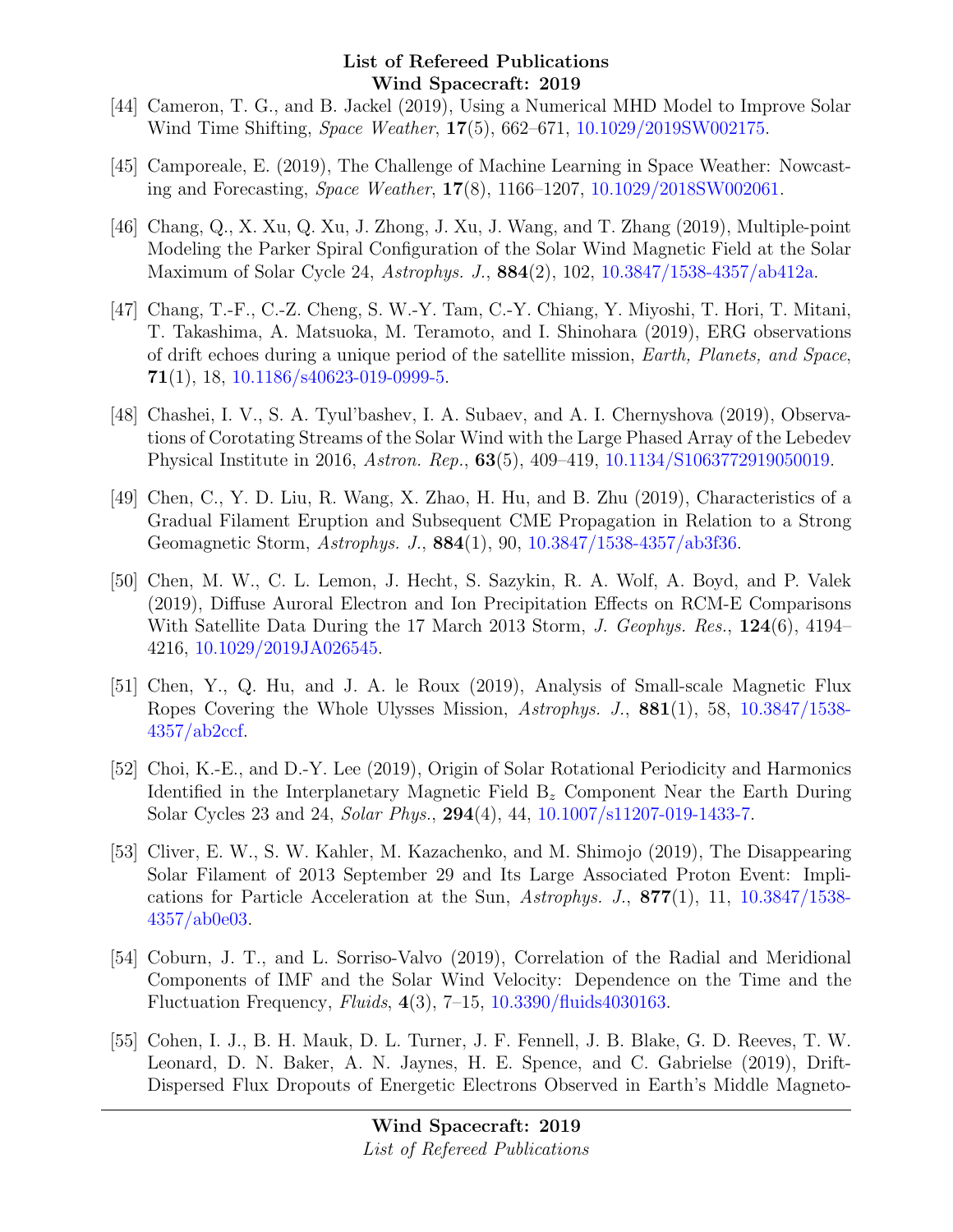sphere by the Magnetospheric Multiscale (MMS) Mission, *Geophys. Res. Lett.*,  $46(6)$ , 3069–3078, [10.1029/2019GL082008.](http://dx.doi.org/10.1029/2019GL082008)

- [56] Connor, H. K., and J. A. Carter (2019), Exospheric Neutral Hydrogen Density at the Nominal 10  $R_E$  Subsolar Point Deduced From XMM-Newton X-Ray Observations, J. Geophys. Res., 124(3), 1612–1624, [10.1029/2018JA026187.](http://dx.doi.org/10.1029/2018JA026187)
- [57] Corti, C., M. S. Potgieter, V. Bindi, C. Consolandi, C. Light, M. Palermo, and A. Popkow (2019), Numerical Modeling of Galactic Cosmic-Ray Proton and Helium Observed by AMS-02 during the Solar Maximum of Solar Cycle 24, Astrophys. J., 871(2), 253, [10.3847/1538-4357/aafac4.](http://dx.doi.org/10.3847/1538-4357/aafac4)
- [58] Cozzani, G., A. Retinò, F. Califano, A. Alexand rova, O. Le Contel, Y. Khotyaintsev, A. Vaivads, H. S. Fu, F. Catapano, H. Breuillard, N. Ahmadi, P. A. Lindqvist, R. E. Ergun, R. B. Torbert, B. L. Giles, C. T. Russell, R. Nakamura, S. Fuselier, B. H. Mauk, T. Moore, and J. L. Burch (2019), In situ spacecraft observations of a structured electron diffusion region during magnetopause reconnection, Phys. Rev. E, 99(4), 043204, [10.1103/PhysRevE.99.043204.](http://dx.doi.org/10.1103/PhysRevE.99.043204)
- [59] D'Amicis, R., L. Matteini, and R. Bruno (2019), On the slow solar wind with high Alfvénicity: from composition and microphysics to spectral properties, Mon. Not. Roy. Astron. Soc., 483(4), 4665–4677, [10.1093/mnras/sty3329.](http://dx.doi.org/10.1093/mnras/sty3329)
- [60] D'Amicis, R., R. De Marco, R. Bruno, and D. Perrone (2019), Investigating the nature of the link between magnetic field orientation and proton temperature in the solar wind, Astron. & Astrophys., **632**, A92, [10.1051/0004-6361/201936728.](http://dx.doi.org/10.1051/0004-6361/201936728)
- [61] Démoulin, P., S. Dasso, M. Janvier, and V. Lanabere (2019), Re-analysis of Lepping's Fitting Method for Magnetic Clouds: Lundquist Fit Reloaded, Solar Phys., 294(12), 172, [10.1007/s11207-019-1564-x.](http://dx.doi.org/10.1007/s11207-019-1564-x)
- [62] Denton, M. H., M. G. G. T. Taylor, J. V. Rodriguez, and M. G. Henderson (2019), Extension of an Empirical Electron Flux Model From 6 to 20 Earth Radii Using Cluster/RAPID Observations, Space Weather, 17(5), 778–792, [10.1029/2018SW002121.](http://dx.doi.org/10.1029/2018SW002121)
- [63] Despirak, I. V., A. A. Lyubchich, and N. G. Kleimenova (2019), Solar Wind Streams of Different Types and High-Latitude Substorms, Geomag. and Aeron., 59(1), 1–6, [10.1134/S0016793219010055.](http://dx.doi.org/10.1134/S0016793219010055)
- [64] Di Mare, F., L. Sorriso-Valvo, A. r. Retinò, F. Malara, and H. Hasegawa (2019), Evolution of Turbulence in the Kelvin-Helmholtz Instability in the Terrestrial Magnetopause, Atmosphere, 10(9), 561, [10.3390/atmos10090561.](http://dx.doi.org/10.3390/atmos10090561)
- [65] Ding, L.-G., Z.-W. Wang, L. Feng, G. Li, and Y. Jiang (2019), Is the enhancement of type II radio bursts during CME interactions related to the associated solar energetic particle event?, Res. Astron. Astrophys.,  $19(1)$ , 005,  $10.1088/1674-4527/19/1/5$ .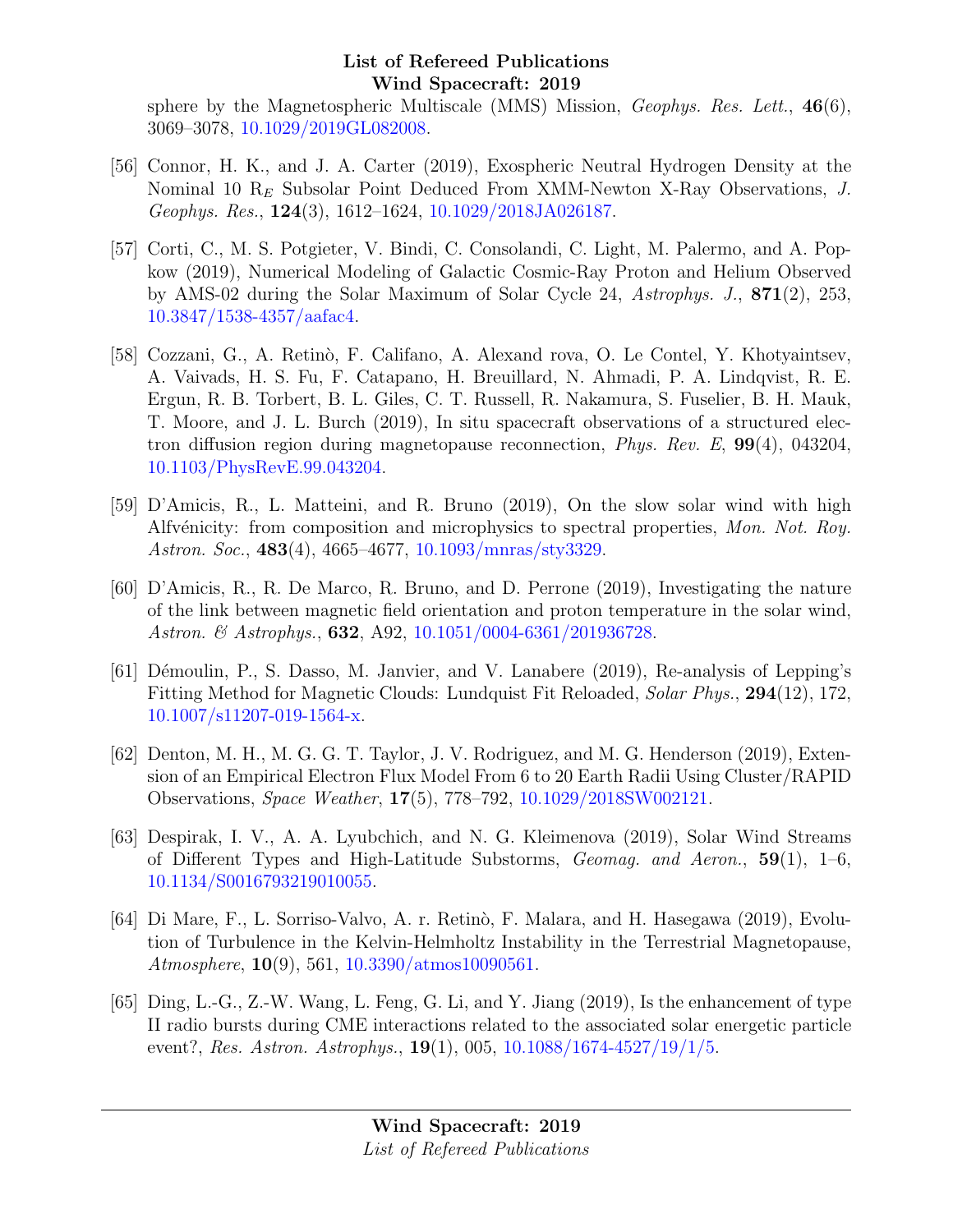- [66] Dobreva, P., O. Nitcheva, V. Koutev, and M. Kartalev (2019), Gas-dynamic interpretation of the ion density variations in the magnetosheath: Comparison with cluster data, in American Inst. Phys. Conf. Ser., American Inst. Phys. Conf. Ser., vol. 2075, p. 060003, [10.1063/1.5091181.](http://dx.doi.org/10.1063/1.5091181)
- [67] Dobreva, P., M. Kartalev, V. Koutev, and O. Nitcheva (2019), Cluster observations and numerical simulation of the density in the magnetosheath: A case study, in American Inst. Phys. Conf. Ser., American Inst. Phys. Conf. Ser., vol. 2075, p. 060004, [10.1063/1.5091182.](http://dx.doi.org/10.1063/1.5091182)
- [68] Doerksen, K. (2019), Machine Learning Classification of Interplanetary Coronal Mass Ejections Using Satellite Accelerometers, Master's thesis, The University of Western Ontario, Department of Electrical and Computer Engineering.
- [69] Doran, D. J., S. Dalla, and P. Zelina (2019), Temporal Evolution of Heavy-Ion Spectra in Solar Energetic Particle Events, Solar Phys., 294(5), 55, [10.1007/s11207-019-1431-9.](http://dx.doi.org/10.1007/s11207-019-1431-9)
- [70] Duan, Y., Y. Shen, H. Chen, and H. Liang (2019), The Birth of a Jet-driven Twin CME and Its Deflection from Remote Magnetic Fields, Astrophys. J., 881(2), 132, [10.3847/1538-4357/ab32e9.](http://dx.doi.org/10.3847/1538-4357/ab32e9)
- [71] Edberg, N. J. T., A. I. Eriksson, E. Vigren, F. L. Johansson, C. Goetz, H. Nilsson, N. Gilet, and P. Henri (2019), The Convective Electric Field Influence on the Cold Plasma and Diamagnetic Cavity of Comet 67P, Astron. J., 158(2), 71, [10.3847/1538-](http://dx.doi.org/10.3847/1538-3881/ab2d28) [3881/ab2d28.](http://dx.doi.org/10.3847/1538-3881/ab2d28)
- [72] El-Borie, M. A., A. M. El-Taher, A. A. Thabet, and A. A. Bishara (2019), The Dependence of Solar, Plasma, and Geomagnetic Parameters' Oscillations on the Heliospheric Magnetic Field Polarities: Wavelet Analysis, Astrophys. J., 880(2), 86, [10.3847/1538-](http://dx.doi.org/10.3847/1538-4357/ab12d8) [4357/ab12d8.](http://dx.doi.org/10.3847/1538-4357/ab12d8)
- [73] Engebretson, M. J., V. A. Pilipenko, L. Y. Ahmed, J. L. Posch, E. S. Steinmetz, M. B. Moldwin, M. G. Connors, J. M. Weygand, I. R. Mann, D. H. Boteler, C. T. Russell, and A. V. Vorobev (2019), Nighttime Magnetic Perturbation Events Observed in Arctic Canada: 1. Survey and Statistical Analysis, J. Geophys. Res., 124(9), 7442–7458, [10.1029/2019JA026794.](http://dx.doi.org/10.1029/2019JA026794)
- [74] Engel, M. A., S. K. Morley, M. G. Henderson, V. K. Jordanova, J. R. Woodroffe, and R. Mahfuz (2019), Improved Simulations of The Inner Magnetosphere During High Geomagnetic Activity With the RAM-SCB Model, J. Geophys. Res., 124(6), 4233–4248, [10.1029/2018JA026260.](http://dx.doi.org/10.1029/2018JA026260)
- [75] Erofeev, D. (2019), Effect of large-scale inhomogeneity of solar wind velocity on distribution of directions of interplanetary magnetic field vector, Solar-Terr. Phys., 5(3), 42–53, [10.12737/stp-53201905.](http://dx.doi.org/10.12737/stp-53201905)
- [76] Erofeev, D. V. (2019), Correlation of the Radial and Meridional Components of IMF and the Solar Wind Velocity: Dependence on the Time and the Fluctuation Frequency, Geomag. and Aeron.,  $59(1)$ ,  $7-15$ ,  $10.1134/S0016793219010079$ .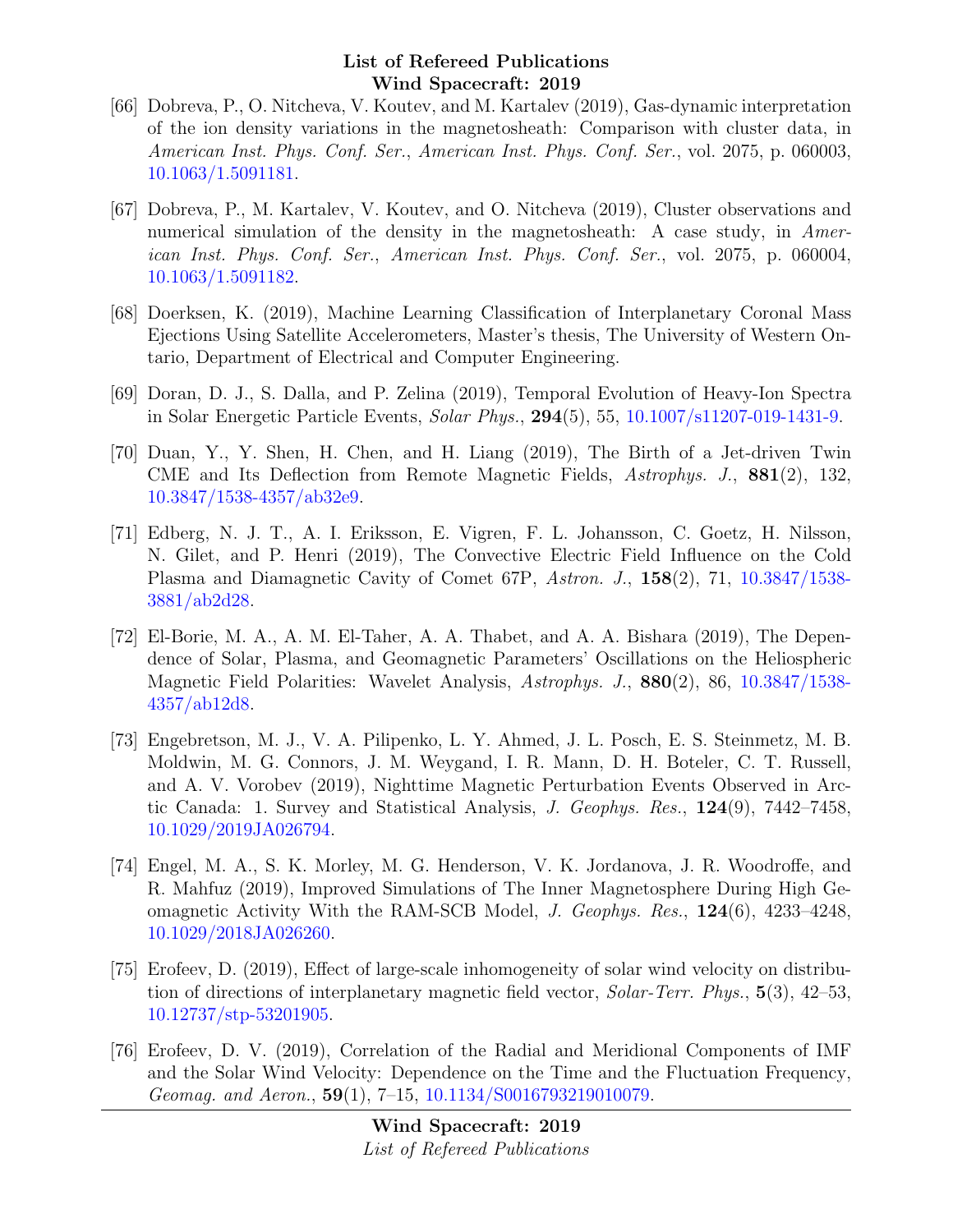- [77] Eroglu, E. (2019), Modeling the superstorm in the 24th solar cycle, Earth, Planets, and Space, **71**(1), 26, [10.1186/s40623-019-1002-1.](http://dx.doi.org/10.1186/s40623-019-1002-1)
- [78] Feng, X., X. Liu, C. Xiang, H. Li, and F. Wei (2019), A New MHD Model with a Rotated-hybrid Scheme and Solenoidality-preserving Approach, Astrophys. J., 871(2), 226, [10.3847/1538-4357/aafacf.](http://dx.doi.org/10.3847/1538-4357/aafacf)
- [79] Ferradas, C. P., V. K. Jordanova, G. D. Reeves, and B. A. Larsen (2019), Comparison of Electron Loss Models in the Inner Magnetosphere During the 2013 St. Patrick's Day Geomagnetic Storm, J. Geophys. Res., 124(10), 7872–7888, [10.1029/2019JA026649.](http://dx.doi.org/10.1029/2019JA026649)
- [80] Filippov, B. P. (2019), Mass ejections from the solar atmosphere, *Phys.* Usp.,  $62(9)$ , 847–864, [10.3367/UFNe.2018.10.038467.](http://dx.doi.org/10.3367/UFNe.2018.10.038467)
- [81] Filwett, R. J., M. I. Desai, R. W. Ebert, and M. A. Dayeh (2019), Spectral Properties and Abundances of Suprathermal Heavy Ions in Compression Regions near 1 au, Astrophys. J., 876(1), 88, [10.3847/1538-4357/ab12cf.](http://dx.doi.org/10.3847/1538-4357/ab12cf)
- [82] Finley, A. J., A. L. Hewitt, S. P. Matt, M. Owens, R. F. Pinto, and V. Réville (2019), Direct Detection of Solar Angular Momentum Loss with the Wind Spacecraft, Astrophys. J. Lett., 885(2), L30, [10.3847/2041-8213/ab4ff4.](http://dx.doi.org/10.3847/2041-8213/ab4ff4)
- [83] Finley, A. J., S. Deshmukh, S. P. Matt, M. Owens, and C.-J. Wu (2019), Solar Angular Momentum Loss over the Past Several Millennia, Astrophys. J., 883(1), 67, [10.3847/1538-](http://dx.doi.org/10.3847/1538-4357/ab3729) [4357/ab3729.](http://dx.doi.org/10.3847/1538-4357/ab3729)
- [84] Firoz, K. A., W. Q. Gan, Y. P. Li, J. Rodríguez-Pacheco, and K. Kudela (2019), On the Possible Mechanism of GLE Initiation, Astrophys. J., 872(2), 178, [10.3847/1538-](http://dx.doi.org/10.3847/1538-4357/ab0381) [4357/ab0381.](http://dx.doi.org/10.3847/1538-4357/ab0381)
- [85] Frederiks, D., D. Svinkin, A. Tsvetkova, R. Aptekar, S. Golenetskii, A. Kozlova, A. Lysenko, and M. Ulanov (2019), GRB observations with Konus-WIND experiment, Mem. Soc. Astron. Ital.,  $90(1-2)$ , arXiv:1907.00402.
- [86] Fuselier, S. A., K. J. Trattner, S. M. Petrinec, M. H. Denton, S. Toledo-Redondo, M. André, N. Aunai, C. R. Chappell, A. Glocer, S. E. Haaland, M. Hesse, L. M. Kistler, B. Lavraud, W. Li, T. E. Moore, D. Graham, L. Alm, P. Tenfjord, J. Dargent, S. K. Vines, K. Nykyri, J. L. Burch, and R. J. Strangeway (2019), Mass Loading the Earth's Dayside Magnetopause Boundary Layer and Its Effect on Magnetic Reconnection, Geophys. Res. Lett., 46(12), 6204–6213, [10.1029/2019GL082384.](http://dx.doi.org/10.1029/2019GL082384)
- [87] Fuselier, S. A., J. Mukherjee, M. H. Denton, S. M. Petrinec, K. J. Trattner, S. Toledo-Redondo, M. André, N. Aunai, C. R. Chappell, A. Glocer, S. Haaland, M. Hesse, L. M. Kistler, B. Lavraud, W. Y. Li, T. E. Moore, D. Graham, P. Tenfjord, J. Dargent, S. K. Vines, R. J. Strangeway, and J. L. Burch  $(2019)$ , High-density  $O<sup>+</sup>$  in Earth's outer magnetosphere and its effect on dayside magnetopause magnetic reconnection, J. Geophys. Res.,  $124(12)$ ,  $10,257-10,269$ ,  $10.1029/2019JA027396$ .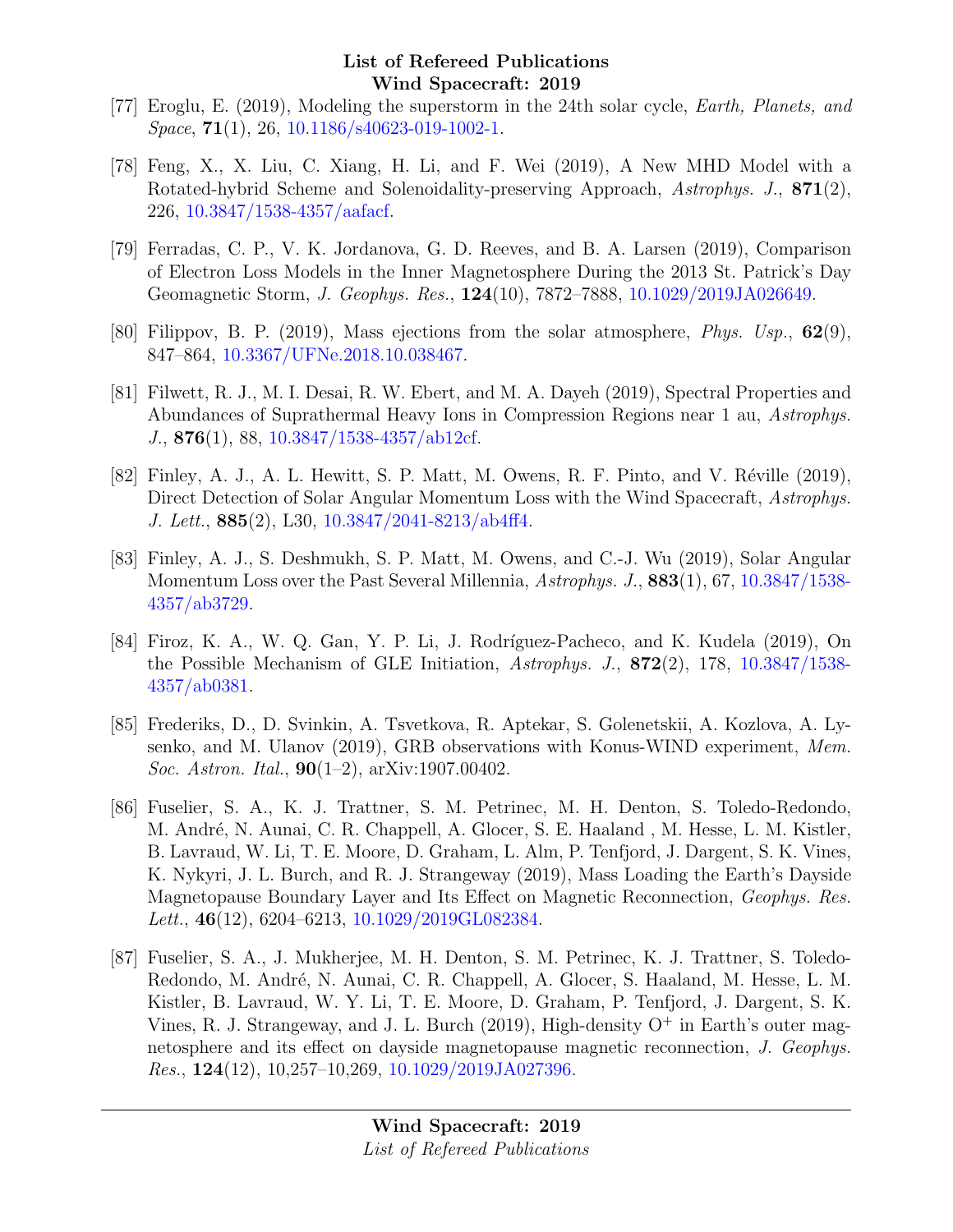- [88] Gencturk Akay, I., Z. Kaymaz, and D. G. Sibeck (2019), Magnetotail boundary crossings at lunar distances: ARTEMIS observations, J. Atmos. Solar-Terr. Phys., 182, 45–60, [10.1016/j.jastp.2018.11.002.](http://dx.doi.org/10.1016/j.jastp.2018.11.002)
- [89] Ghanbari, K., V. Florinski, X. Guo, Q. Hu, and R. Leske (2019), Galactic Cosmic Rays Modulation in the Vicinity of Corotating Interaction Regions: Observations During the Last Two Solar Minima, Astrophys. J., 882(1), 54, [10.3847/1538-4357/ab31a5.](http://dx.doi.org/10.3847/1538-4357/ab31a5)
- [90] Gharaee, H. (2019), Physical Models of the Lunar Wake and Data-Model Comparisons, Ph.D. thesis, University of Alberta, Department of Physics.
- [91] Goetz, C., B. T. Tsurutani, P. Henri, M. Volwerk, E. Behar, N. J. T. Edberg, A. Eriksson, R. Goldstein, P. Mokashi, H. Nilsson, I. Richter, A. Wellbrock, and K. H. Glassmeier (2019), Unusually high magnetic fields in the coma of 67P/Churyumov-Gerasimenko during its high-activity phase, Astron. & Astrophys., **630**, A38,  $10.1051/0004$ -[6361/201833544.](http://dx.doi.org/10.1051/0004-6361/201833544)
- [92] Goldstein, J., S. Pascuale, and W. S. Kurth (2019), Epoch-Based Model for Stormtime Plasmapause Location, J. Geophys. Res., 124(6), 4462–4491, [10.1029/2018JA025996.](http://dx.doi.org/10.1029/2018JA025996)
- [93] Good, S. W., E. K. J. Kilpua, A. T. LaMoury, R. J. Forsyth, J. P. Eastwood, and C. Möstl (2019), Self-Similarity of ICME Flux Ropes: Observations by Radially Aligned Spacecraft in the Inner Heliosphere, J. Geophys. Res., 124(7), 4960–4982, [10.1029/2019JA026475.](http://dx.doi.org/10.1029/2019JA026475)
- [94] Gopalswamy, N., P. Mäkelä, S. Yashiro, A. Lara, S. Akiyama, and H. Xie (2019), On the Shock Source of Sustained Gamma-Ray Emission from the Sun, in J. Phys. Conf. Ser., J. Phys. Conf. Ser., vol. 1332, p. 012004, [10.1088/1742-6596/1332/1/012004.](http://dx.doi.org/10.1088/1742-6596/1332/1/012004)
- [95] Gopalswamy, N., P. Mäkelä, and S. Yashiro (2019), A Catalog of Type II radio bursts observed by Wind/WAVES and their Statistical Properties, Sun and Geosphere, 14, 111– 121, [10.31401/SunGeo.2019.02.03.](http://dx.doi.org/10.31401/SunGeo.2019.02.03)
- [96] Grandin, M., A. T. Aikio, and A. Kozlovsky (2019), Properties and Geoeffectiveness of Solar Wind High-Speed Streams and Stream Interaction Regions During Solar Cycles 23 and 24, J. Geophys. Res., 124(6), 3871–3892, [10.1029/2018JA026396.](http://dx.doi.org/10.1029/2018JA026396)
- [97] Guo, J., Z. Wang, J. Zheng, J. Cui, Y. Wei, and W. Wan (2019), Unusual Multiple Excitation of Large-Scale Gravity Waves by Successive Stream Interactions: The Role of Alfvénic Fluctuations, *J. Geophys. Res.*, **124**(7), 6281–6287, [10.1029/2019JA026655.](http://dx.doi.org/10.1029/2019JA026655)
- [98] Guo, J., Z. Wang, X. Feng, B. Li, M. Shi, H. Huang, H. Lin, L. Yang, C. Liu, J. Zhong, Y. Wei, Y. Yan, and W. Wan (2019), Possible Detection of Torsional Alfvén Waves within an Interplanetary Magnetic Cloud, Astrophys. J. Lett., **874**(2), L19, [10.3847/2041-](http://dx.doi.org/10.3847/2041-8213/ab108c) [8213/ab108c.](http://dx.doi.org/10.3847/2041-8213/ab108c)
- [99] Haaland, S., A. Runov, A. Artemyev, and V. Angelopoulos (2019), Characteristics of the Flank Magnetopause: THEMIS Observations, J. Geophys. Res., 124(5), 3421–3435, [10.1029/2019JA026459.](http://dx.doi.org/10.1029/2019JA026459)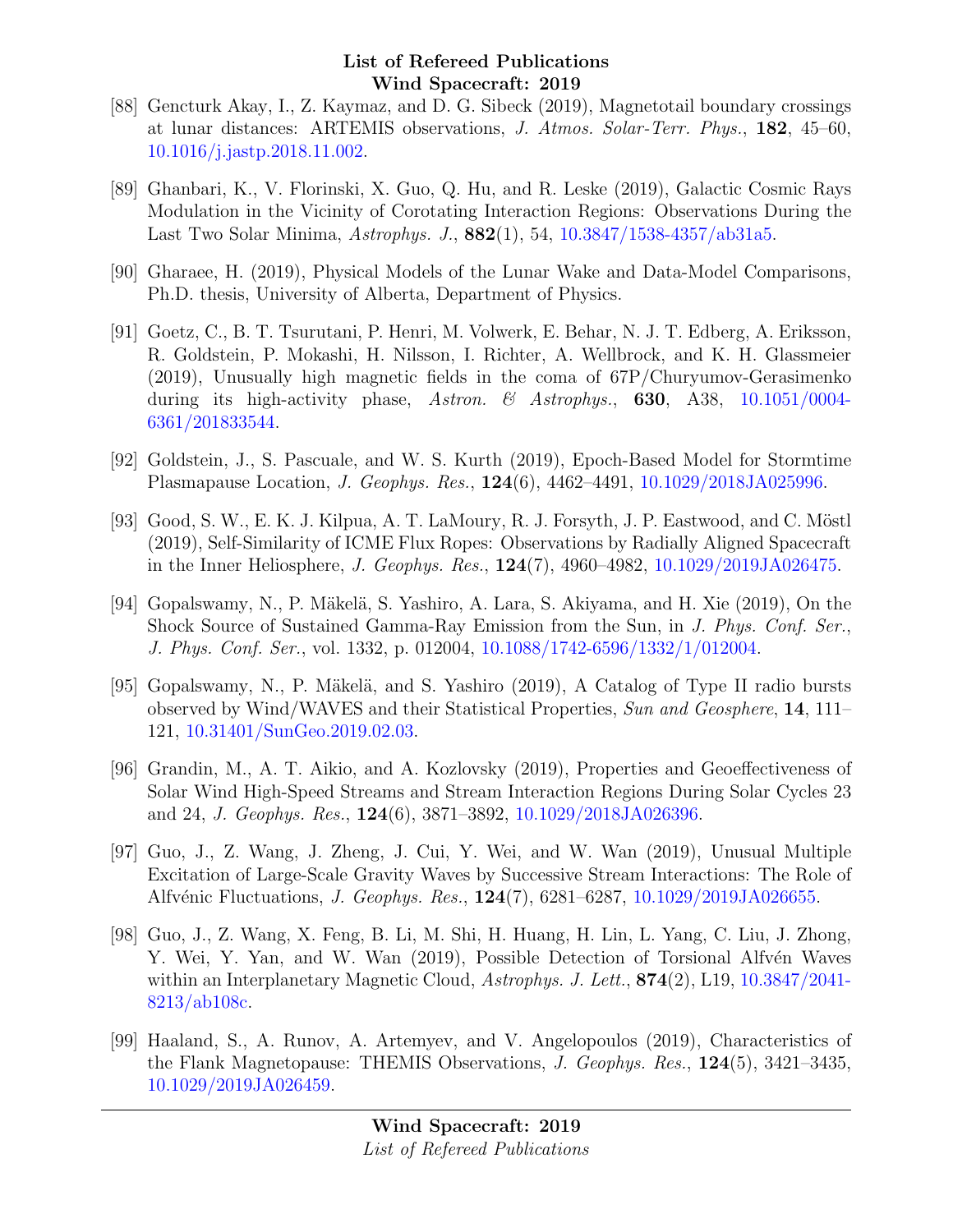- [100] Hall, B. E. S., B. Sánchez-Cano, J. A. Wild, M. Lester, and M. Holmström (2019), The Martian Bow Shock Over Solar Cycle 23-24 as Observed by the Mars Express Mission, J. Geophys. Res., 124(6), 4761–4772, [10.1029/2018JA026404.](http://dx.doi.org/10.1029/2018JA026404)
- [101] Hammer, M. D., and C. C. Finlay (2019), Local averages of the core-mantle boundary magnetic field from satellite observations,  $Geophys.$  J. Int.,  $216(3)$ ,  $1901-1918$ , [10.1093/gji/ggy515.](http://dx.doi.org/10.1093/gji/ggy515)
- [102] Hamrin, M., H. Gunell, O. Goncharov, A. De Spiegeleer, S. Fuselier, J. Mukherjee, A. Vaivads, T. Pitkänen, R. B. Torbert, and B. Giles (2019), Can Reconnection be Triggered as a Solar Wind Directional Discontinuity Crosses the Bow Shock? A Case of Asymmetric Reconnection, J. Geophys. Res., 124(11), 8507–8523, [10.1029/2019JA027006.](http://dx.doi.org/10.1029/2019JA027006)
- [103] He, J., Y. Wang, and L. Sorriso-Valvo (2019), Unified Quantitative Description of Solar Wind Turbulence Intermittency in Both Inertial and Kinetic Ranges, Astrophys. J., 873(1), 80,  $10.3847/1538-4357/ab03d0$ .
- [104] He, J., D. Duan, X. Zhu, et al. (2019), Observational evidences of wave excitation and inverse cascade in a distant Earth foreshock region, Sci. China Earth Sci., 62, 619–630, [10.1007/s11430-019-9330-3.](http://dx.doi.org/10.1007/s11430-019-9330-3)
- [105] Heinemann, S. G., M. Temmer, C. J. Farrugia, K. Dissauer, C. Kay, T. Wiegelmann, M. Dumbović, A. M. Veronig, T. Podladchikova, S. J. Hofmeister, N. Lugaz, and F. Carcaboso (2019), CME-HSS Interaction and Characteristics Tracked from Sun to Earth, Solar Phys., 294(9), 121, [10.1007/s11207-019-1515-6.](http://dx.doi.org/10.1007/s11207-019-1515-6)
- [106] Herdiwijaya, D. (2019), Distribution of solar energetic particles and magnetic field orientations related to strong geomagnetic storms in solar cycle 24, in J. Phys. Conf. Ser., J. Phys. Conf. Ser., vol. 1204, p. 012121, [10.1088/1742-6596/1204/1/012121.](http://dx.doi.org/10.1088/1742-6596/1204/1/012121)
- [107] Holappa, L., N. Gopalswamy, and K. Mursula (2019), Explicit IMF  $B_y$ -Effect Maximizes at Subauroral Latitudes (Dedicated to the Memory of Eigil Friis-Christensen), J. Geophys. Res., 124(4), 2854–2863, [10.1029/2018JA026285.](http://dx.doi.org/10.1029/2018JA026285)
- [108] Horaites, K. (2019), Theory and Observations of Runaway Electrons in the Solar Wind, Ph.D. thesis, The University of Wisconsin - Madison.
- [109] Horaites, K., S. Boldyrev, and M. V. Medvedev (2019), Electron strahl and halo formation in the solar wind, *Mon. Not. Roy. Astron. Soc.*,  $484(2)$ ,  $2474-2481$ ,  $10.1093/\text{mn}$ [ras/sty3504.](http://dx.doi.org/10.1093/mnras/sty3504)
- [110] Horvath, I., and B. C. Lovell (2019), Abnormal Subauroral Ion Drifts (ASAID) and Pi2s During Cross-Tail Current Disruptions Observed by Polar on the Magnetically Quiet Days of October 2003, J. Geophys. Res., 124(7), 6097–6116, [10.1029/2019JA026725.](http://dx.doi.org/10.1029/2019JA026725)
- [111] Hu, Q., Y. Chen, and J. le Roux (2019), Radial evolution of the properties of small-scale magnetic flux ropes in the solar wind, in J. Phys. Conf. Ser., J. Phys. Conf. Ser., vol. 1332, p. 012005, [10.1088/1742-6596/1332/1/012005.](http://dx.doi.org/10.1088/1742-6596/1332/1/012005)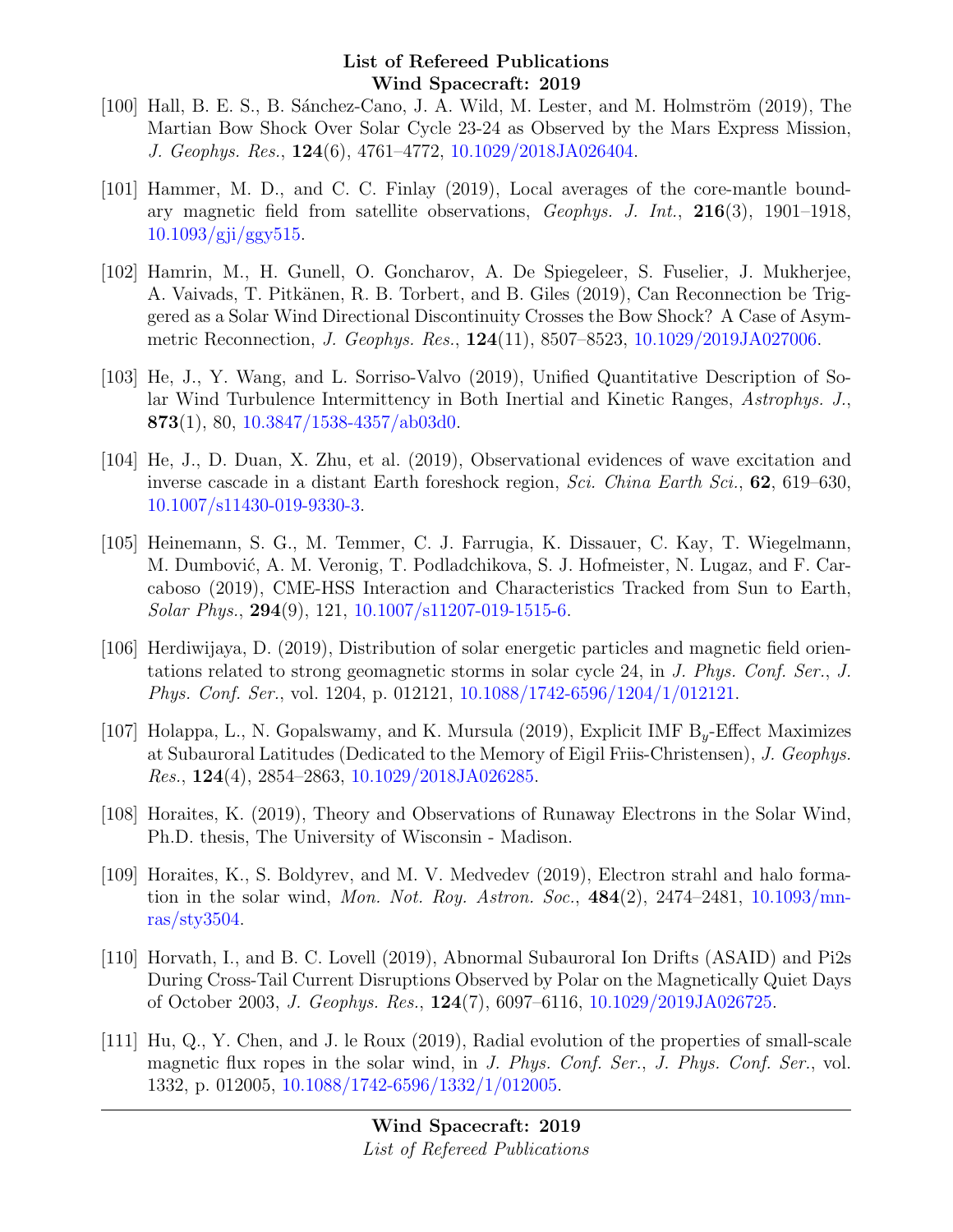- [112] Hurley, K., A. E. Tsvetkova, D. S. Svinkin, R. L. Aptekar, D. D. Frederiks, S. V. Golenetskii, A. A. Kokomov, A. V. Kozlova, A. L. Lysenko, M. V. Ulanov, T. L. Cline, I. G. Mitrofanov, D. Golovin, M. L. Litvak, A. B. Sanin, W. Boynton, K. Harshman, C. Fellows, R. Starr, A. Rau, A. von Kienlin, and X. Zhang (2019), A Search for Gravitationally Lensed Gamma-Ray Bursts in the Data of the Interplanetary Network and Konus-Wind, Astrophys. J., 871(1), 121, [10.3847/1538-4357/aaf645.](http://dx.doi.org/10.3847/1538-4357/aaf645)
- [113] Imajo, S., M. Nosé, S. Kasahara, S. Yokota, A. Matsuoka, K. Keika, T. Hori, M. Teramoto, K. Yamamoto, S. Oimatsu, R. Nomura, A. Fujimoto, I. Shinohara, and Y. Miyoshi (2019), Meridional Distribution of Middle-Energy Protons and Pressure-Driven Currents in the Nightside Inner Magnetosphere: Arase Observations, J. Geophys. Res., 124(7), 5719– 5733, [10.1029/2019JA026682.](http://dx.doi.org/10.1029/2019JA026682)
- [114] Ingale, M., P. Janardhan, and S. K. Bisoi (2019), Beyond the Minisolar Maximum of Solar Cycle 24: Declining Solar Magnetic Fields and the Response of the Terrestrial Magnetosphere, *J. Geophys. Res.*, **124**(8), 6363–6383, [10.1029/2019JA026616.](http://dx.doi.org/10.1029/2019JA026616)
- [115] Inglis, A. R., R. E. O'Connor, W. D. Pesnell, M. S. Kirk, and N. Karna (2019), Characteristics of Ephemeral Coronal Holes,  $Astrophys. J.$ ,  $880(2)$ ,  $98$ ,  $10.3847/1538-4357/ab27c1.$
- [116] Ishi, D., K. Ishikawa, M. Numazawa, Y. Miyoshi, N. Terada, K. Mitsuda, T. Ohashi, and Y. Ezoe (2019), Suzaku detection of enigmatic geocoronal solar wind charge exchange event associated with coronal mass ejection, *Publ. Astron. Soc. Japan*, **71**(1), 23, [10.1093/pasj/psy142.](http://dx.doi.org/10.1093/pasj/psy142)
- [117] Ivanova, O., O. Agapitov, D. Odstrcil, P. Korsun, V. Afanasiev, and V. Rosenbush (2019), Dynamics of the CO<sup>+</sup> coma of comet 29P/Schwasmann-Wachmann 1, Mon. Not. Roy. Astron. Soc., 486(4), 5614–5620, [10.1093/mnras/stz1200.](http://dx.doi.org/10.1093/mnras/stz1200)
- [118] Jackson, B. V., H. S. Yu, A. Buffington, P. P. Hick, M. Tokumaru, K. Fujiki, J. Kim, and J. Yun (2019), A Daily Determination of  $B<sub>Z</sub>$  Using the Russell-McPherron Effect to Forecast Geomagnetic Activity, Space Weather, 17(4), 639–652, [10.1029/2018SW002098.](http://dx.doi.org/10.1029/2018SW002098)
- [119] Jian, L. K., J. G. Luhmann, C. T. Russell, and A. B. Galvin (2019), Solar Terrestrial Relations Observatory (STEREO) Observations of Stream Interaction Regions in 2007 - 2016: Relationship with Heliospheric Current Sheets, Solar Cycle Variations, and Dual Observations, Solar Phys., 294(3), 31, [10.1007/s11207-019-1416-8.](http://dx.doi.org/10.1007/s11207-019-1416-8)
- [120] Kagawa, Y., D. Yonetoku, T. Sawano, M. Arimoto, S. Kisaka, and R. Yamazaki (2019), Exponentially Decaying Extended Emissions Following Short Gamma-Ray Bursts with a Possible Luminosity-E-folding Time Correlation, Astrophys. J., 877(2), 147, [10.3847/1538-4357/ab1bd6.](http://dx.doi.org/10.3847/1538-4357/ab1bd6)
- [121] Kahler, S. W., and A. G. Ling (2019), Suprathermal Ion Backgrounds of Solar Energetic Particle Events, Astrophys. J., 872(1), 89, [10.3847/1538-4357/aafb03.](http://dx.doi.org/10.3847/1538-4357/aafb03)
- [122] Kahler, S. W., A. G. Ling, and N. Gopalswamy (2019), Are Solar Energetic Particle Events and Type II Bursts Associated with Fast and Narrow Coronal Mass Ejections?, Solar Phys., 294(9), 134, [10.1007/s11207-019-1518-3.](http://dx.doi.org/10.1007/s11207-019-1518-3)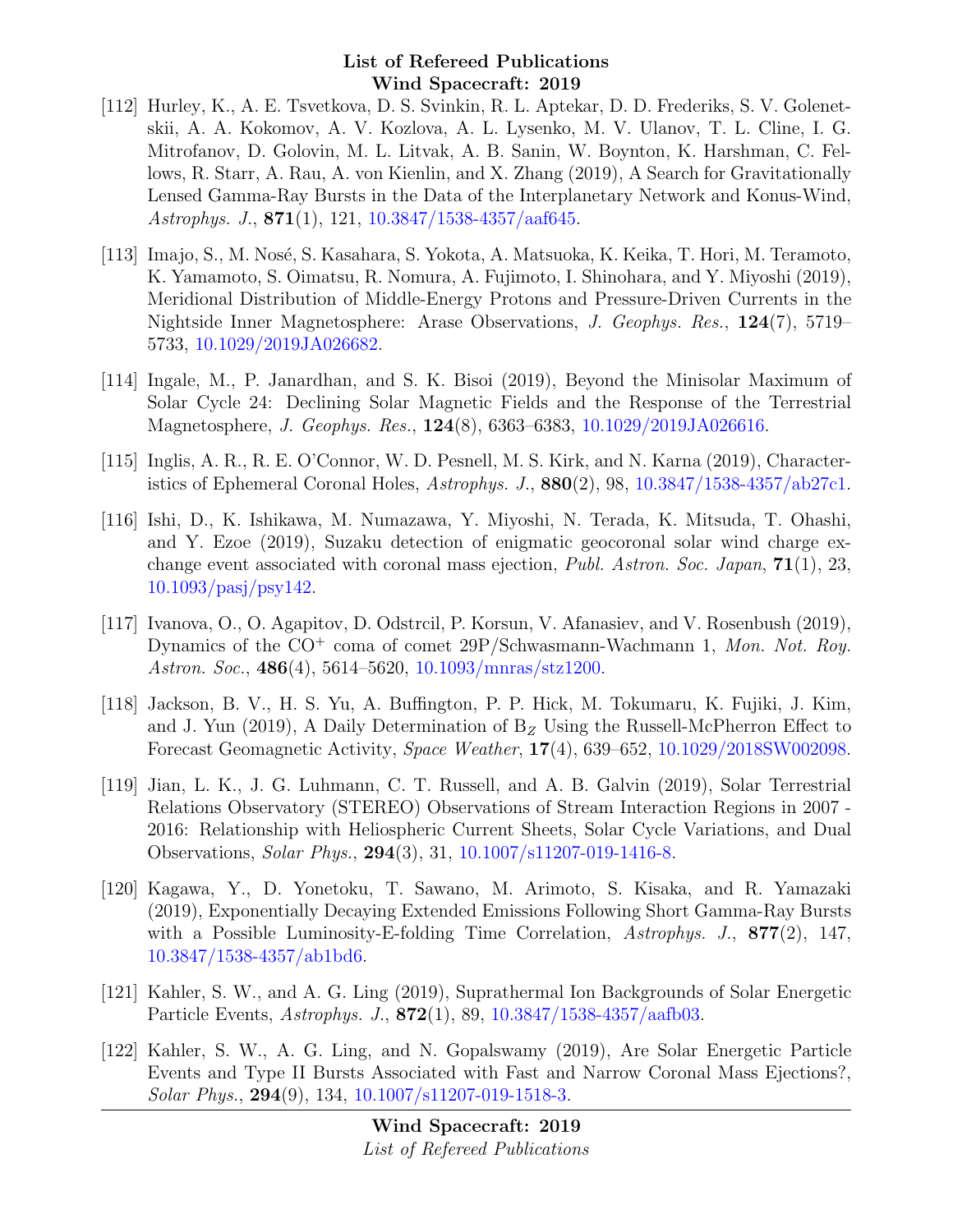- [123] Kalegaev, V., M. Panasyuk, I. Myagkova, Y. Shugay, N. Vlasova, W. Barinova, E. Beresneva, S. Bobrovnikov, V. Eremeev, S. Dolenko, I. Nazarkov, M. Nguyen, and A. Prost (2019), Monitoring, analysis and post-casting of the Earth's particle radiation environment during February 14-March 5, 2014, J. Space Weather Space Clim., 9, A29, [10.1051/swsc/2019029.](http://dx.doi.org/10.1051/swsc/2019029)
- [124] Kasper, J. C., and K. G. Klein (2019), Strong Preferential Ion Heating is Limited to within the Solar Alfvén Surface, Astrophys. J. Lett.,  $877(2)$ , L35, [10.3847/2041-8213/ab1de5.](http://dx.doi.org/10.3847/2041-8213/ab1de5)
- [125] Kasran, F. A. M., M. Huzaimy Jusoh, B. Adhikari, and S. A. E. A. Rahim (2019), Field-aligned currents (FACs) behaviour during the arrival of interplanetary magnetic shock, in J. Phys. Conf. Ser., J. Phys. Conf. Ser., vol. 1152, p. 012027, [10.1088/1742-](http://dx.doi.org/10.1088/1742-6596/1152/1/012027) [6596/1152/1/012027.](http://dx.doi.org/10.1088/1742-6596/1152/1/012027)
- [126] Katsavrias, C., I. Sandberg, W. Li, O. Podladchikova, I. A. Daglis, C. Papadimitriou, C. Tsironis, and S. Aminalragia-Giamini (2019), Highly Relativistic Electron Flux Enhancement During the Weak Geomagnetic Storm of April-May 2017, *J. Geophys. Res.*, 124(6), 4402–4413, [10.1029/2019JA026743.](http://dx.doi.org/10.1029/2019JA026743)
- [127] Khazanov, G. V., M. W. Chen, C. L. Lemon, and D. G. Sibeck (2019), The Magnetosphere-Ionosphere Electron Precipitation Dynamics and Their Geospace Consequences During the 17 March 2013 Storm, J. Geophys. Res.,  $124(8)$ , 6504–6523, [10.1029/2019JA026589.](http://dx.doi.org/10.1029/2019JA026589)
- [128] Kilpua, E. K. J., S. W. Good, E. Palmerio, E. Asvestari, E. Lumme, M. Ala-Lahti, M. M. H. Kalliokoski, D. E. Morosan, J. Pomoell, D. J. Price, J. Magdalenić, S. Poedts, and Y. Futaana (2019), Multipoint Observations of the June 2012 Interacting Interplanetary Flux Ropes, Fron. Astron. Space Sci., 6, 50, [10.3389/fspas.2019.00050.](http://dx.doi.org/10.3389/fspas.2019.00050)
- [129] Kilpua, E. K. J., D. Fontaine, C. Moissard, M. Ala-Lahti, E. Palmerio, E. Yordanova, S. W. Good, M. M. H. Kalliokoski, E. Lumme, A. Osmane, M. Palmroth, and L. Turc (2019), Solar Wind Properties and Geospace Impact of Coronal Mass Ejection-Driven Sheath Regions: Variation and Driver Dependence, Space Weather, 17(8), 1257–1280, [10.1029/2019SW002217.](http://dx.doi.org/10.1029/2019SW002217)
- [130] Kilpua, E. K. J., D. L. Turner, A. N. Jaynes, H. Hietala, H. E. J. Koskinen, A. Osmane, M. Palmroth, T. I. Pulkkinen, R. Vainio, D. Baker, and S. G. Claudepierre (2019), Outer Van Allen Radiation Belt Response to Interacting Interplanetary Coronal Mass Ejections, J. Geophys. Res., 124(3), 1927–1947, [10.1029/2018JA026238.](http://dx.doi.org/10.1029/2018JA026238)
- [131] Kilpua, E. K. J., N. Lugaz, M. L. Mays, and M. Temmer (2019), Forecasting the Structure and Orientation of Earthbound Coronal Mass Ejections, Space Weather, 17(4), 498–526, [10.1029/2018SW001944.](http://dx.doi.org/10.1029/2018SW001944)
- [132] Klein, K. G., and D. Vech (2019), Solar Wind Plasma Parameter Distributions at 1 au, Res. Notes AAS, 3(7), 107, [10.3847/2515-5172/ab3465.](http://dx.doi.org/10.3847/2515-5172/ab3465)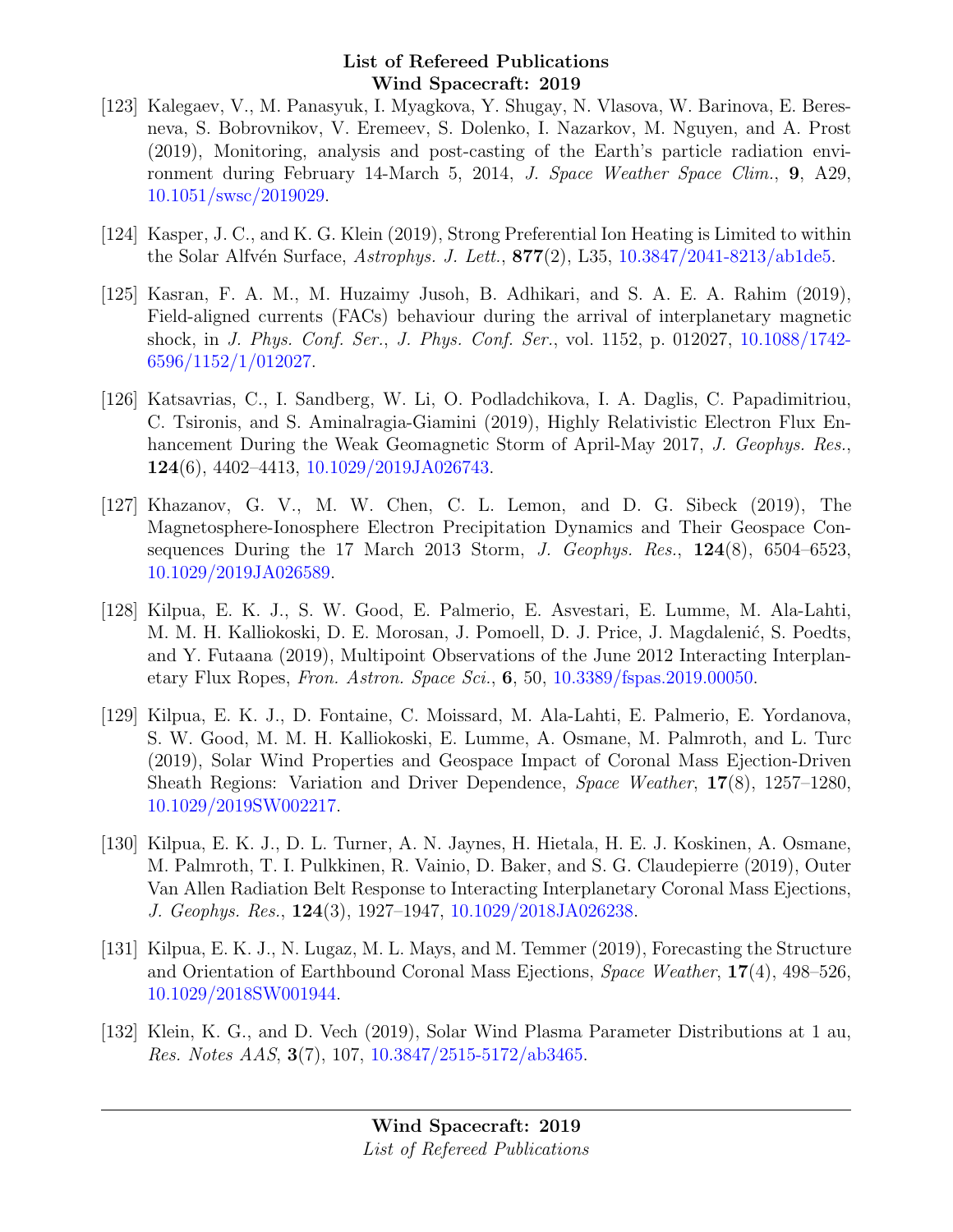- [133] Klein, K. G., M. Martinović, D. Stansby, and T. S. Horbury (2019), Linear Stability in the Inner Heliosphere: Helios Re-evaluated, Astrophys. J., 887(2), 234, [10.3847/1538-](http://dx.doi.org/10.3847/1538-4357/ab5802) [4357/ab5802.](http://dx.doi.org/10.3847/1538-4357/ab5802)
- [134] Koga, D., W. D. Gonzalez, V. M. Souza, F. R. Cardoso, C. Wang, and Z. K. Liu (2019), Dayside Magnetopause Reconnection: Its Dependence on Solar Wind and Magnetosheath Conditions, J. Geophys. Res., 124(11), 8778–8787, [10.1029/2019JA026889.](http://dx.doi.org/10.1029/2019JA026889)
- [135] Koschny, D., R. H. Soja, C. Engrand, G. J. Flynn, J. Lasue, A.-C. Levasseur-Regourd, D. Malaspina, T. Nakamura, A. R. Poppe, V. J. Sterken, and J. M. Trigo-Rodríguez (2019), Interplanetary Dust, Meteoroids, Meteors and Meteorites, *Space Sci. Rev.*,  $215(4)$ , 34, [10.1007/s11214-019-0597-7.](http://dx.doi.org/10.1007/s11214-019-0597-7)
- [136] Koskela, J., I. Virtanen, and K. Mursula (2019), Revisiting the coronal current sheet model: Parameter range analysis and comparison with the potential field model, Astron. & Astrophys., 631, A17, [10.1051/0004-6361/201935967.](http://dx.doi.org/10.1051/0004-6361/201935967)
- [137] Kouloumvakos, A., A. P. Rouillard, Y. Wu, R. Vainio, A. Vourlidas, I. Plotnikov, A. Afanasiev, and H. Onel (2019), Connecting the Properties of Coronal Shock Waves with Those of Solar Energetic Particles, Astrophys. J., 876(1), 80, [10.3847/1538-4357/ab15d7.](http://dx.doi.org/10.3847/1538-4357/ab15d7)
- [138] Koutroumpa, D., E. Quémerais, S. Ferron, and W. Schmidt (2019), Global Distribution of the Solar Wind Flux and Velocity From SOHO/SWAN During SC-23 and SC-24, Geophys. Res. Lett., 46(8), 4114–4121, [10.1029/2019GL082402.](http://dx.doi.org/10.1029/2019GL082402)
- [139] Kozlova, A. V., D. S. Svinkin, A. L. Lysenko, M. V. Ulanov, A. E. Tsvetkova, and D. D. Frederiks (2019), A search for transient events in Konus-Wind data, in J. Phys. Conf. Ser., J. Phys. Conf. Ser., vol. 1400, p. 022014, [10.1088/1742-6596/1400/2/022014.](http://dx.doi.org/10.1088/1742-6596/1400/2/022014)
- [140] Kozyreva, O., A. Kozlovsky, V. Pilipenko, and N. Yagova (2019), Ionospheric and geomagnetic Pc5 oscillations as observed by the ionosonde and magnetometer at Sodankylä, Adv. Space Res., 63(7), 2052–2065, [10.1016/j.asr.2018.12.004.](http://dx.doi.org/10.1016/j.asr.2018.12.004)
- [141] Krishna Jagarlamudi, V., T. Dudok de Wit, V. Krasnoselskikh, and M. Maksimovic  $(2019)$ , Inherentness of Non-stationarity in Solar Wind, Astrophys. J., 871(1), 68, [10.3847/1538-4357/aaef2e.](http://dx.doi.org/10.3847/1538-4357/aaef2e)
- [142] Krüger, H., P. Strub, N. Altobelli, V. J. Sterken, R. Srama, and E. Grün (2019), Interstellar dust in the solar system: model versus in situ spacecraft data, Astron.  $\mathcal{B}$  Astrophys. 626, A37, [10.1051/0004-6361/201834316.](http://dx.doi.org/10.1051/0004-6361/201834316)
- [143] Krupar, V., J. Magdalenić, J. P. Eastwood, N. Gopalswamy, O. Kruparova, A. Szabo, and F. Němec (2019), Statistical Survey of Coronal Mass Ejections and Interplanetary Type II Bursts, Astrophys. J., 882(2), 92, [10.3847/1538-4357/ab3345.](http://dx.doi.org/10.3847/1538-4357/ab3345)
- [144] Kruparova, O., V. Krupar, J. Å afránková, Z. Němeček, M. Maksimovic, O. Santolik, J. Soucek, F. Němec, and J. Merka (2019), Statistical Survey of the Terrestrial Bow Shock Observed by the Cluster Spacecraft, J. Geophys. Res., 124(3), 1539–1547, [10.1029/2018JA026272.](http://dx.doi.org/10.1029/2018JA026272)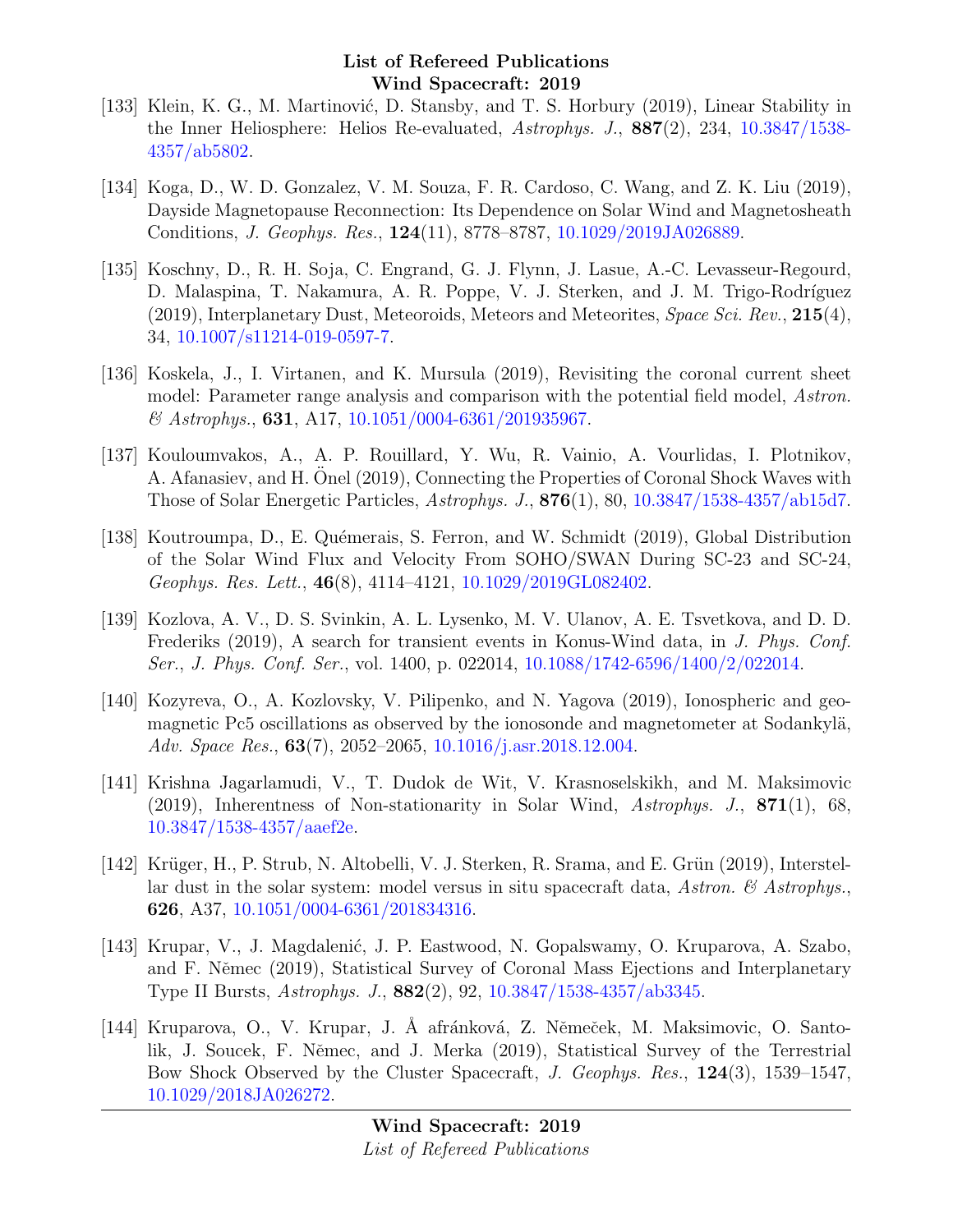- [145] Kuntz, K. D. (2019), Solar wind charge exchange: an astrophysical nuisance, Astron.  $\mathscr{C}$ Astrophys. Rev., 27(1), 1, [10.1007/s00159-018-0114-0.](http://dx.doi.org/10.1007/s00159-018-0114-0)
- [146] Kwon, H.-J., K.-H. Kim, G. Jee, H. Jin, et al. (2019), Characteristics of Pc5 activity at high latitudes stations in Antarctica, J. Atmos. Solar-Terr. Phys., 193(1), 105,087, [10.1016/j.jastp.2019.105087.](http://dx.doi.org/10.1016/j.jastp.2019.105087)
- [147] Lakka, A., T. I. Pulkkinen, A. P. Dimmock, E. Kilpua, M. Ala-Lahti, I. Honkonen, M. Palmroth, and O. Raukunen (2019), GUMICS-4 analysis of interplanetary coronal mass ejection impact on Earth during low and typical Mach number solar winds, Ann.  $Geophys.$ , 37(4), 561–579, [10.5194/angeo-37-561-2019.](http://dx.doi.org/10.5194/angeo-37-561-2019)
- [148] Lamy, P., O. Floyd, Z. Mikić, and P. Riley (2019), Validation of MHD Model Predictions of the Corona with LASCO-C2 Polarized Brightness Images, Solar Phys., 294(11), 162, [10.1007/s11207-019-1549-9.](http://dx.doi.org/10.1007/s11207-019-1549-9)
- [149] Lario, D., L. Berger, R. B. Decker, R. F. Wimmer-Schweingruber, I. Wilson, L. B., J. Giacalone, and E. C. Roelof (2019), Evolution of the Suprathermal Proton Population at Interplanetary Shocks, Astron. J., 158(1), 12, [10.3847/1538-3881/ab1e49.](http://dx.doi.org/10.3847/1538-3881/ab1e49)
- [150] Li, G., B. Ning, X. Zhao, W. Sun, L. Hu, H. Xie, K. Liu, and K. K. Ajith (2019), Low Latitude Ionospheric TEC Oscillations Associated With Periodic Changes in IMF Bz Polarity, Geophys. Res. Lett., 46(16), 9379–9387, [10.1029/2019GL084428.](http://dx.doi.org/10.1029/2019GL084428)
- [151] Li, K. J., and W. Feng (2019), Characteristics of solar wind rotation, Mon. Not. Roy. Astron. Soc., 489(3), 3427–3435, [10.1093/mnras/stz2407.](http://dx.doi.org/10.1093/mnras/stz2407)
- [152] Li, L. Y., S. S. Yang, J. B. Cao, J. Yu, X. Y. Luo, and J. B. Blake (2019), Effects of Solar Wind Plasma Flow and Interplanetary Magnetic Field on the Spatial Structure of Earth's Radiation Belts, J. Geophys. Res., 124(12), 10,332–10,344, [10.1029/2019JA027284.](http://dx.doi.org/10.1029/2019JA027284)
- [153] Lin, D., W. Wang, W. A. Scales, K. Pham, J. Liu, B. Zhang, V. Merkin, X. Shi, B. Kunduri, and M. Maimaiti (2019), SAPS in the 17 March 2013 Storm Event: Initial Results From the Coupled Magnetosphere-Ionosphere-Thermosphere Model, J. Geophys. Res., 124(7), 6212–6225, [10.1029/2019JA026698.](http://dx.doi.org/10.1029/2019JA026698)
- [154] Lingri, D., H. Mavromichalaki, A. Belov, M. Abunina, E. Eroshenko, and A. Abunin (2019), An Extended Study of the Precursory Signs of Forbush Decreases: New Findings over the Years 2008 - 2016, Solar Phys., 294(6), 70, [10.1007/s11207-019-1461-3.](http://dx.doi.org/10.1007/s11207-019-1461-3)
- [155] Liou, K., and E. Mitchell (2019), Effects of the interplanetary magnetic field y component on the dayside aurora, Geosci. Lett., 6(1), 11, [10.1186/s40562-019-0141-3.](http://dx.doi.org/10.1186/s40562-019-0141-3)
- [156] Liou, K., and E. J. Mitchell (2019), Hemispheric Asymmetry of the Premidnight Aurora Associated With the Dawn-Dusk Component of the Interplanetary Magnetic Field, J. Geophys. Res., 124(3), 1625–1634, [10.1029/2018JA025953.](http://dx.doi.org/10.1029/2018JA025953)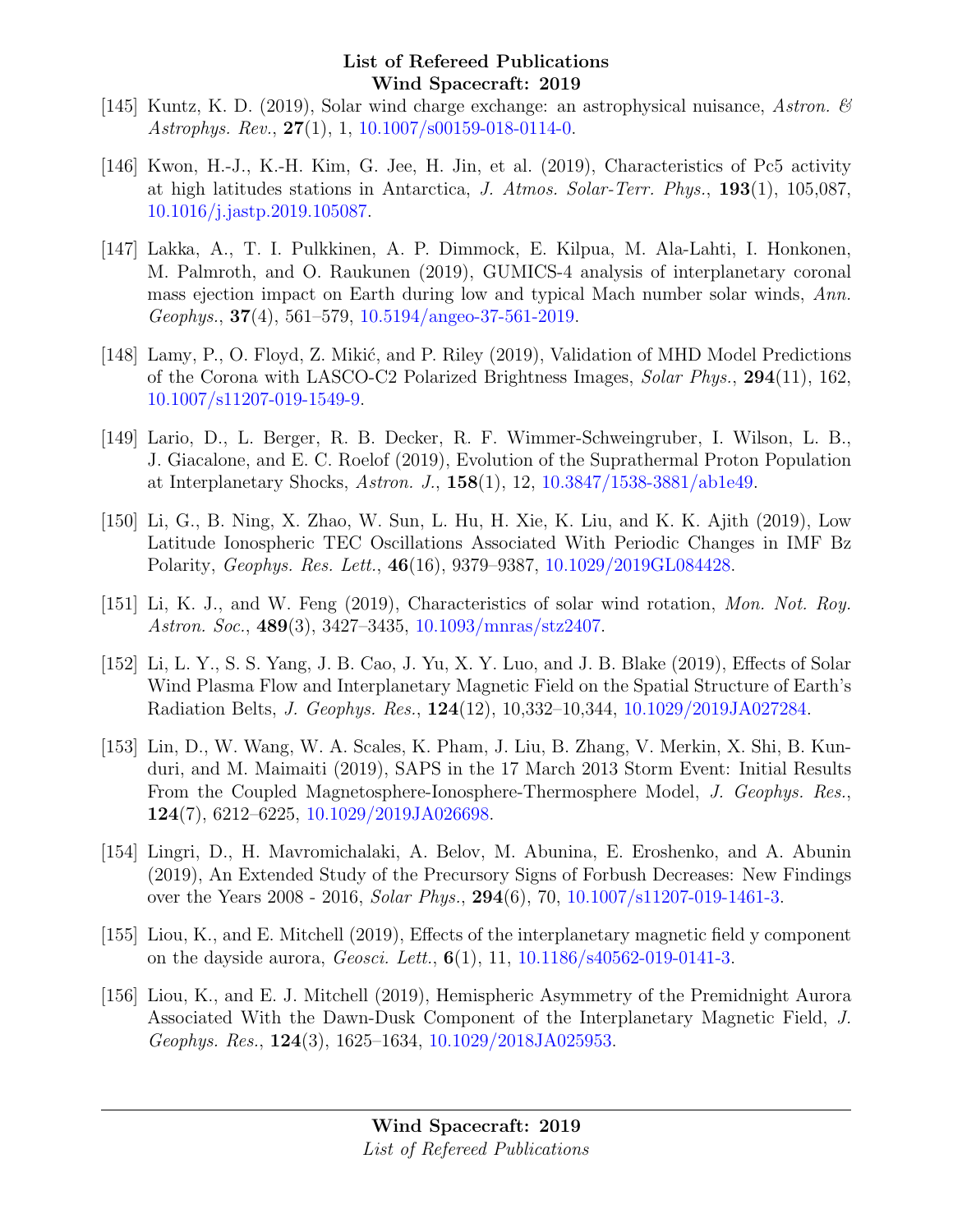- [157] Liu, B.-J., X.-X. Zhang, F. He, and Q.-G. Zong (2019), The Magnetic Local Time Distribution of Storm Geomagnetic Field Disturbance Under Different Conditions of Solar Wind and Interplanetary Magnetic Field, J. Geophys. Res., 124(4), 2656–2667, [10.1029/2018JA026287.](http://dx.doi.org/10.1029/2018JA026287)
- [158] Liu, J., D.-H. Zhang, A. J. Coster, S.-R. Zhang, G.-Y. Ma, Y.-Q. Hao, and Z. Xiao (2019), A case study of the large-scale traveling ionospheric disturbances in the eastern Asian sector during the 2015 St. Patrick's Day geomagnetic storm, Ann. Geophys., 37(4), 673–687, [10.5194/angeo-37-673-2019.](http://dx.doi.org/10.5194/angeo-37-673-2019)
- [159] Liu, S., Z. Xia, L. Chen, Y. Liu, Z. Liao, and H. Zhu (2019), Magnetospheric Multiscale Observation of Quasiperiodic EMIC Waves Associated With Enhanced Solar Wind Pressure, Geophys. Res. Lett., 46(13), 7096–7104, [10.1029/2019GL083421.](http://dx.doi.org/10.1029/2019GL083421)
- [160] Liu, Y., J. Xu, X. Liu, S.-R. Zhang, W. Yuan, W. Liu, K. Wu, and C. Wang (2019), Responses of Multiday Oscillations in the Nighttime Thermospheric Temperature to Solar and Geomagnetic Activities Measured by Fabry-Perot Interferometer in China, J. Geophys. Res., 124(11), 9420–9429, [10.1029/2019JA027237.](http://dx.doi.org/10.1029/2019JA027237)
- [161] Liu, Z. Y., Q. G. Zong, X. Z. Zhou, Y. X. Hao, A. W. Yau, H. Zhang, X. R. Chen, S. Y. Fu, C. J. Pollock, G. Le, R. E. Ergun, and P. A. Lindqvist (2019), ULF Waves Modulating and Acting as Mass Spectrometer for Dayside Ionospheric Outflow Ions, Geophys. Res. Lett., 46(15), 8633-8642, [10.1029/2019GL083849.](http://dx.doi.org/10.1029/2019GL083849)
- [162] Livadiotis, G. (2019), On the generalized formulation of Debye shielding in plasmas, Phys. Plasmas, 26(5), 050701, [10.1063/1.5091949.](http://dx.doi.org/10.1063/1.5091949)
- [163] Livadiotis, G. (2019), Theoretical aspects of Hamiltonian kappa distributions, *Phys. Scr.*, 94(10), 105009,  $10.1088/1402-4896/ab12ab$ .
- [164] Lockwood, M. (2019), Does Adding Solar Wind Poynting Flux Improve the Optimum Solar Wind-Magnetosphere Coupling Function?, J. Geophys. Res., 124(7), 5498–5515, [10.1029/2019JA026639.](http://dx.doi.org/10.1029/2019JA026639)
- [165] Lockwood, M., M. J. Owens, and A. Macneil (2019), On the Origin of Ortho-Gardenhose Heliospheric Flux, Solar Phys., 294(6), 85, [10.1007/s11207-019-1478-7.](http://dx.doi.org/10.1007/s11207-019-1478-7)
- [166] Lu, J. Y., Y. Zhou, X. Ma, M. Wang, K. Kabin, and H. Z. Yuan (2019), Earth's Bow Shock: A New Three-Dimensional Asymmetric Model With Dipole Tilt Effects, J. Geophys. Res., 124(7), 5396–5407, [10.1029/2018JA026144.](http://dx.doi.org/10.1029/2018JA026144)
- [167] Lu, L., L. Feng, Y. Li, D. Li, Z. Ning, and W. Gan (2019), Spectroscopic and Stereoscopic Observations of the Solar Jets, Astrophys. J., 887(2), 154, [10.3847/1538-4357/ab530c.](http://dx.doi.org/10.3847/1538-4357/ab530c)
- [168] Lu, S. W., C. Wang, W. Y. Li, B. B. Tang, R. B. Torbert, B. L. Giles, C. T. Russell, J. L. Burch, J. P. McFadden, H. U. Auster, and V. Angelopoulos (2019), Prolonged Kelvin-Helmholtz Waves at Dawn and Dusk Flank Magnetopause: Simultaneous Observations by MMS and THEMIS, Astrophys. J., 875(1), 57, [10.3847/1538-4357/ab0e76.](http://dx.doi.org/10.3847/1538-4357/ab0e76)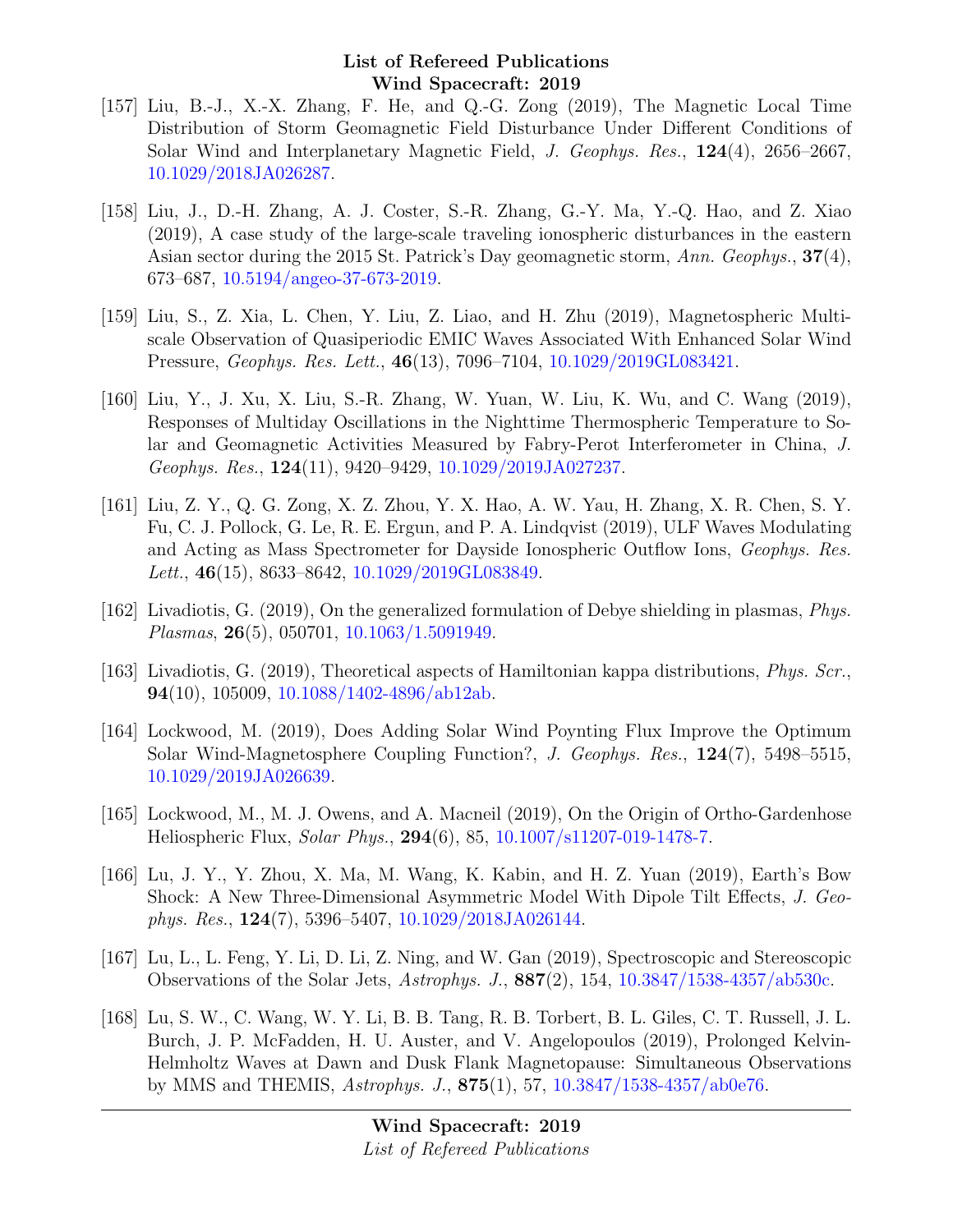- [169] Lysenko, A. L., E. A. Bogomolov, G. I. Vasiliev, and E. P. Ovchinnikova (2019), Gammaray lines in solar flares with proton spectra measured by PAMELA experiment, in J. Phys. Conf. Ser., J. Phys. Conf. Ser., vol. 1400, p. 022042, [10.1088/1742-6596/1400/2/022042.](http://dx.doi.org/10.1088/1742-6596/1400/2/022042)
- [170] Lysenko, A. L., S. A. Anfinogentov, D. S. Svinkin, D. D. Frederiks, and G. D. Fleishman (2019), Gamma-Ray Emission from the Impulsive Phase of the 2017 September 6 X9.3 Flare, Astrophys. J., 877(2), 145, [10.3847/1538-4357/ab1be0.](http://dx.doi.org/10.3847/1538-4357/ab1be0)
- [171] Ma, X. H., Q. G. Zong, and Y. Liu (2019), The Intense Substorm Incidence in Response to Interplanetary Shock Impacts and Influence on Energetic Electron Fluxes at Geosynchronous Orbit, J. Geophys. Res., 124(5), 3210–3221, [10.1029/2018JA026115.](http://dx.doi.org/10.1029/2018JA026115)
- [172] Machková, A., F. Němec, Z. Němeček, and J. Å afránková (2019), On the Influence of the Earth's Magnetic Dipole Eccentricity and Magnetospheric Ring Current on the Magnetopause Location, J. Geophys. Res., 124(2), 905–914, [10.1029/2018JA026070.](http://dx.doi.org/10.1029/2018JA026070)
- [173] Macneil, A. R., C. J. Owen, D. Baker, D. H. Brooks, L. K. Harra, D. M. Long, and R. T. Wicks (2019), Active Region Modulation of Coronal Hole Solar Wind, Astrophys. J., 887(2), 146, [10.3847/1538-4357/ab5586.](http://dx.doi.org/10.3847/1538-4357/ab5586)
- [174] Malandraki, O., O. Khabarova, R. Bruno, G. P. Zank, G. Li, B. Jackson, M. M. Bisi, A. Greco, O. Pezzi, W. Matthaeus, A. Chasapis Giannakopoulos, S. Servidio, H. Malova, R. Kislov, F. Effenberger, J. le Roux, Y. Chen, Q. Hu, and N. E. Engelbrecht (2019), Current Sheets, Magnetic Islands, and Associated Particle Acceleration in the Solar Wind as Observed by Ulysses near the Ecliptic Plane, Astrophys. J., 881(2), 116, [10.3847/1538-](http://dx.doi.org/10.3847/1538-4357/ab289a) [4357/ab289a.](http://dx.doi.org/10.3847/1538-4357/ab289a)
- [175] Malaspina, D. M., and I. H. Hutchinson (2019), Properties of Electron Phase Space Holes in the Lunar Plasma Environment, J. Geophys. Res., 124(7), 4994–5008, [10.1029/2019JA026857.](http://dx.doi.org/10.1029/2019JA026857)
- [176] Mann, I., L. Nouzák, J. Vaverka, T. Antonsen, Å. Fredriksen, K. Issautier, D. Malaspina, N. Meyer-Vernet, J. Pavlů, Z. Sternovsky, J. Stude, S. Ye, and A. Zaslavsky (2019), Dust observations with antenna measurements and its prospects for observations with Parker Solar Probe and Solar Orbiter, Ann. Geophys., 37(6), 1121–1140, [10.5194/angeo-37-1121-](http://dx.doi.org/10.5194/angeo-37-1121-2019) [2019.](http://dx.doi.org/10.5194/angeo-37-1121-2019)
- [177] Mansilla, G. A. (2019), Ionospheric disturbances at low and mid-low latitudes of the South American sector during the March 2015 great storm, Adv. Space Res., 63(11), 3545–3557, [10.1016/j.asr.2019.02.009.](http://dx.doi.org/10.1016/j.asr.2019.02.009)
- [178] Margutti, R., B. D. Metzger, R. Chornock, I. Vurm, N. Roth, B. W. Grefenstette, V. Savchenko, R. Cartier, J. F. Steiner, G. Terreran, B. Margalit, G. Migliori, D. Milisavljevic, K. D. Alexand er, M. Bietenholz, P. K. Blanchard, E. Bozzo, D. Brethauer, I. V. Chilingarian, D. L. Coppejans, L. Ducci, C. Ferrigno, W. Fong, D. Götz, C. Guidorzi, A. Hajela, K. Hurley, E. Kuulkers, P. Laurent, S. Mereghetti, M. Nicholl, D. Patnaude,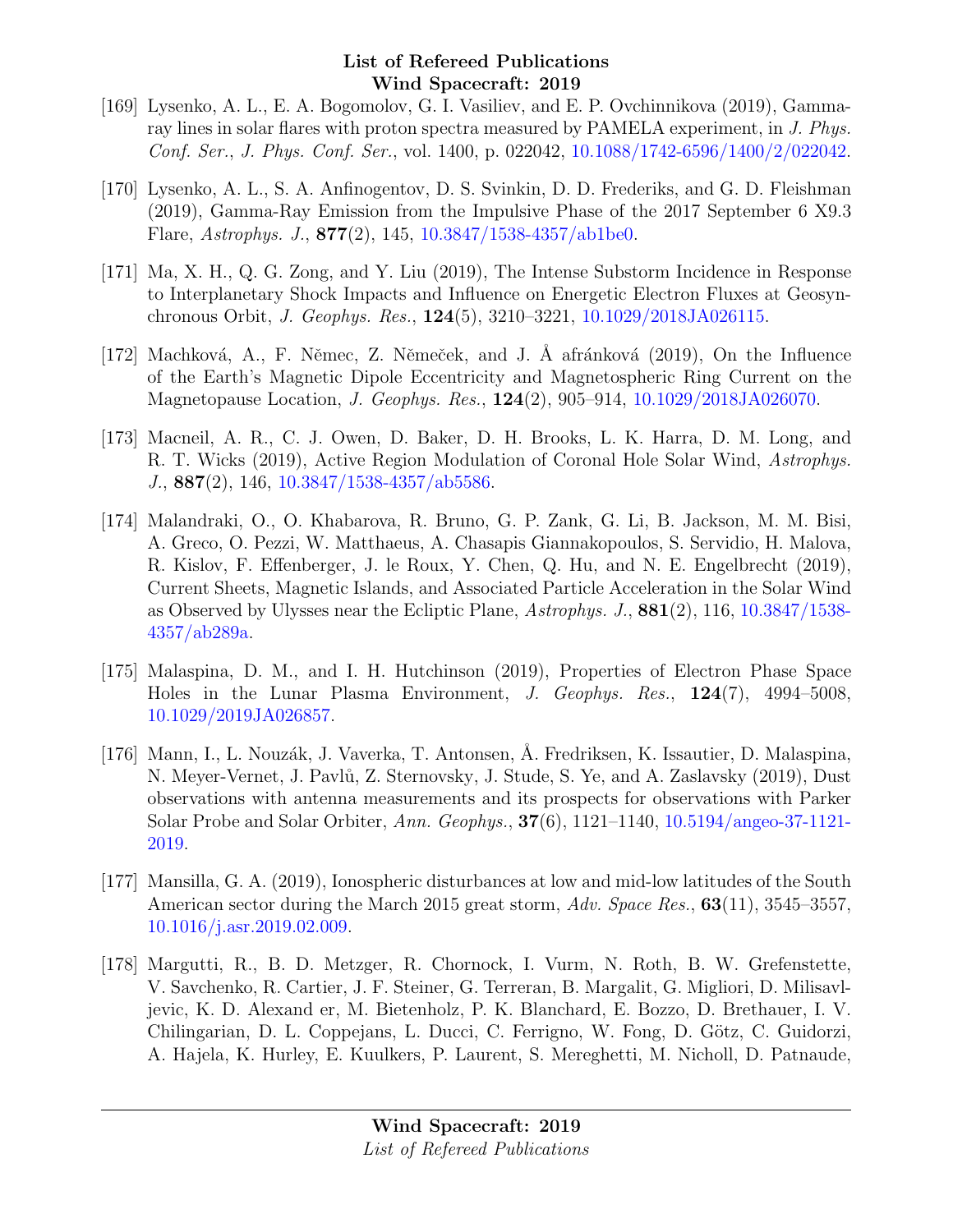P. Ubertini, J. Banovetz, N. Bartel, E. Berger, E. R. Coughlin, T. Eftekhari, D. D. Frederiks, A. V. Kozlova, T. Laskar, D. S. Svinkin, M. R. Drout, A. MacFadyen, and K. Paterson (2019), An Embedded X-Ray Source Shines through the Aspherical AT 2018cow: Revealing the Inner Workings of the Most Luminous Fast-evolving Optical Transients, Astrophys. J.,  $872(1)$ , 18,  $10.3847/1538-4357/aafa01$ .

- [179] Marques de Souza Franco, A., E. Echer, and M. José Alves Bolzan (2019), Wavelet analysis of the magnetotail response to solar wind fluctuations during HILDCAA events, Ann. Geophys., 37(5), 919–929, [10.5194/angeo-37-919-2019.](http://dx.doi.org/10.5194/angeo-37-919-2019)
- [180] Marr, K. D., W. H. Morrow, C. M. Brown, C. R. Englert, J. M. Harlander, A. Cerrato, K. Lamport, and S. E. Harris (2019), Calibration lamp design, characterization, and implementation for the Michelson Interferometer for Global High-Resolution Thermospheric Imaging instrument on the Ionospheric Connection satellite, Optical Engineering, 58, 054104, [10.1117/1.OE.58.5.054104.](http://dx.doi.org/10.1117/1.OE.58.5.054104)
- [181] Matsui, H., C. J. Farrugia, J. Goldstein, R. B. Torbert, M. R. Argall, H. Vaith, C. T. Russell, R. J. Strangeway, B. L. Giles, C. J. Pollock, S. Taguchi, and K. Hosokawa (2019), Velocity Rotation Events in the Outer Magnetosphere Near the Magnetopause, J. Geophys. Res., 124(6), 4137–4156, [10.1029/2019JA026548.](http://dx.doi.org/10.1029/2019JA026548)
- [182] Medeiros, C., V. M. Souza, L. E. A. Vieira, D. G. Sibeck, A. J. Halford, S. B. Kang, L. A. Da Silva, L. R. Alves, J. P. Marchezi, R. S. Dallaqua, P. R. Jauer, M. Rockenbach, O. Mendes, M. V. Alves, A. Dal Lago, M. C. Fok, S. G. Kanekal, D. N. Baker, and C. A. Kletzing (2019), On the Contribution of EMIC Waves to the Reconfiguration of the Relativistic Electron Butterfly Pitch Angle Distribution Shape on 2014 September 12–A Case Study, Astrophys. J., 872(1), 36, [10.3847/1538-4357/aaf970.](http://dx.doi.org/10.3847/1538-4357/aaf970)
- [183] Meng, X., B. T. Tsurutani, and A. J. Mannucci (2019), The Solar and Interplanetary Causes of Superstorms (Minimum Dst  $\leq$  -250 nT) During the Space Age, J. Geophys. Res., 124(6), 3926–3948, [10.1029/2018JA026425.](http://dx.doi.org/10.1029/2018JA026425)
- [184] Menz, A. (2019), Ring current transport and acceleration in the inner magnetosphere, Ph.D. thesis, University of New Hampshire, Department of Physics and Astronomy.
- [185] Merkin, V. G., E. V. Panov, K. A. Sorathia, and A. Y. Ukhorskiy (2019), Contribution of Bursty Bulk Flows to the Global Dipolarization of the Magnetotail During an Isolated Substorm, J. Geophys. Res., 124(11), 8647–8668, [10.1029/2019JA026872.](http://dx.doi.org/10.1029/2019JA026872)
- [186] Mieth, J. Z. D., D. Frühauff, and K.-H. Glassmeier (2019), Statistical analysis of magnetopause crossings at lunar distances, Ann. Geophys., 37(2), 163–169, [10.5194/angeo-37-](http://dx.doi.org/10.5194/angeo-37-163-2019) [163-2019.](http://dx.doi.org/10.5194/angeo-37-163-2019)
- [187] Minasyants, G., T. Minasyants, and V. Tomozov (2019), Features of development of sustained fluxes of high-energy gamma-ray emission at different stages of solar flares, Solar-Terr. Phys., 5(3), 10–17, [10.12737/stp-53201902.](http://dx.doi.org/10.12737/stp-53201902)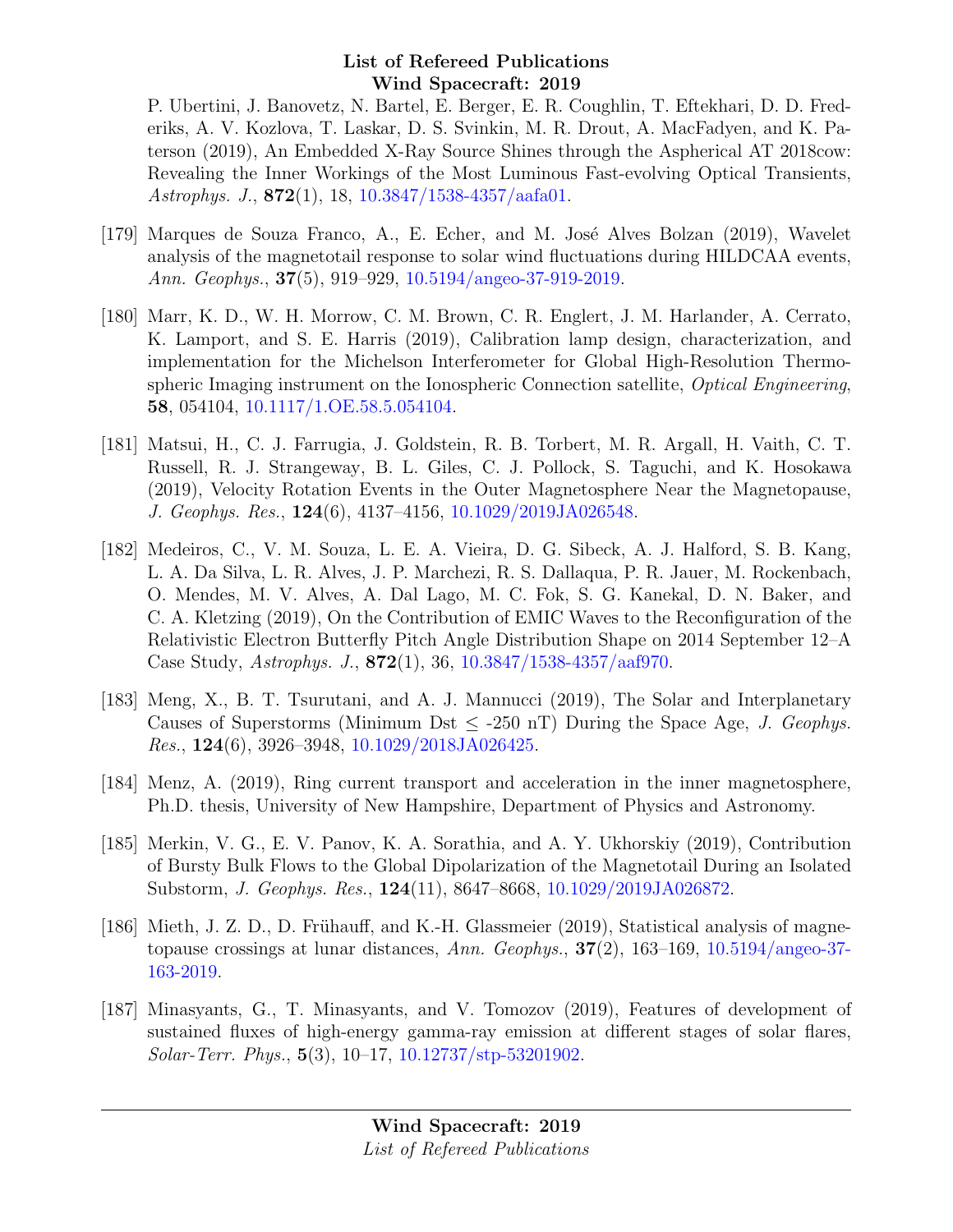- [188] Mishra, S. K., and A. K. Srivastava (2019), Linkage of Geoeffective Stealth CMEs Associated with the Eruption of Coronal Plasma Channel and Jet-Like Structure, Solar Phys.,  $294(12)$ , 169, [10.1007/s11207-019-1560-1.](http://dx.doi.org/10.1007/s11207-019-1560-1)
- [189] Mishra, W., N. Srivastava, Y. Wang, Z. Mirtoshev, J. Zhang, and R. Liu (2019), Mass loss via solar wind and coronal mass ejections during solar cycles 23 and 24, Mon. Not. Roy. Astron. Soc.,  $486(4)$ ,  $4671-4685$ ,  $10.1093/mnrs/stz1001$ .
- [190] Mittal, N., and V. K. Verma (2019), Study of some characteristics of solar energetic particles and associated solar activities during 1996-2016, New Astron., 69, 74–87, [10.1016/j.newast.2018.12.004.](http://dx.doi.org/10.1016/j.newast.2018.12.004)
- [191] Mokhtar, W. Z. A. W., Z. S. Hamidi, Z. Zainal Abidin, and Z. Abidin Ibrahim (2019), Drift frequency of kilometric radio burst type III with solar wind speed and density, in J. Phys. Conf. Ser., J. Phys. Conf. Ser., vol. 1152, p. 012032, [10.1088/1742-](http://dx.doi.org/10.1088/1742-6596/1152/1/012032) [6596/1152/1/012032.](http://dx.doi.org/10.1088/1742-6596/1152/1/012032)
- [192] Moorhead, A. V., A. Egal, P. G. Brown, D. E. Moser, and W. J. Cooke (2019), Meteor shower forecasting in near-Earth space, J. Spacecraft Rockets, 56, 1531–1545, [10.2514/1.A34416.](http://dx.doi.org/10.2514/1.A34416)
- [193] Mouikis, C. G., S. T. Bingham, L. M. Kistler, C. J. Farrugia, H. E. Spence, G. D. Reeves, M. Gkioulidou, D. G. Mitchell, and C. A. Kletzing (2019), The Storm-Time Ring Current Response to ICMEs and CIRs Using Van Allen Probe Observations, J. Geophys. Res., 124(11), 9017–9039, [10.1029/2019JA026695.](http://dx.doi.org/10.1029/2019JA026695)
- [194] Mourenas, D., A. V. Artemyev, and X. J. Zhang (2019), Impact of Significant Time-Integrated Geomagnetic Activity on 2-MeV Electron Flux, J. Geophys. Res., 124(6), 4445–4461, [10.1029/2019JA026659.](http://dx.doi.org/10.1029/2019JA026659)
- [195] Muraközy, J. (2019), Connection Between Solar Hemispheric Toroidal Cycles and Geomagnetic Variations, Solar Phys., 294(4), 46, [10.1007/s11207-019-1438-2.](http://dx.doi.org/10.1007/s11207-019-1438-2)
- [196] Mustajab, F., Badruddin, and H. Asiri (2019), Study of the relative geoeffectiveness of high-speed solar wind streams of different speed and different durations, Adv. Space Res., 64(9), 1740–1750, [10.1016/j.asr.2019.07.046.](http://dx.doi.org/10.1016/j.asr.2019.07.046)
- [197] Nakamura, S., Y. Omura, C. Kletzing, and D. N. Baker (2019), Rapid Precipitation of Relativistic Electron by EMIC Rising-Tone Emissions Observed by the Van Allen Probes, J. Geophys. Res., 124(8), 6701–6714, [10.1029/2019JA026772.](http://dx.doi.org/10.1029/2019JA026772)
- [198] Natras, R., D. Horozovic, and M. Mulic (2019), Strong solar flare detection and its impact on ionospheric layers and on coordinates accuracy in the Western Balkans in October 2014, SN Appl. Sci., 1(49), 14, [10.1007/s42452-018-0040-9.](http://dx.doi.org/10.1007/s42452-018-0040-9)
- [199] Nedal, M., M. Youssef, A. Mahrous, and R. Helal (2019), Investigating the Coronal Mass Ejections associated with DH type-II radio bursts and solar flares during the ascending phase of the solar cycle 24, Adv. Space Res., 63(5), 1824–1836, [10.1016/j.asr.2018.11.001.](http://dx.doi.org/10.1016/j.asr.2018.11.001)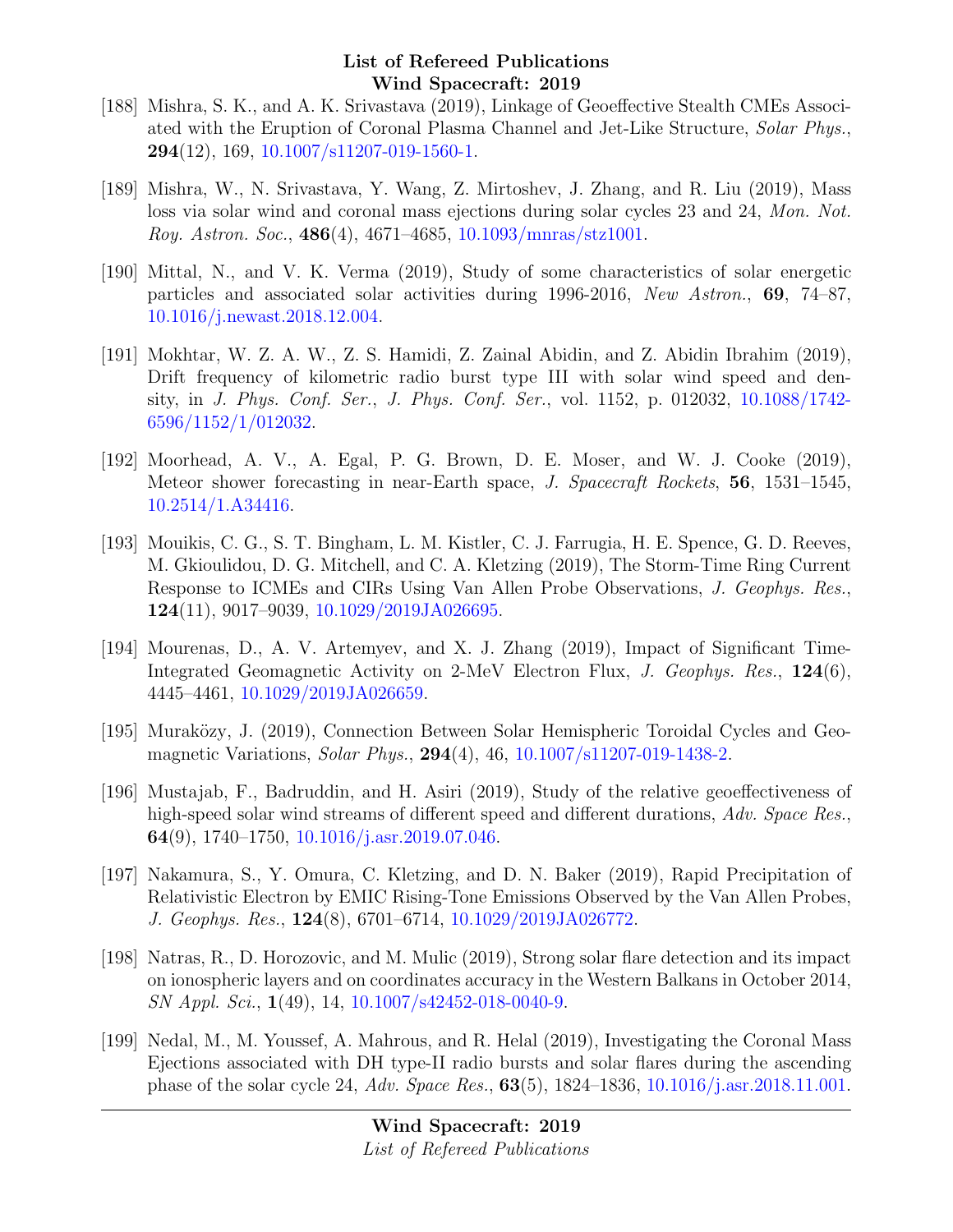- [200] Nedal, M., A. Mahrous, and M. Youssef (2019), Predicting the arrival time of CME associated with type-II radio burst using neural networks technique, Astrophys. Space Sci., **364**(9), 161, [10.1007/s10509-019-3651-8.](http://dx.doi.org/10.1007/s10509-019-3651-8)
- [201] Nguyen, G., N. Aunai, D. Fontaine, E. Le Pennec, J. Van den Bossche, A. Jeandet, B. Bakkali, L. Vignoli, and B. Regaldo-Saint Blancard (2019), Automatic Detection of Interplanetary Coronal Mass Ejections from In Situ Data: A Deep Learning Approach, Astrophys. J., 874(2), 145, [10.3847/1538-4357/ab0d24.](http://dx.doi.org/10.3847/1538-4357/ab0d24)
- [202] Nicolaou, G., and G. Livadiotis (2019), Long-term Correlations of Polytropic Indices with Kappa Distributions in Solar Wind Plasma near 1 au, Astrophys. J., 884(1), 52, [10.3847/1538-4357/ab31ad.](http://dx.doi.org/10.3847/1538-4357/ab31ad)
- [203] Nicolaou, G., D. Verscharen, R. T. Wicks, and C. J. Owen (2019), The Impact of Turbulent Solar Wind Fluctuations on Solar Orbiter Plasma Proton Measurements, Astrophys. J., 886(2), 101, [10.3847/1538-4357/ab48e3.](http://dx.doi.org/10.3847/1538-4357/ab48e3)
- [204] Nicolaou, G., G. Livadiotis, and R. T. Wicks (2019), On the Calculation of the Effective Polytropic Index in Space Plasmas,  $Entropy$ ,  $21(10)$ , 997,  $10.3390/e21100997$ .
- [205] Niembro, T., A. Lara, R. F. González, and J. Cantó (2019), Numerical simulations of ICME-ICME interactions, J. Space Weather Space Clim., 9, A4, [10.1051/swsc/2018049.](http://dx.doi.org/10.1051/swsc/2018049)
- [206] Nieves-Chinchilla, T., L. K. Jian, L. Balmaceda, A. Vourlidas, L. F. G. dos Santos, and A. Szabo (2019), Unraveling the Internal Magnetic Field Structure of the Earth-directed Interplanetary Coronal Mass Ejections During 1995 - 2015, Solar Phys., 294(7), 89, [10.1007/s11207-019-1477-8.](http://dx.doi.org/10.1007/s11207-019-1477-8)
- [207] Nishimura, N., K. Marubashi, and M. Tokumaru (2019), Comparison of Cylindrical Interplanetary Flux-Rope Model Fitting with Different Boundary Pitch-Angle Treatments,  $Solar Phys., 294(4), 49, 10.1007/11207-019-1435-5.$
- [208] Ofman, L., A. Koval, L. B. Wilson, and A. Szabo (2019), Understanding the Role of  $\alpha$ Particles in Oblique Heliospheric Shock Oscillations, J. Geophys. Res., 124(4), 2393–2405, [10.1029/2018JA026301.](http://dx.doi.org/10.1029/2018JA026301)
- [209] Ogawa, Y., K. Seki, K. Keika, and Y. Ebihara (2019), Characteristics of CME- and CIR-Driven Ion Upflows in the Polar Ionosphere, J. Geophys. Res., 124(5), 3637–3649, [10.1029/2018JA025870.](http://dx.doi.org/10.1029/2018JA025870)
- [210] Ohma, A., N. Østgaard, J. P. Reistad, P. Tenfjord, K. M. Laundal, T. Moretto Jørgensen, S. E. Haaland, P. Krcelic, and S. Milan (2019), Observations of Asymmetric Lobe Convection for Weak and Strong Tail Activity, J. Geophys. Res., 124(12), 9999–10,017, [10.1029/2019JA026773.](http://dx.doi.org/10.1029/2019JA026773)
- [211] Ohtani, S., J. W. Gjerloev, M. G. Johnsen, M. Yamauchi, U. Brändström, and A. M. Lewis (2019), Solar Illumination Dependence of the Auroral Electrojet Intensity: Interplay Between the Solar Zenith Angle and Dipole Tilt, J. Geophys. Res., 124(8), 6636–6653, [10.1029/2019JA026707.](http://dx.doi.org/10.1029/2019JA026707)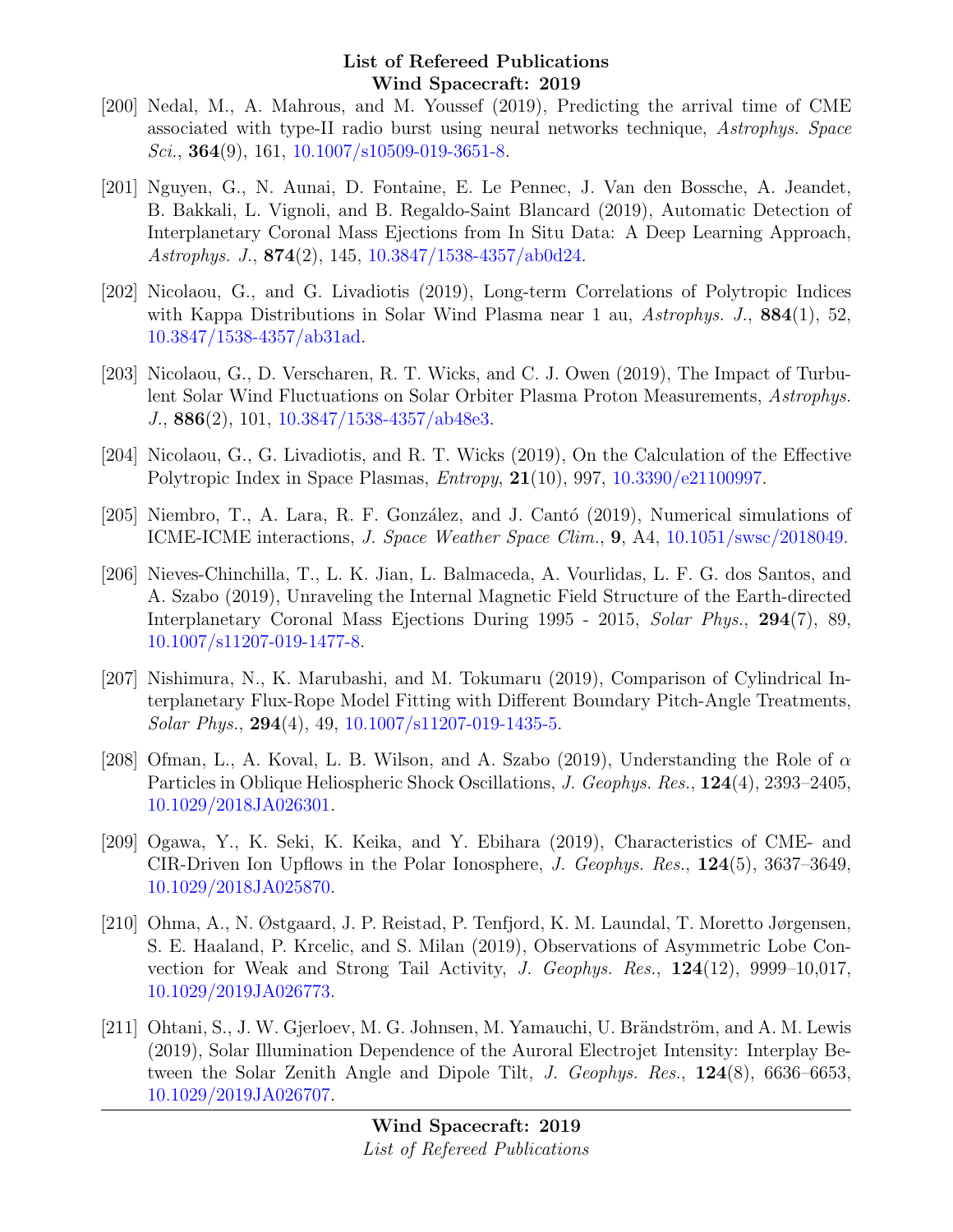- [212] Omidi, N., X. Y. Zhou, C. T. Russell, and V. Angelopoulos (2019), The Dominant Role of Energetic Ions in Solar Wind Interaction With the Moon, J. Geophys. Res.,  $124(5)$ , 3176–3192, [10.1029/2018JA026243.](http://dx.doi.org/10.1029/2018JA026243)
- [213] Osmane, A., A. P. Dimmock, and T. I. Pulkkinen (2019), Jensen-Shannon Complexity and Permutation Entropy Analysis of Geomagnetic Auroral Currents, J. Geophys. Res., 124(4), 2541–2551, [10.1029/2018JA026248.](http://dx.doi.org/10.1029/2018JA026248)
- [214] Owens, M. J., M. Lang, P. Riley, and D. Stansby (2019), Towards Construction of a Solar Wind "Reanalysis" Dataset: Application to the First Perihelion Pass of Parker Solar Probe, Solar Phys., 294(6), 83, [10.1007/s11207-019-1479-6.](http://dx.doi.org/10.1007/s11207-019-1479-6)
- [215] Ozturk, D. S., S. Zou, J. A. Slavin, and A. J. Ridley (2019), Response of the Geospace System to the Solar Wind Dynamic Pressure Decrease on 11 June 2017: Numerical Models and Observations, J. Geophys. Res., 124(4), 2613–2627, [10.1029/2018JA026315.](http://dx.doi.org/10.1029/2018JA026315)
- [216] Palmerio, E., C. Scolini, D. Barnes, J. Magdalenić, M. J. West, A. N. Zhukov, L. Rodriguez, M. Mierla, S. W. Good, D. E. Morosan, E. K. J. Kilpua, J. Pomoell, and S. Poedts (2019), Multipoint Study of Successive Coronal Mass Ejections Driving Moderate Disturbances at 1 au, Astrophys. J., 878(1), 37, [10.3847/1538-4357/ab1850.](http://dx.doi.org/10.3847/1538-4357/ab1850)
- [217] Pandya, M., V. Bhaskara, Y. Ebihara, S. G. Kanekal, and D. N. Baker (2019), Variation of Radiation Belt Electron Flux During CME- and CIR-Driven Geomagnetic Storms: Van Allen Probes Observations, J. Geophys. Res., 124(8), 6524–6540, [10.1029/2019JA026771.](http://dx.doi.org/10.1029/2019JA026771)
- [218] Papaioannou, A., A. Belov, M. Abunina, J. Guo, A. Anastasiadis, R. F. Wimmer-Schweingruber, E. Eroshenko, A. Melkumyan, A. Abunin, B. Heber, K. Herbst, and C. T. Steigies (2019), A Catalogue of Forbush Decreases Recorded on the Surface of Mars from 2012 Until 2016: Comparison with Terrestrial FDs, Solar Phys., 294(6), 66, [10.1007/s11207-019-1454-2.](http://dx.doi.org/10.1007/s11207-019-1454-2)
- [219] Pappa Kalaivani, P., O. Prakash, L. Feng, A. Shanmugaraju, L.-G. Ding, L. Lu, and W. Gan (2019), A study on radio-loud interacting/non-interacting CMEs-associated SEPs and solar flares, Adv. Space Res., 63(10), 3390–3403, [10.1016/j.asr.2019.01.019.](http://dx.doi.org/10.1016/j.asr.2019.01.019)
- [220] Paraschiv, A. R., and A. Donea (2019), On Solar Recurrent Coronal Jets: Coronal Geysers as Sources of Electron Beams and Interplanetary Type-III Radio Bursts, Astrophys. J., 873(2), 110,  $10.3847/1538-4357/ab04a6$ .
- [221] Park, J.-S., J.-H. Shue, Y. Nariyuki, and M. Kartalev (2019), Dependence of Thermodynamic Processes on Upstream Interplanetary Magnetic Field Conditions for Magnetosheath Ions, J. Geophys. Res., 124(3), 1866–1882, [10.1029/2018JA026108.](http://dx.doi.org/10.1029/2018JA026108)
- [222] Pavan, J., and A. F. Viñas (2019), Temperature Fluctuation at the Sun and Large-scale Electric Field in Solar Wind: A Challenge for the Parker Solar Probe Mission, Astrophys. J., 882(1), 28, [10.3847/1538-4357/ab2fcd.](http://dx.doi.org/10.3847/1538-4357/ab2fcd)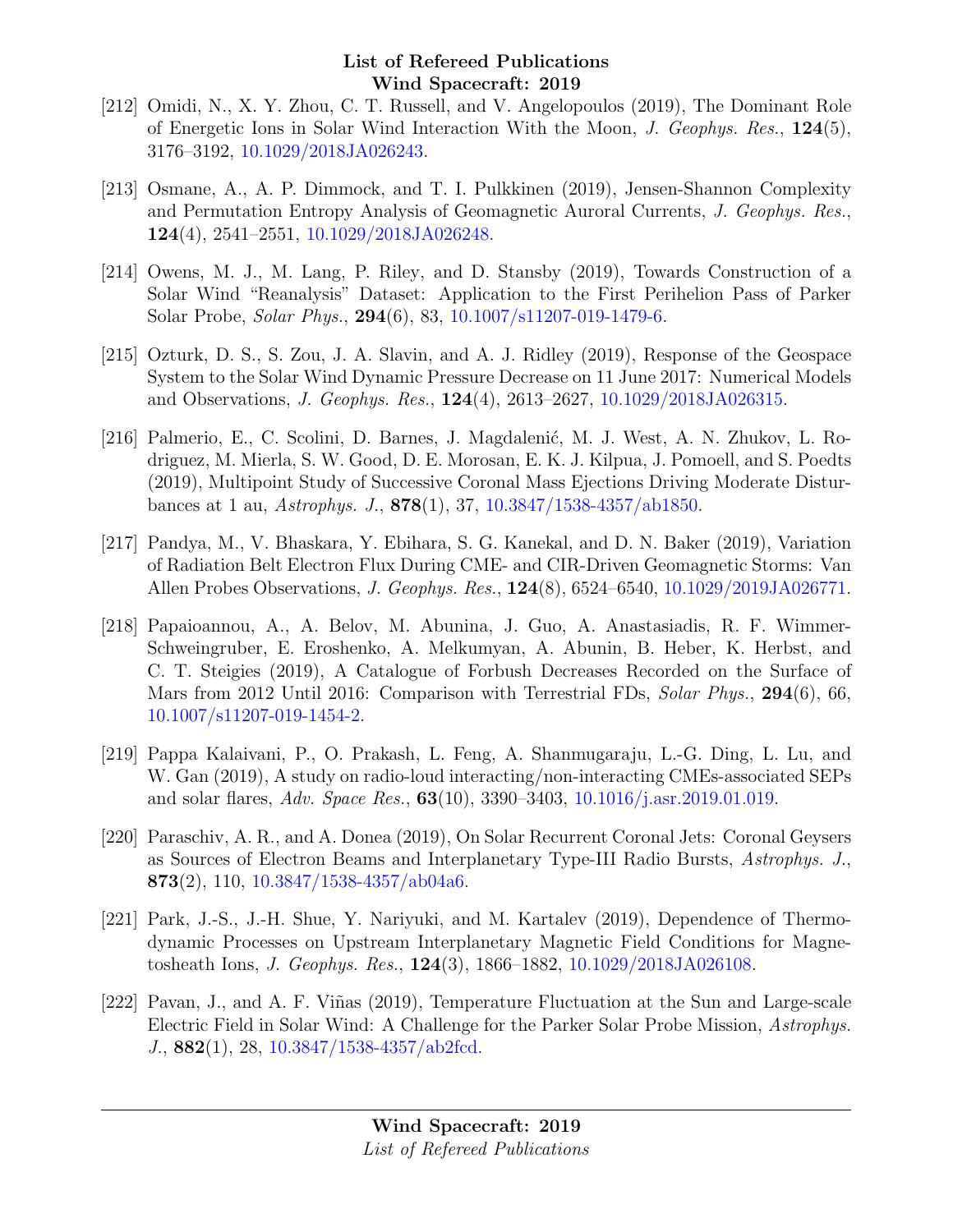- [223] Pecora, F., A. Greco, Q. Hu, S. Servidio, A. G. Chasapis, and W. H. Matthaeus (2019), Single-spacecraft Identification of Flux Tubes and Current Sheets in the Solar Wind, Astrophys. J. Lett., 881(1), L11, [10.3847/2041-8213/ab32d9.](http://dx.doi.org/10.3847/2041-8213/ab32d9)
- [224] Peplowski, P. N., M. Burks, J. O. Goldsten, S. Fix, L. E. Heffern, D. J. Lawrence, and Z. W. Yokley (2019), Radiation damage and annealing of three coaxial n-type germanium detectors: Preparation for spaceflight missions to asteroid 16 Psyche and Mars' moon Phobos, Nucl. Inst. & Meth. Phys. Res. A, 942, 162409, [10.1016/j.nima.2019.162409.](http://dx.doi.org/10.1016/j.nima.2019.162409)
- [225] Petrukovich, A. A., O. M. Chugunova, and P. I. Shustov (2019), Low-frequency magnetic variations at the high- $\beta$  Earth bow shock, Ann. Geophys., 37(5), 877–889, [10.5194/angeo-](http://dx.doi.org/10.5194/angeo-37-877-2019)[37-877-2019.](http://dx.doi.org/10.5194/angeo-37-877-2019)
- [226] Pezzopane, M., A. Del Corpo, M. Piersanti, C. Cesaroni, A. Pignalberi, S. Di Matteo, L. Spogli, M. Vellante, and B. Heilig (2019), On some features characterizing the plasmasphere-magnetosphere-ionosphere system during the geomagnetic storm of 27 May 2017, Earth, Planets, and Space, 71(1), 77, [10.1186/s40623-019-1056-0.](http://dx.doi.org/10.1186/s40623-019-1056-0)
- [227] Piersanti, M. (2019), The consequences of ICME impact on the circumterrestrial environment: A case event, Nuovo Cimento C Geophys. Space Phys. C, 42(1), 38, [10.1393/ncc/i2019-19038-5.](http://dx.doi.org/10.1393/ncc/i2019-19038-5)
- [228] Pitňa, A., J. Safránková, Z. Němeček, L. Franci, G. Pi, and V. Montagud Camps (2019), Characteristics of Solar Wind Fluctuations at and below Ion Scales, Astrophys. J., 879(2), 82, [10.3847/1538-4357/ab22b8.](http://dx.doi.org/10.3847/1538-4357/ab22b8)
- [229] Pope, S. A., M. Gedalin, and M. A. Balikhin (2019), The First Direct Observational Confirmation of Kinematic Collisionless Relaxation in Very Low Mach Number Shocks Near the Earth, *J. Geophys. Res.*, **124**(3), 1711–1725, [10.1029/2018JA026223.](http://dx.doi.org/10.1029/2018JA026223)
- [230] Poudel, P., S. Simkhada, B. Adhikari, D. Sharma, and J. J. Nakarmi (2019), Variation of Solar Wind Parameters Along With the Understanding of Energy Dynamics Within the Magnetospheric System During Geomagnetic Disturbances, Earth and Space Science, 6(2), 276–293, [10.1029/2018EA000495.](http://dx.doi.org/10.1029/2018EA000495)
- [231] Prikryl, P., L. Nikitina, and V. Rušin (2019), Rapid intensification of tropical cyclones in the context of the solar wind-magnetosphere-ionosphere-atmosphere coupling, J. Atmos. Solar-Terr. Phys., 183, 36–60, [10.1016/j.jastp.2018.12.009.](http://dx.doi.org/10.1016/j.jastp.2018.12.009)
- [232] Pritchard, K. R., J. L. Burch, S. A. Fuselier, J. M. Webster, R. B. Torbert, M. R. Argall, J. Broll, K. J. Genestreti, B. L. Giles, O. Le Contel, J. Mukherjee, T. D. Phan, A. C. Rager, C. T. Russell, and R. J. Strangeway (2019), Energy Conversion and Electron Acceleration in the Magnetopause Reconnection Diffusion Region, Geophys. Res. Lett., 46(10274), 10,274–10,282, [10.1029/2019GL084636.](http://dx.doi.org/10.1029/2019GL084636)
- [233] Qin, M., M. Hudson, Z. Li, R. Millan, X. Shen, Y. Shprits, L. Woodger, A. Jaynes, and C. Kletzing (2019), Investigating Loss of Relativistic Electrons Associated With EMIC Waves at Low L Values on 22 June 2015, J. Geophys. Res., 124(6), 4022–4036, [10.1029/2018JA025726.](http://dx.doi.org/10.1029/2018JA025726)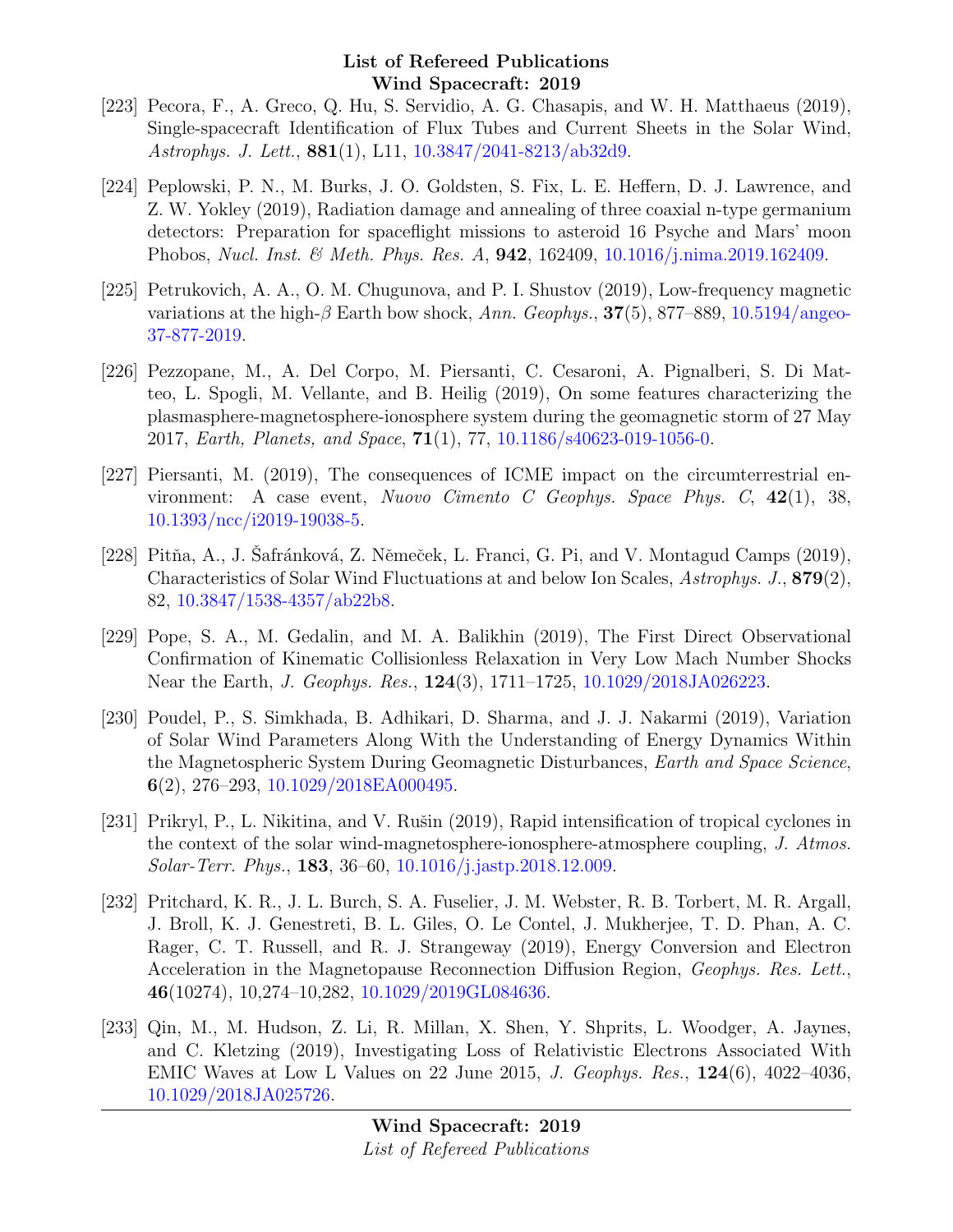- [234] Ramirez, U., N. Wang, A. T. Chartier, and S. Datta-Barua (2019), SuperDARN Evidence for Convection-Driven Lagrangian Coherent Structures in the Polar Ionosphere, J. Geophys. Res., 124(5), 3573–3588, [10.1029/2018JA026225.](http://dx.doi.org/10.1029/2018JA026225)
- [235] Ravi Kumar, M., M. Sridhar, D. Venkata Ratnam, P. Babu Sree Harsha, and S. Navya Sri (2019), Estimation of ionospheric gradients and vertical total electron content using dual-frequency NAVIC measurements, Astrophys. Space Sci., **364**(3), 49, [10.1007/s10509-](http://dx.doi.org/10.1007/s10509-019-3535-y) [019-3535-y.](http://dx.doi.org/10.1007/s10509-019-3535-y)
- [236] Reames (2019), Element Abundances of Solar Energetic Particles and the Photosphere, the Corona, and the Solar Wind, Atoms,  $7(4)$ , 104, [10.3390/atoms7040104.](http://dx.doi.org/10.3390/atoms7040104)
- [237] Reames, D. V. (2019), Excess H, Suppressed He, and the Abundances of Elements in Solar Energetic Particles, Solar Phys., 294(10), 141, [10.1007/s11207-019-1533-4.](http://dx.doi.org/10.1007/s11207-019-1533-4)
- [238] Reames, D. V. (2019), Hydrogen and the Abundances of Elements in Impulsive Solar Energetic-Particle Events, Solar Phys., 294(4), 37, [10.1007/s11207-019-1427-5.](http://dx.doi.org/10.1007/s11207-019-1427-5)
- [239] Reames, D. V. (2019), Hydrogen and the Abundances of Elements in Gradual Solar Energetic-Particle Events, Solar Phys., 294(6), 69, [10.1007/s11207-019-1460-4.](http://dx.doi.org/10.1007/s11207-019-1460-4)
- [240] Reames, D. V. (2019), Helium Suppression in Impulsive Solar Energetic-Particle Events, Solar Phys., 294(3), 32, [10.1007/s11207-019-1422-x.](http://dx.doi.org/10.1007/s11207-019-1422-x)
- [241] Reiner, M. J., and R. J. MacDowall (2019), New Evidence for Third Harmonic Electromagnetic Radiation in Interplanetary Type III Solar Radio Bursts, Solar Phys., 294(7), 91, [10.1007/s11207-019-1476-9.](http://dx.doi.org/10.1007/s11207-019-1476-9)
- [242] Ren, J., Q. G. Zong, X. Z. Zhou, H. E. Spence, H. O. Funsten, J. R. Wygant, and R. Rankin (2019), Cold Plasmaspheric Electrons Affected by ULF Waves in the Inner Magnetosphere: A Van Allen Probes Statistical Study, J. Geophys. Res., 124(10), 7954– 7965, [10.1029/2019JA027009.](http://dx.doi.org/10.1029/2019JA027009)
- [243] Riazantseva, M. O., L. S. Rakhmanova, G. N. Zastenker, Y. I. Yermolaev, and I. G. Lodkina (2019), Features of the Spectral Characteristics of Plasma Fluctuations in Different Large-Scale Streams of the Solar Wind, Geomag. and Aeron., 59(2), 127–135, [10.1134/S0016793219020117.](http://dx.doi.org/10.1134/S0016793219020117)
- [244] Rodkin, D. G., K. B. Kaportseva, A. T. Lukashenko, I. S. Veselovsky, V. A. Slemzin, and Y. S. Shugay (2019), Large-Scale and Small-Scale Solar Wind Structures Formed during Interaction of Streams in the Heliosphere, Cosmic Res., 57(1), 18–28, [10.1134/S0010952519010088.](http://dx.doi.org/10.1134/S0010952519010088)
- [245] Round, J. F. (2019), Variations of Heavy Ion Abundances Relative to Proton Abundances in Large Solar Energetic Particle Events, Master's thesis, Air Force Institute of Technology, Department of Engineering Physics.
- [246] Sachdeva, N. (2019), Dynamics of solar Coronal Mass Ejections: forces that impact their propagation, Ph.D. thesis, Indian Institute of Science Education and Research Pune.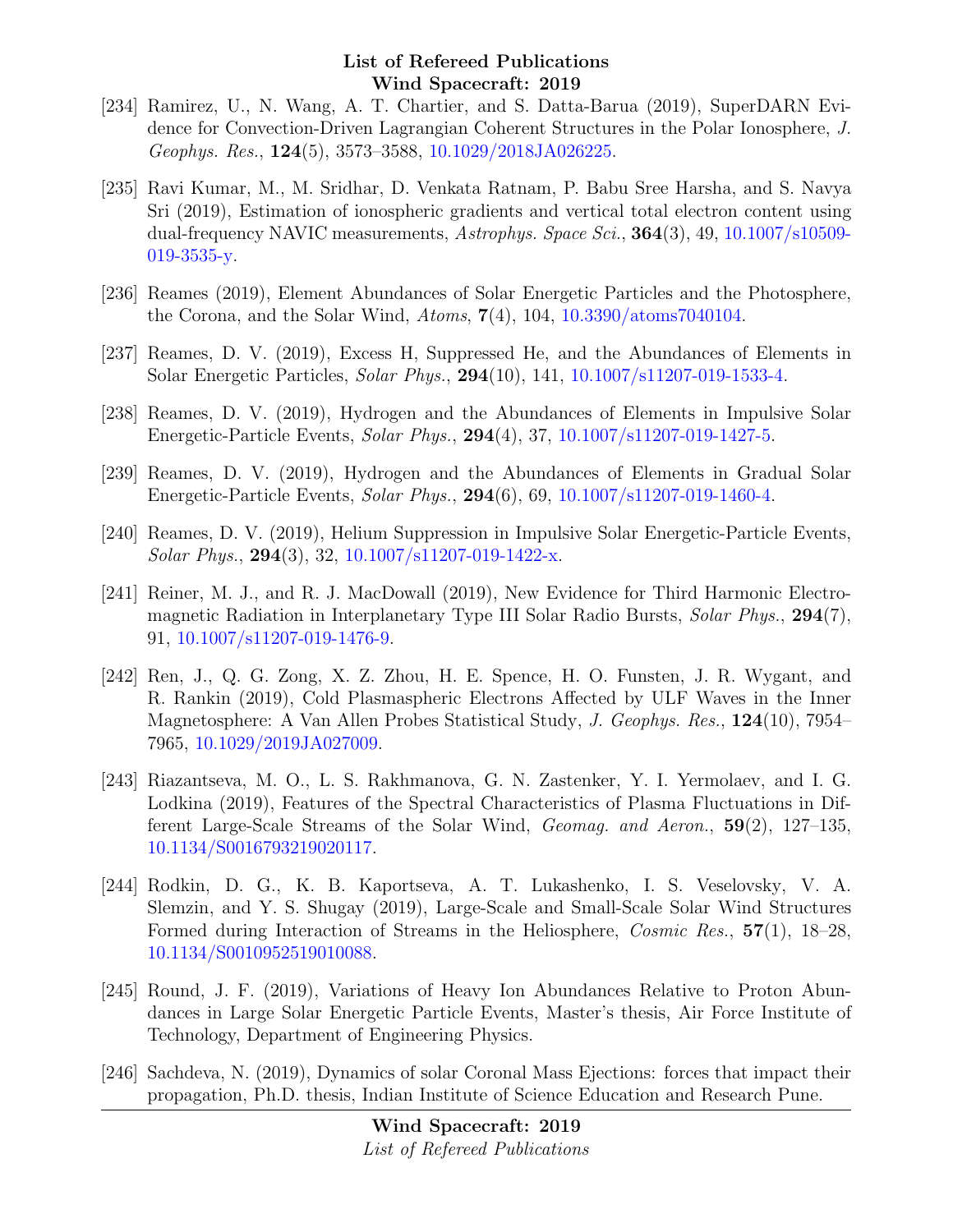- [247] Sachdeva, N., B. van der Holst, W. B. Manchester, G. Tóth, Y. Chen, D. G. Lloveras, A. M. Vásquez, P. Lamy, J. Wojak, B. V. Jackson, H.-S. Yu, and C. J. Henney (2019), Validation of the Alfvén Wave Solar Atmosphere Model (AWSoM) with Observations from the Low Corona to 1 au, Astrophys. J.,  $887(1)$ , 83,  $10.3847/1538-4357/ab4f5e$ .
- [248] Sanchez-Diaz, E., A. P. Rouillard, B. Lavraud, E. Kilpua, and J. A. Davies (2019), In Situ Measurements of the Variable Slow Solar Wind near Sector Boundaries, Astrophys. J., 882(1), 51, [10.3847/1538-4357/ab341c.](http://dx.doi.org/10.3847/1538-4357/ab341c)
- [249] Scolini, C., L. Rodriguez, M. Mierla, J. Pomoell, and S. Poedts (2019), Observation-based modelling of magnetised coronal mass ejections with EUHFORIA, Astron.  $\mathcal{C}$  Astrophys. 626, A122, [10.1051/0004-6361/201935053.](http://dx.doi.org/10.1051/0004-6361/201935053)
- [250] Seki, K., K. Keika, S. Kasahara, S. Yokota, T. Hori, K. Asamura, N. Higashio, M. Takada, Y. Ogawa, A. Matsuoka, M. Teramoto, Y. Miyoshi, and I. Shinohara (2019), Statistical Properties of Molecular Ions in the Ring Current Observed by the Arase (ERG) Satellite, Geophys. Res. Lett., 46(15), 8643–8651, [10.1029/2019GL084163.](http://dx.doi.org/10.1029/2019GL084163)
- [251] Semenova, N. V., A. G. Yahnin, T. A. Yahnina, and A. G. Demekhov (2019), Properties of Localized Precipitation of Energetic Protons Equatorward of the Isotropic Boundary, Geophys. Res. Lett., 46(20), 10,932–10,940, [10.1029/2019GL085373.](http://dx.doi.org/10.1029/2019GL085373)
- [252] Sergeev, V. A., S. V. Apatenkov, R. Nakamura, W. Baumjohann, Y. V. Khotyaintsev, K. Kauristie, M. van de Kamp, J. L. Burch, R. E. Ergun, P. A. Lindqvist, R. Torbert, C. T. Russell, and B. L. Giles (2019), Substorm-Related Near-Earth Reconnection Surge: Combining Telescopic and Microscopic Views, Geophys. Res. Lett., 46(12), 6239–6247, [10.1029/2019GL083057.](http://dx.doi.org/10.1029/2019GL083057)
- [253] Sexton, E. S., K. Nykyri, and X. Ma (2019), Kp forecasting with a recurrent neural network, J. Space Weather Space Clim., 9, A19, [10.1051/swsc/2019020.](http://dx.doi.org/10.1051/swsc/2019020)
- [254] Shaikh, Z. I., A. Raghav, and G. Vichare (2019), Coexistence of a planar magnetic structure and an Alfv $\acute{e}$ n wave in the shock-sheath of an interplanetary coronal mass ejection, Mon. Not. Roy. Astron. Soc., 490(2), 1638–1643, [10.1093/mnras/stz2743.](http://dx.doi.org/10.1093/mnras/stz2743)
- [255] Shore, R. M., M. P. Freeman, J. C. Coxon, E. G. Thomas, J. W. Gjerloev, and N. Olsen (2019), Spatial Variation in the Responses of the Surface External and Induced Magnetic Field to the Solar Wind, J. Geophys. Res., 124(7), 6195–6211, [10.1029/2019JA026543.](http://dx.doi.org/10.1029/2019JA026543)
- [256] Shprits, Y. Y., R. Vasile, and I. S. Zhelavskaya (2019), Nowcasting and Predicting the Kp Index Using Historical Values and Real-Time Observations, Space Weather, 17(8), 1219–1229, [10.1029/2018SW002141.](http://dx.doi.org/10.1029/2018SW002141)
- [257] Sieradzki, R., and J. Paziewski (2019), GNSS-based analysis of high latitude ionospheric response on a sequence of geomagnetic storms performed with ROTI and a new relative STEC indicator, J. Space Weather Space Clim., 9, A5, [10.1051/swsc/2019001.](http://dx.doi.org/10.1051/swsc/2019001)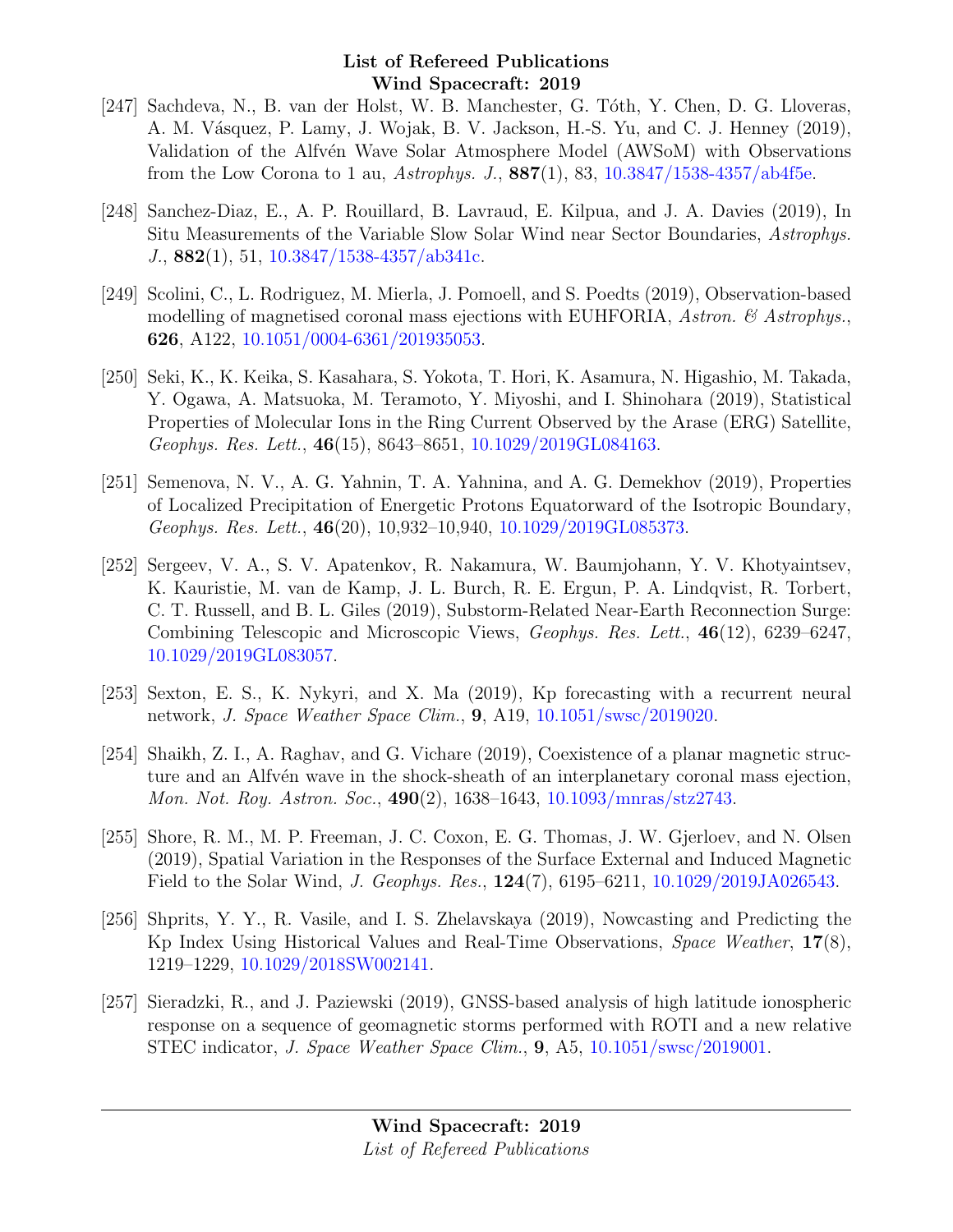- [258] Singh, D., K. Sasikumar Raja, P. Subramanian, R. Ramesh, and C. Monstein (2019), Automated Detection of Solar Radio Bursts Using a Statistical Method, Solar Phys.,  $294(8)$ , 112, [10.1007/s11207-019-1500-0.](http://dx.doi.org/10.1007/s11207-019-1500-0)
- [259] Singh, Y. P., and Badruddin (2019), Study of the Solar Rotational Period and Its Harmonics in Solar Activity, Interplanetary, Geomagnetic, and Cosmic Ray Intensity Indicators During Solar Polarity Reversal Periods, Solar Phys., 294(3), 27, [10.1007/s11207-019-](http://dx.doi.org/10.1007/s11207-019-1413-y) [1413-y.](http://dx.doi.org/10.1007/s11207-019-1413-y)
- [260] Smith, A. W., M. P. Freeman, I. J. Rae, and C. Forsyth (2019), The Influence of Sudden Commencements on the Rate of Change of the Surface Horizontal Magnetic Field in the United Kingdom, Space Weather, 17(11), 1605–1617, [10.1029/2019SW002281.](http://dx.doi.org/10.1029/2019SW002281)
- [261] Soni, S. L., P. R. Singh, B. Nigam, R. S. Gupta, and P. K. Shrivastava (2019), The Analysis of Interplanetary Shocks Associated with Six Major Geo-Effective Coronal Mass Ejections during Solar Cycle 24, Intl. J. Astron. Astrophys., 9(3), 191–199, [10.4236/ijaa.2019.93014.](http://dx.doi.org/10.4236/ijaa.2019.93014)
- [262] Sorriso-Valvo, L., G. De Vita, F. Fraternale, A. Gurchumelia, S. Perri, G. Nigro, F. Catapano, A. Retinò, C. H. K. Chen, E. Yordanova, O. Pezzi, K. Chargazia, O. Kharshiladze, D. Kvaratskhelia, C. L. Vásconez, R. Marino, O. Le Contel, B. Giles, T. E. Moore, R. B. Torbert, and J. L. Burch (2019), Sign singularity of the local energy transfer in space plasma turbulence, Fron. Phys., 7, 108, [10.3389/fphy.2019.00108.](http://dx.doi.org/10.3389/fphy.2019.00108)
- [263] Soucek, J., D. Píša, and O. Santolík (2019), Direct Measurement of Low-Energy Electron Foreshock Beams, J. Geophys. Res., 124(4), 2380–2392, [10.1029/2019JA026470.](http://dx.doi.org/10.1029/2019JA026470)
- [264] Srinivasu, V. K. D., D. S. V. V. D. Prasad, K. Niranjan, G. K. Seemala, and K. Venkatesh (2019), L-band scintillation and TEC variations on St. Patrick's Day storm of 17 March 2015 over Indian longitudes using GPS and GLONASS observations, J. Earth Syst. Sci.,  $128(3)$ , 69, [10.1007/s12040-019-1097-6.](http://dx.doi.org/10.1007/s12040-019-1097-6)
- [265] Stansby, D., T. S. Horbury, and L. Matteini (2019), Diagnosing solar wind origins using in situ measurements in the inner heliosphere, Mon. Not. Roy. Astron. Soc.,  $482(2)$ , 1706–1714, [10.1093/mnras/sty2814.](http://dx.doi.org/10.1093/mnras/sty2814)
- [266] Stansby, D., D. Perrone, L. Matteini, T. S. Horbury, and C. S. Salem (2019), Alpha particle thermodynamics in the inner heliosphere fast solar wind, Astron.  $\mathcal C$  Astrophys. 623, L2, [10.1051/0004-6361/201834900.](http://dx.doi.org/10.1051/0004-6361/201834900)
- [267] Starodubtsev, S., D. Baishev, V. Grigoryev, R. Karimov, V. Kozlov, A. Korsakov, G. Makarov, and A. Moiseev (2019), Analyzing solar, cosmic, and geophysical events in September 2017 using SHISRA SB RAS complex observations, Solar-Terr. Phys., 5(1), 14–27, [10.12737/stp-51201903.](http://dx.doi.org/10.12737/stp-51201903)
- [268] Sterken, V. J., A. J. Westphal, N. Altobelli, D. Malaspina, and F. Postberg (2019), Interstellar Dust in the Solar System, Space Sci. Rev., 215(7), 43, [10.1007/s11214-019-](http://dx.doi.org/10.1007/s11214-019-0607-9) [0607-9.](http://dx.doi.org/10.1007/s11214-019-0607-9)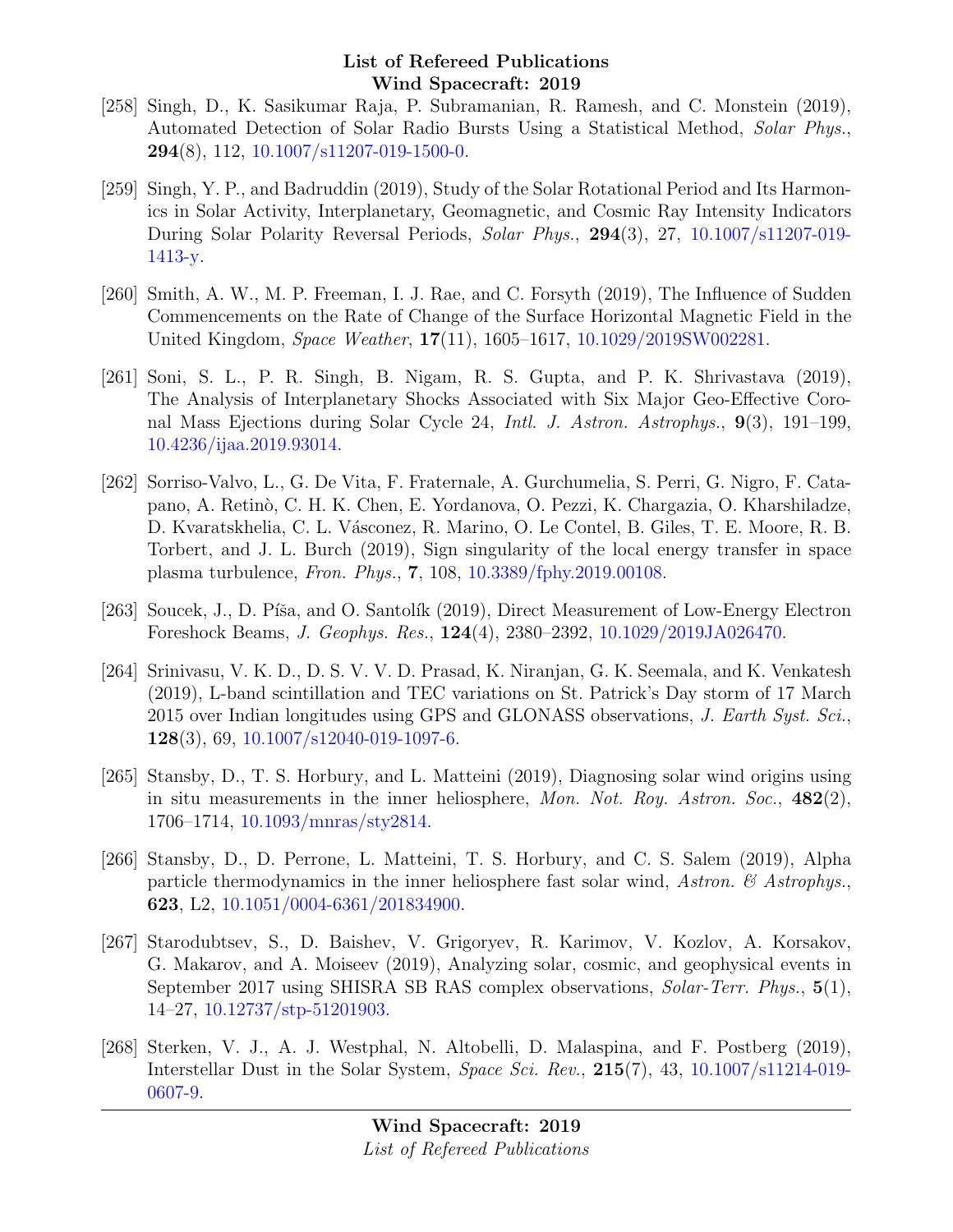- [269] Sun, X., W. W. Liu, and S. Duan (2019), Magnetic dipolarizations inside geosynchronous orbit with tailward ion flows, Ann. Geophys., 37(3), 289–297, [10.5194/angeo-37-289-2019.](http://dx.doi.org/10.5194/angeo-37-289-2019)
- [270] Suresh, K., A. Shanmugaraju, and Y. J. Moon (2019), Distinction in the Interplanetary Characteristics of Accelerated and Decelerated CMEs/Shocks, Earth Moon and Planets, 122(3-4), 73–82, [10.1007/s11038-018-9522-4.](http://dx.doi.org/10.1007/s11038-018-9522-4)
- [271] Suresh, K., S. Prasanna Subramanian, A. Shanmugaraju, B. Vršnak, and S. Umapathy (2019), Study of Interplanetary CMEs/Shocks During Solar Cycle 24 Using Drag-Based Model: The Role of Solar Wind, Solar Phys., 294(4), 47, [10.1007/s11207-019-1432-8.](http://dx.doi.org/10.1007/s11207-019-1432-8)
- [272] Svinkin, D. S., R. L. Aptekar, S. V. Golenetskii, D. D. Frederiks, M. V. Ulanov, and A. E. Tsvetkova (2019), Classification of gamma-ray bursts observed with Konus-Wind, in J. Phys. Conf. Ser., J. Phys. Conf. Ser., vol. 1400, p. 022010, [10.1088/1742-](http://dx.doi.org/10.1088/1742-6596/1400/2/022010) [6596/1400/2/022010.](http://dx.doi.org/10.1088/1742-6596/1400/2/022010)
- [273] Svirzhevsky, N. S., G. A. Bazilevskaya, A. K. Svirzhevskaya, and Y. I. Stozhkov (2019), Minimum Value of the Heliospheric Magnetic Field in 2008–2010, According to WIND and ACE Data, Bull. Russian Academy Sci. Phys., 83(5), 559–562, [10.3103/S1062873819050368.](http://dx.doi.org/10.3103/S1062873819050368)
- [274] Szente, J., E. Landi, I. Manchester, W. B., G. Toth, B. van der Holst, and T. I. Gombosi (2019), SPECTRUM: Synthetic Spectral Calculations for Global Space Plasma Modeling, Astrophys. J. Suppl., 242(1), 1, [10.3847/1538-4365/ab16d0.](http://dx.doi.org/10.3847/1538-4365/ab16d0)
- [275] Tak, D., S. Guiriec, Z. L. Uhm, M. Yassine, N. Omodei, and J. McEnery (2019), Multiple Components in the Broadband  $\gamma$ -Ray Emission of the Short GRB 160709A, Astrophys. J., 876(1), 76, [10.3847/1538-4357/ab0e72.](http://dx.doi.org/10.3847/1538-4357/ab0e72)
- [276] Tan, L. C. (2019), Influence of Magnetic Reconnection-accelerated Electrons in Solar Wind on Onset Time Analysis of Impulsive Electron Events, Astrophys. J., 882(2), 143, [10.3847/1538-4357/ab3580.](http://dx.doi.org/10.3847/1538-4357/ab3580)
- [277] Tan, L. C. (2019), Characteristics of Plasma Cavities That Appeared in the Intensity Dropout Event of Solar Energetic Particles, Astrophys. J., 871(1), 104, [10.3847/1538-](http://dx.doi.org/10.3847/1538-4357/aaf880) [4357/aaf880.](http://dx.doi.org/10.3847/1538-4357/aaf880)
- [278] Tariq, M. A., M. Shah, M. Hernández-Pajares, and T. Iqbal (2019), Ionospheric VTEC variations over Pakistan in the descending phase of solar activity during 2016-17, Astrophys. Space Sci., 364(6), 99, [10.1007/s10509-019-3591-3.](http://dx.doi.org/10.1007/s10509-019-3591-3)
- [279] Tasnim, S., I. H. Cairns, B. Li, and M. S. Wheatland (2019), Mapping Magnetic Field Lines for an Accelerating Solar Wind, Solar Phys., 294(11), 155, [10.1007/s11207-019-](http://dx.doi.org/10.1007/s11207-019-1541-4) [1541-4.](http://dx.doi.org/10.1007/s11207-019-1541-4)
- [280] Tasnim, S., I. H. Cairns, M. S. Wheatland, B. Li, and G. P. Zank (2019), Comparisons Between the Field Lines Using an Accelerating and a Constant Solar Wind model, in J. Phys. Conf. Ser., J. Phys. Conf. Ser., vol. 1332, p. 012015, [10.1088/1742-6596/1332/1/012015.](http://dx.doi.org/10.1088/1742-6596/1332/1/012015)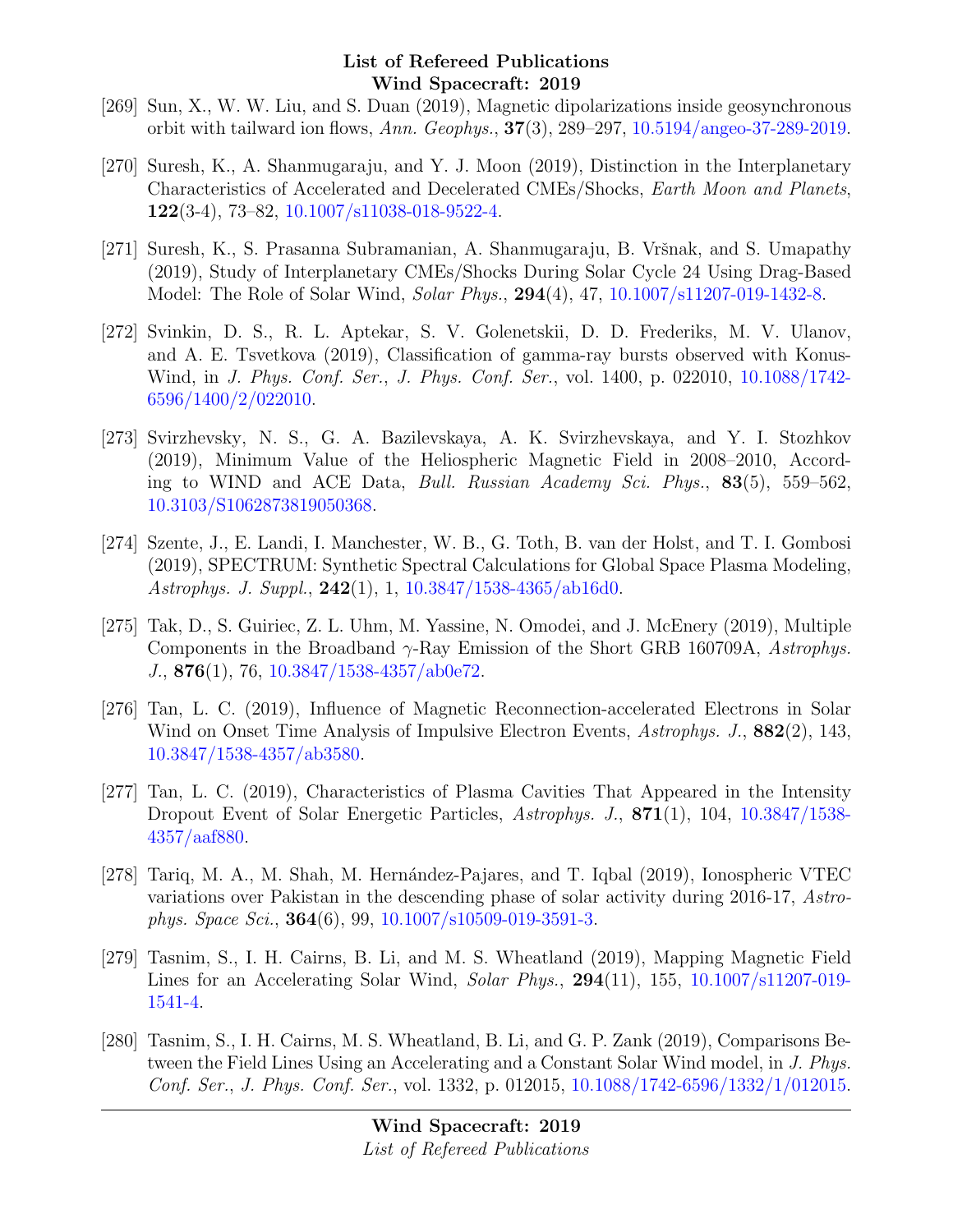- [281] Telloni, D., F. Carbone, R. Bruno, G. P. Zank, L. Sorriso-Valvo, and S. Mancuso (2019), Ion Cyclotron Waves in Field-aligned Solar Wind Turbulence, Astrophys. J. Lett., 885(1), L5, [10.3847/2041-8213/ab4c44.](http://dx.doi.org/10.3847/2041-8213/ab4c44)
- [282] Telloni, D., E. Antonucci, A. Bemporad, T. Bianchi, R. Bruno, S. Fineschi, E. Magli, G. Nicolini, and R. Susino (2019), Detection of Coronal Mass Ejections at L1 and Forecast of Their Geoeffectiveness, Astrophys. J., 885(2), 120, [10.3847/1538-4357/ab48e9.](http://dx.doi.org/10.3847/1538-4357/ab48e9)
- [283] Thaller, S. A., J. R. Wygant, C. A. Cattell, A. W. Breneman, E. Tyler, S. Tian, A. Engel, S. De Pascuale, W. S. Kurth, C. A. Kletzing, J. Tears, and D. M. Malaspina (2019), Solar Rotation Period Driven Modulations of Plasmaspheric Density and Convective Electric Field in the Inner Magnetosphere, J. Geophys. Res., 124(3), 1726–1737, [10.1029/2018JA026365.](http://dx.doi.org/10.1029/2018JA026365)
- [284] Thejappa, G., and R. J. MacDowall (2019), Evidence for Oscillating Two-stream Instability and Spatial Collapse of Langmuir Waves in a Solar Type II Radio Burst, Astrophys. J., 883(2), 199, [10.3847/1538-4357/ab3bcf.](http://dx.doi.org/10.3847/1538-4357/ab3bcf)
- [285] Timar, A., Z. Nemeth, K. Szego, M. Dósa, A. Opitz, and H. Madanian (2019), Estimating the solar wind pressure at comet 67P from Rosetta magnetic field measurements, J. Space Weather Space Clim., 9, A3, [10.1051/swsc/2018050.](http://dx.doi.org/10.1051/swsc/2018050)
- [286] Tong, Y. (2019), Electron-Scale Processes in the Solar Wind and Magnetosphere, Ph.D. thesis, Physics Department, University of California, Berkeley.
- [287] Trenchi, L., J. C. Coxon, R. C. Fear, J. P. Eastwood, M. W. Dunlop, K. J. Trattner, D. J. Gershman, D. B. Graham, Y. Khotyaintsev, and B. Lavraud (2019), Signatures of Magnetic Separatrices at the Borders of a Crater Flux Transfer Event Connected to an Active X-Line, J. Geophys. Res., 124(11), 8600–8616, [10.1029/2018JA026126.](http://dx.doi.org/10.1029/2018JA026126)
- [288] Troshichev, O. A., and D. A. Sormakov (2019), PC index as a proxy of the solar wind energy that entered into the magnetosphere: 4. Relationship between the solar wind dynamic pressure  $(P_{SW})$  impulses and PC, AL indices, J. Atmos. Solar-Terr. Phys., 182, 200–210, [10.1016/j.jastp.2018.12.001.](http://dx.doi.org/10.1016/j.jastp.2018.12.001)
- [289] Tsurutani, B. T., S. A. Park, B. J. Falkowski, J. Bortnik, G. S. Lakhina, A. Sen, J. S. Pickett, R. Hajra, M. Parrot, and P. Henri (2019), Low Frequency (f & lt; 200 Hz) Polar Plasmaspheric Hiss: Coherent and Intense, J. Geophys. Res., 124(12), 10,063–10,084, [10.1029/2019JA027102.](http://dx.doi.org/10.1029/2019JA027102)
- [290] Tsvetkova, A. E., D. S. Svinkin, and D. D. Frederiks (2019), Gravitational lensing probability for the Konus-Wind gamma-ray bursts detected in the triggered mode, in J. Phys. Conf. Ser., J. Phys. Conf. Ser., vol. 1400, p. 022043, [10.1088/1742-6596/1400/2/022043.](http://dx.doi.org/10.1088/1742-6596/1400/2/022043)
- [291] Urbář, J., Z. Němeček, J. Å afránková, and L. Přech (2019), Solar Wind Proton Deceleration in Front of the Terrestrial Bow Shock, J. Geophys. Res., 124(8), 6553–6565, [10.1029/2019JA026734.](http://dx.doi.org/10.1029/2019JA026734)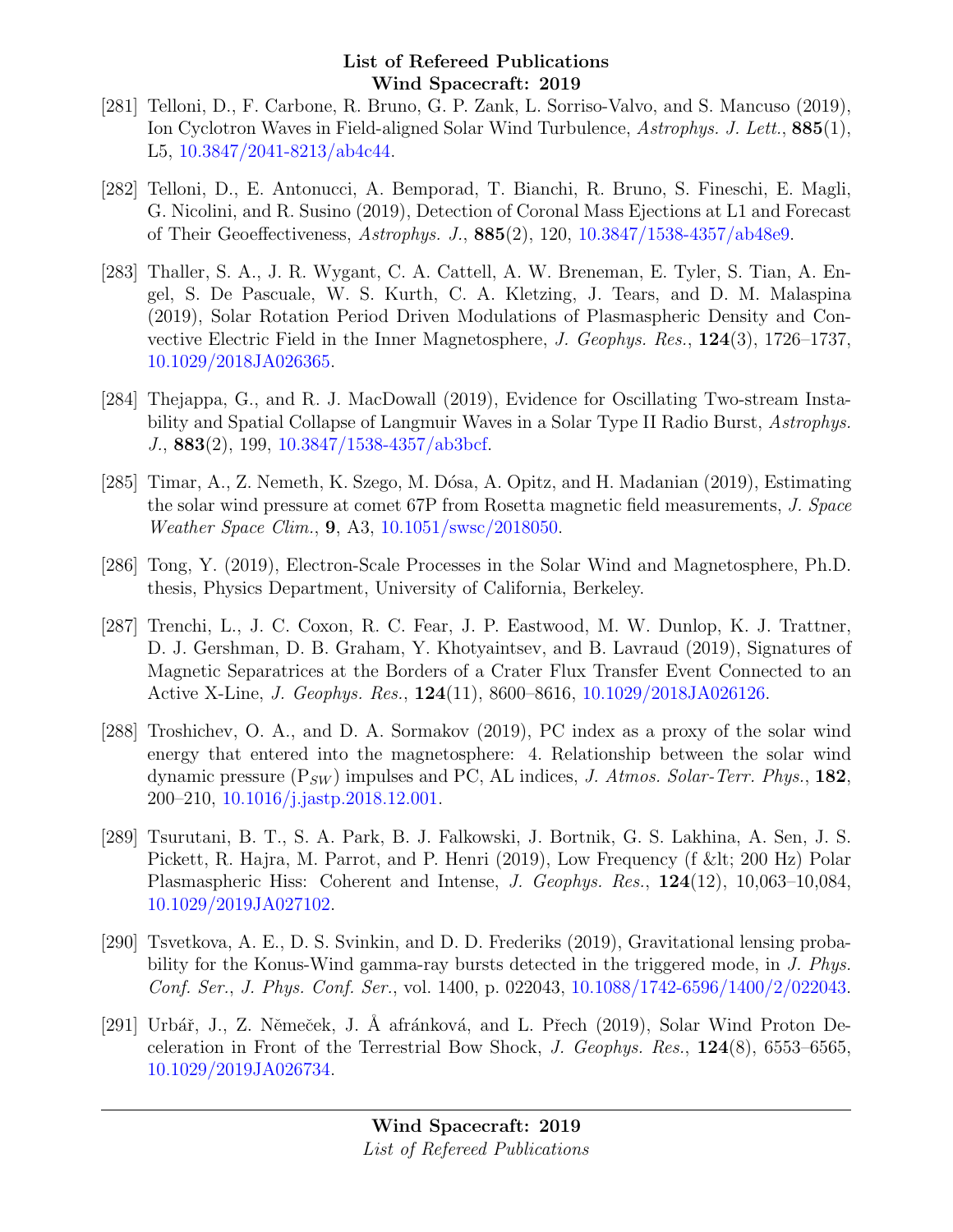- [292] Vafin, S., M. Riazantseva, and M. Pohl (2019), Coulomb Collisions as a Candidate for Temperature Anisotropy Constraints in the Solar Wind, Astrophys. J. Lett., 871(1), L11, [10.3847/2041-8213/aafb11.](http://dx.doi.org/10.3847/2041-8213/aafb11)
- [293] Valentini, F., F. Malara, L. Sorriso-Valvo, R. Bruno, and L. Primavera (2019), Building Up Solar-wind-like 3D Uniform-intensity Magnetic Fields, Astrophys. J. Lett., 881(1), L5, [10.3847/2041-8213/ab31f8.](http://dx.doi.org/10.3847/2041-8213/ab31f8)
- [294] van der Holst, B., I. Manchester, W. B., K. G. Klein, and J. C. Kasper (2019), Predictions for the First Parker Solar Probe Encounter, Astrophys. J. Lett., 872(2), L18, [10.3847/2041-8213/ab04a5.](http://dx.doi.org/10.3847/2041-8213/ab04a5)
- [295] Durovcová, T., Z. Němeček, and J. Safránková (2019), Evolution of the  $\alpha$ -proton Differential Motion across Stream Interaction Regions, Astrophys. J., 873(1), 24, [10.3847/1538-](http://dx.doi.org/10.3847/1538-4357/ab01c8) [4357/ab01c8.](http://dx.doi.org/10.3847/1538-4357/ab01c8)
- [296] Verbeke, C., J. Pomoell, and S. Poedts (2019), The evolution of coronal mass ejections in the inner heliosphere: Implementing the spheromak model with EUHFORIA, Astron.  $\&$  Astrophys., 627, A111, [10.1051/0004-6361/201834702.](http://dx.doi.org/10.1051/0004-6361/201834702)
- [297] Verdini, A., R. Grappin, O. Alexandrova, L. Franci, S. Landi, L. Matteini, and E. Papini  $(2019)$ , Three-dimensional local anisotropy of velocity fluctuations in the solar wind, Mon. Not. Roy. Astron. Soc., 486(3), 3006–3018, [10.1093/mnras/stz1041.](http://dx.doi.org/10.1093/mnras/stz1041)
- [298] Verscharen, D., B. D. G. Chandran, S.-Y. Jeong, C. S. Salem, M. P. Pulupa, and S. D. Bale (2019), Self-induced Scattering of Strahl Electrons in the Solar Wind, Astrophys. J., 886(2), 136,  $10.3847/1538-4357/ab4c30$ .
- [299] Verscharen, D., K. G. Klein, and B. A. Maruca (2019), The multi-scale nature of the solar wind, Living Reviews in Solar Physics, **16**(1), 5, [10.1007/s41116-019-0021-0.](http://dx.doi.org/10.1007/s41116-019-0021-0)
- [300] Verscharen, D., R. T. Wicks, O. Alexandrova, R. Bruno, D. Burgess, C. H. K. Chen, R. D'Amicis, J. De Keyser, T. Dudok de Wit, L. Franci, J. He, P. Henri, S. Kasahara, Y. Khotyaintsev, K. G. Klein, B. Lavraud, B. A. Maruca, M. Maksimovic, F. Plaschke, S. Poedts, C. S. Reynolds, O. Roberts, F. Sahraoui, S. Saito, C. S. Salem, J. Saur, S. Servidio, J. E. Stawarz, S. Stverak, and D. Told (2019), A Case for Electron-Astrophysics, arXiv e-prints, arXiv:1908.02206.
- [301] Vineeth, C., A. Ajesh, T. K. Pant, and J. M. Ruohoniemi (2019), Response of Thermospheric Nightglow Emissions Over the Magnetic Equator to Prompt Penetration Electric Field Events, J. Geophys. Res., 124(7), 5918–5935, [10.1029/2018JA026317.](http://dx.doi.org/10.1029/2018JA026317)
- [302] Vines, S. K., R. C. Allen, B. J. Anderson, M. J. Engebretson, S. A. Fuselier, C. T. Russell, R. J. Strangeway, R. E. Ergun, P. A. Lindqvist, R. B. Torbert, and J. L. Burch (2019), EMIC Waves in the Outer Magnetosphere: Observations of an Off-Equator Source Region, Geophys. Res. Lett., 46(11), 5707–5716, [10.1029/2019GL082152.](http://dx.doi.org/10.1029/2019GL082152)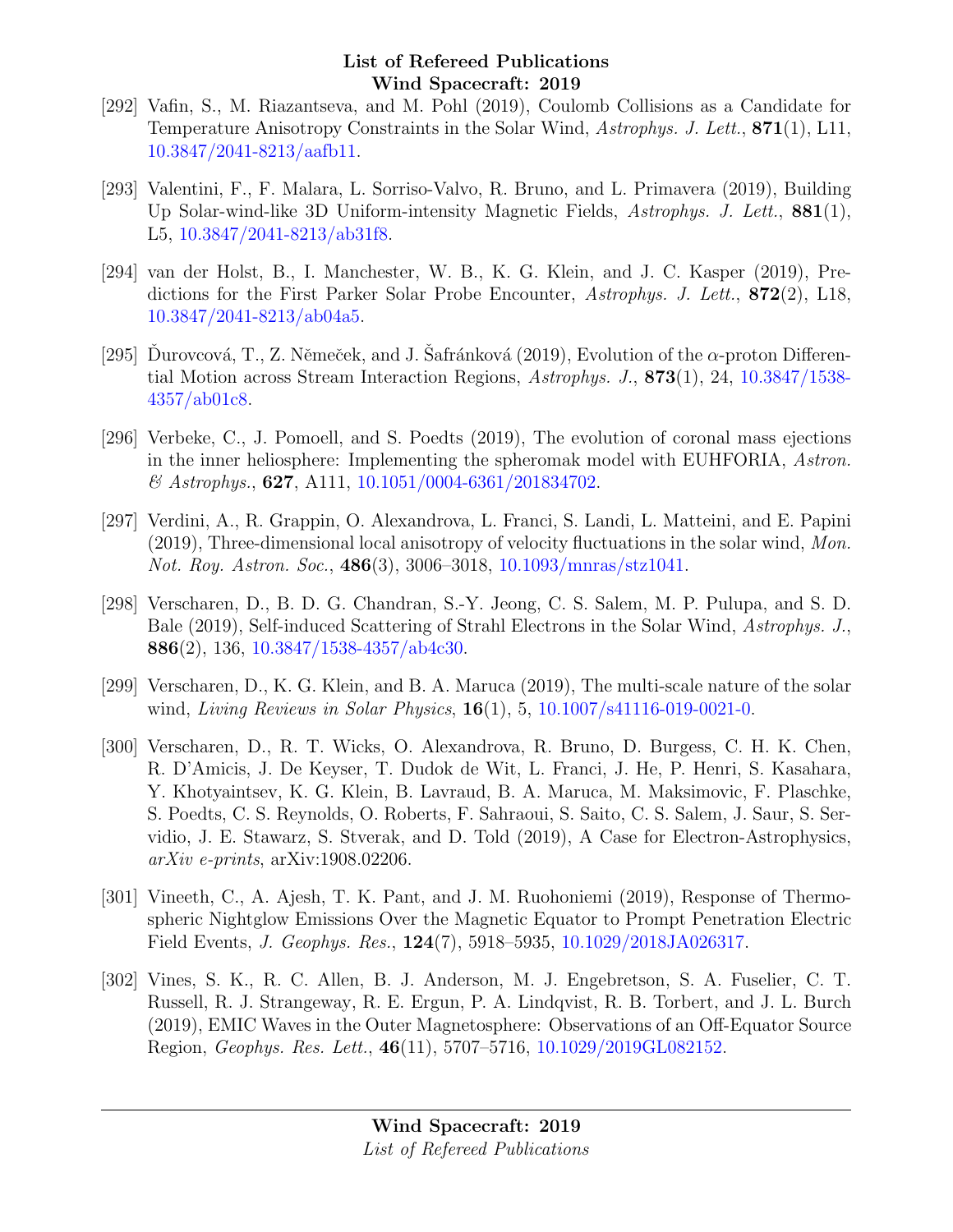- [303] Vokhmyanin, M. V., N. A. Stepanov, and V. A. Sergeev (2019), On the Evaluation of Data Quality in the OMNI Interplanetary Magnetic Field Database, Space Weather, 17(3), 476–486, [10.1029/2018SW002113.](http://dx.doi.org/10.1029/2018SW002113)
- [304] Volwerk, M., C. Goetz, E. Behar, M. Delva, N. J. T. Edberg, A. Eriksson, P. Henri, K. Llera, H. Nilsson, I. Richter, G. Stenberg Wieser, and K.-H. Glassmeier (2019), Dynamic field line draping at comet 67P/Churyumov-Gerasimenko during the Rosetta dayside excursion, *Astron.* & *Astrophys.*, **630**, A44,  $10.1051/0004-6361/201935517$ .
- [305] Vourlidas, A., S. Patsourakos, and N. P. Savani (2019), Predicting the geoeffective properties of coronal mass ejections: current status, open issues and path forward, Phil. Trans. R. Soc. A, 377(2148), 20180,096, [10.1098/rsta.2018.0096.](http://dx.doi.org/10.1098/rsta.2018.0096)
- [306] Vršnak, B., T. Amerstorfer, M. Dumbović, M. Leitner, A. M. Veronig, M. Temmer, C. Möstl, U. V. Amerstorfer, C. J. Farrugia, and A. B. Galvin (2019), Heliospheric Evolution of Magnetic Clouds, Astrophys. J., 877(2), 77, [10.3847/1538-4357/ab190a.](http://dx.doi.org/10.3847/1538-4357/ab190a)
- [307] Safránková, J., Z. Němeček, F. Němec, D. Verscharen, C. H. K. Chen, T. Durovcová, and M. O. Riazantseva (2019), Scale-dependent Polarization of Solar Wind Velocity Fluctuations at the Inertial and Kinetic Scales, Astrophys. J.,  $870(1)$ , 40,  $10.3847/1538$ -[4357/aaf239.](http://dx.doi.org/10.3847/1538-4357/aaf239)
- [308] Vuorinen, L., H. Hietala, and F. Plaschke (2019), Jets in the magnetosheath: IMF control of where they occur, Ann. Geophys., 37(4), 689–697, [10.5194/angeo-37-689-2019.](http://dx.doi.org/10.5194/angeo-37-689-2019)
- [309] Walach, M. T., and A. Grocott (2019), SuperDARN Observations During Geomagnetic Storms, Geomagnetically Active Times, and Enhanced Solar Wind Driving, J. Geophys. Res., 124(7), 5828–5847, [10.1029/2019JA026816.](http://dx.doi.org/10.1029/2019JA026816)
- [310] Walsh, B. M., T. Bhakyapaibul, and Y. Zou (2019), Quantifying the Uncertainty of Using Solar Wind Measurements for Geospace Inputs, J. Geophys. Res., 124(5), 3291–3302, [10.1029/2019JA026507.](http://dx.doi.org/10.1029/2019JA026507)
- [311] Wang, B.-B., X.-J. Bi, K. Fang, S.-J. Lin, and P.-F. Yin (2019), Time-dependent solar modulation of cosmic rays from solar minimum to solar maximum, *Phys. Rev. D*,  $100(6)$ , 063006, [10.1103/PhysRevD.100.063006.](http://dx.doi.org/10.1103/PhysRevD.100.063006)
- [312] Wang, C.-P., S. A. Fuselier, M. Hairston, X.-j. Zhang, S. Zou, L. A. Avanov, R. J. Strangeway, N. Ahmadi, and J. Bortnik (2019), Event Studies of  $O<sup>+</sup>$  Density Variability Within Quiet-Time Plasma Sheet, J. Geophys. Res., 124(6), 4168–4187, [10.1029/2019JA026644.](http://dx.doi.org/10.1029/2019JA026644)
- [313] Wang, J.-z., Y. Wang, S.-w. Dai, C. Wang, J.-n. Ma, X.-y. Jia, Y.-c. Li, D. Tian, and J.-w. Qiu (2019), A solar electron event model in near-Earth space,  $Adv. Space Res., 64(9),$ 1825–1837, [10.1016/j.asr.2019.07.039.](http://dx.doi.org/10.1016/j.asr.2019.07.039)
- [314] Wang, W., C. Zhu, J. Qiu, R. Liu, K. E. Yang, and Q. Hu (2019), Evolution of a Magnetic Flux Rope toward Eruption,  $Astrophys. J., 871(1), 25, 10.3847/1538-4357/aaf3ba.$  $Astrophys. J., 871(1), 25, 10.3847/1538-4357/aaf3ba.$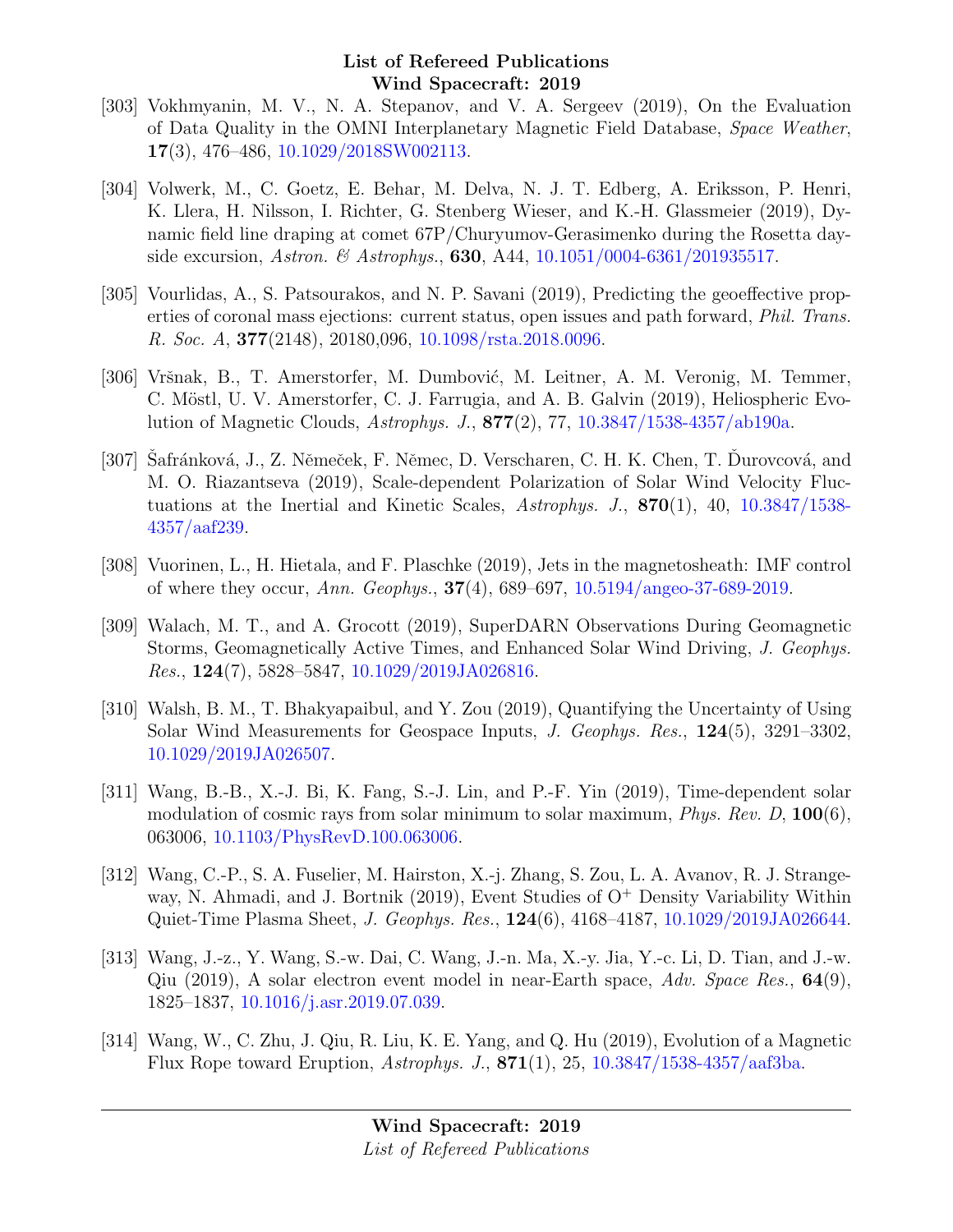- [315] Wang, Y. M., and Y. K. Ko (2019), Observations of Slow Solar Wind from Equatorial Coronal Holes, Astrophys. J., 880(2), 146, [10.3847/1538-4357/ab2add.](http://dx.doi.org/10.3847/1538-4357/ab2add)
- [316] Wang, Y. M., and O. Panasenco (2019), Observations of Solar Wind from Earth-directed Coronal Pseudostreamers, Astrophys. J., 872(2), 139, [10.3847/1538-4357/aaff5e.](http://dx.doi.org/10.3847/1538-4357/aaff5e)
- [317] Wang, Z., S. Zou, T. Coppeans, J. Ren, A. Ridley, and T. Gombosi (2019), Segmentation of SED by Boundary Flows Associated With Westward Drifting Partial Ring current, Geophys. Res. Lett., 46(14), 7920–7928, [10.1029/2019GL084041.](http://dx.doi.org/10.1029/2019GL084041)
- [318] Wang, Z., S. Zou, S. G. Shepherd, J. Liang, J. W. Gjerloev, J. M. Ruohoniemi, B. Kunduri, and J. R. Wygant (2019), Multi-instrument Observations of Mesoscale Enhancement of Subauroral Polarization Stream Associated With an Injection, J. Geophys. Res., 124(3), 1770–1784, [10.1029/2019JA026535.](http://dx.doi.org/10.1029/2019JA026535)
- [319] Weygand, J. M., and M. G. Kivelson (2019), Jensen-Shannon Complexity Measurements in Solar Wind Magnetic Field Fluctuations, Astrophys. J., 872(1), 59, [10.3847/1538-](http://dx.doi.org/10.3847/1538-4357/aafda4) [4357/aafda4.](http://dx.doi.org/10.3847/1538-4357/aafda4)
- [320] Wharton, S. J., D. M. Wright, T. K. Yeoman, M. K. James, and J. K. Sandhu (2019), The Variation of Resonating Magnetospheric Field Lines With Changing Geomagnetic and Solar Wind Conditions, J. Geophys. Res., 124(7), 5353–5375, [10.1029/2019JA026848.](http://dx.doi.org/10.1029/2019JA026848)
- [321] Wijsen, N., A. Aran, J. Pomoell, and S. Poedts (2019), Modelling three-dimensional transport of solar energetic protons in a corotating interaction region generated with EUHFORIA, Astron. & Astrophys., **622**, A28, [10.1051/0004-6361/201833958.](http://dx.doi.org/10.1051/0004-6361/201833958)
- [322] Wijsen, N., A. Aran, J. Pomoell, and S. Poedts (2019), Interplanetary spread of solar energetic protons near a high-speed solar wind stream, Astron.  $\&$  Astrophys., 624, A47, [10.1051/0004-6361/201935139.](http://dx.doi.org/10.1051/0004-6361/201935139)
- [323] Wijsen, N., A. Aran, J. Pomoell, and S. Poedts (2019), Spreading protons in the heliosphere: a note on cross-field diffusion effects, in J. Phys. Conf. Ser., J. Phys. Conf. Ser., vol. 1332, p. 012018, [10.1088/1742-6596/1332/1/012018.](http://dx.doi.org/10.1088/1742-6596/1332/1/012018)
- [324] Wilson, I., Lynn B., L.-J. Chen, S. Wang, S. J. Schwartz, D. L. Turner, M. L. Stevens, J. C. Kasper, A. Osmane, D. Caprioli, S. D. Bale, M. P. Pulupa, C. S. Salem, and K. A. Goodrich (2019), Electron Energy Partition across Interplanetary Shocks. I. Methodology and Data Product, Astrophys. J. Suppl., 243(1), 8, [10.3847/1538-4365/ab22bd.](http://dx.doi.org/10.3847/1538-4365/ab22bd)
- [325] Wilson, I., Lynn B., L.-J. Chen, S. Wang, S. J. Schwartz, D. L. Turner, M. L. Stevens, J. C. Kasper, A. Osmane, D. Caprioli, S. D. Bale, M. P. Pulupa, C. S. Salem, and K. A. Goodrich (2019), Electron Energy Partition across Interplanetary Shocks. II. Statistics, Astrophys. J. Suppl., 245(2), 24, [10.3847/1538-4365/ab5445.](http://dx.doi.org/10.3847/1538-4365/ab5445)
- [326] Wilson, I., Lynn B., L.-J. Chen, S. Wang, S. J. Schwartz, D. L. Turner, M. L. Stevens, J. C. Kasper, A. Osmane, D. Caprioli, S. D. Bale, M. P. Pulupa, C. S. Salem, and K. A. Goodrich (2019), Supplement to: Electron energy partition across interplanetary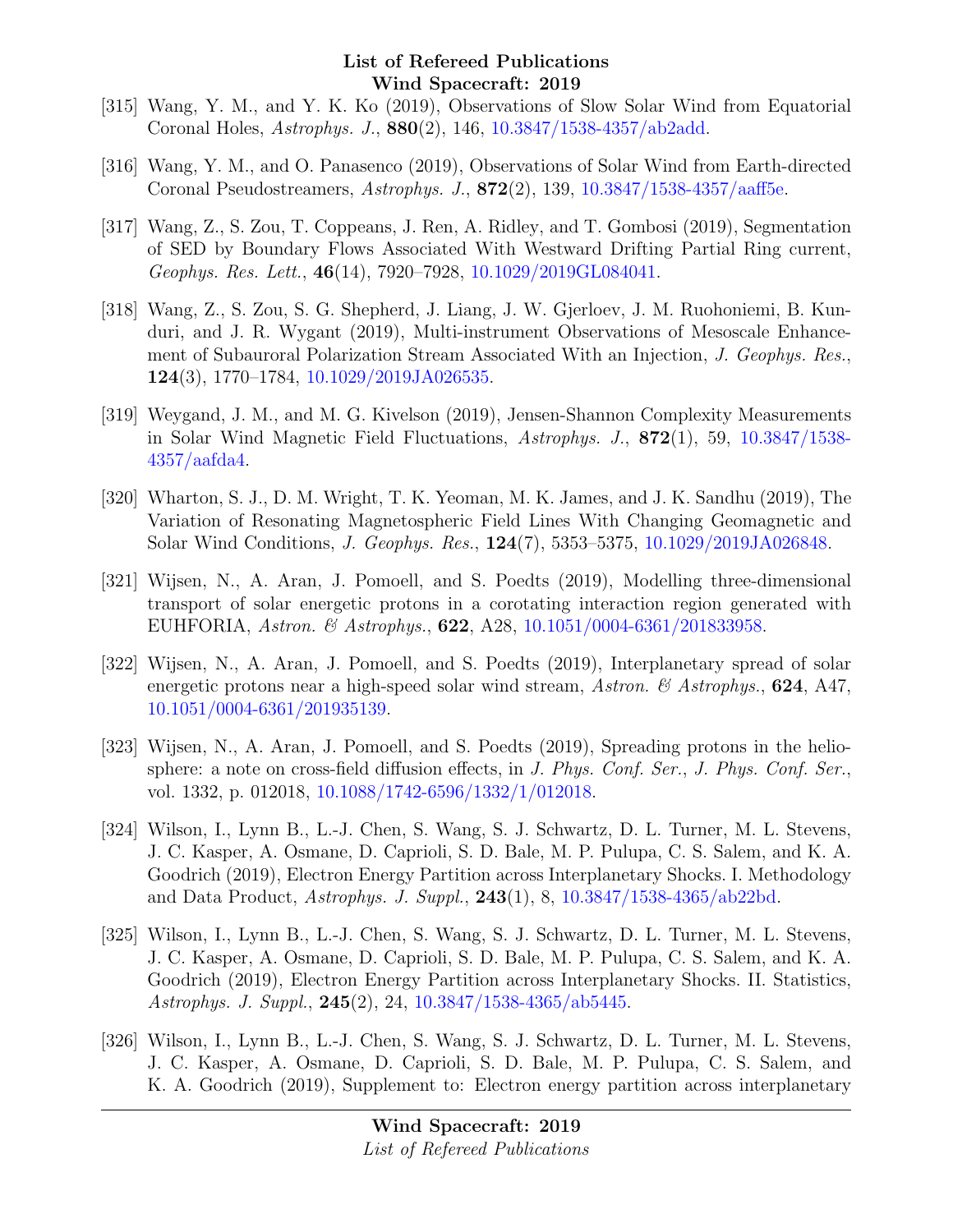shocks, in Zenodo supplementary PDF and two ASCII files, vol. 28, p. 75806, [10.5281/zen](http://dx.doi.org/10.5281/zenodo.2875806)[odo.2875806.](http://dx.doi.org/10.5281/zenodo.2875806)

- [327] Wing, S., and J. R. Johnson (2019), Applications of Information Theory in Solar and Space Physics, Entropy, 21(2), 140, [10.3390/e21020140.](http://dx.doi.org/10.3390/e21020140)
- [328] Woodham, L. D. (2019), Characterising Solar Wind Fluctuations at Ion-kinetic Scales, Ph.D. thesis, Department of Space and Climate Physics, University College London.
- [329] Woodham, L. D., R. T. Wicks, D. Verscharen, C. J. Owen, B. A. Maruca, and B. L. Alterman (2019), Parallel-propagating Fluctuations at Proton-kinetic Scales in the Solar Wind Are Dominated By Kinetic Instabilities, Astrophys. J. Lett., 884(2), L53, [10.3847/2041-](http://dx.doi.org/10.3847/2041-8213/ab4adc) [8213/ab4adc.](http://dx.doi.org/10.3847/2041-8213/ab4adc)
- [330] Wu, C.-C., K. Liou, and R. P. Lepping (2019), Solar Cycle Variation of the Heliospheric Plasma Sheet Thickness, Solar Phys., 294(7), 90, [10.1007/s11207-019-1464-0.](http://dx.doi.org/10.1007/s11207-019-1464-0)
- [331] Wu, H., C. Tu, X. Wang, J. He, and L. Wang (2019), 3D Feature of Self-correlation Level Contours at  $10^{10}$  cm Scale in Solar Wind Turbulence, Astrophys. J.,  $882(1)$ , 21, [10.3847/1538-4357/ab334a.](http://dx.doi.org/10.3847/1538-4357/ab334a)
- [332] Wu, H., C. Tu, X. Wang, J. He, and L. Wang (2019), Dependence of 3D Self-correlation Level Contours on the Scales in the Inertial Range of Solar Wind Turbulence, Astrophys. J. Lett., 883(1), L9, [10.3847/2041-8213/ab3fb1.](http://dx.doi.org/10.3847/2041-8213/ab3fb1)
- [333] Xie, H., O. C. St. Cyr, P. Mäkelä, and N. Gopalswamy (2019), Statistical Study on Multispacecraft Widespread Solar Energetic Particle Events During Solar Cycle 24, J. Geophys. Res., 124(8), 6384–6402, [10.1029/2019JA026832.](http://dx.doi.org/10.1029/2019JA026832)
- [334] Xu, M., C. Shen, Y. Chi, Y. Wang, Q. Hu, G. Li, Z. Zhong, and J. Liu (2019), The Enhancement of the Energetic Particle Intensities in ICMEs, Astrophys. J., 885(1), 54, [10.3847/1538-4357/ab4596.](http://dx.doi.org/10.3847/1538-4357/ab4596)
- [335] Yang, L., L. Wang, G. Li, R. F. Wimmer-Schweingruber, J. He, C. Tu, H. Tian, and S. D. Bale (2019), Electron Acceleration by ICME-driven Shocks at 1 au, Astrophys. J., 875(2), 104, [10.3847/1538-4357/ab1133.](http://dx.doi.org/10.3847/1538-4357/ab1133)
- [336] Yang, Y., and F. Shen (2019), Modeling the Global Distribution of Solar Wind Parameters on the Source Surface Using Multiple Observations and the Artificial Neural Network Technique, Solar Phys., 294(8), 111, [10.1007/s11207-019-1496-5.](http://dx.doi.org/10.1007/s11207-019-1496-5)
- [337] Yao, J., Y. Cai, Y. Ma, and S. Zhou (2019), Evening corotating patches (ECP) observed by DMSP/SSUSI, J. Atmos. Solar-Terr. Phys., 186, 82–87, [10.1016/j.jastp.2019.02.008.](http://dx.doi.org/10.1016/j.jastp.2019.02.008)
- [338] Yeeram, T. (2019), The solar wind-magnetosphere coupling and daytime disturbance electric fields in equatorial ionosphere during consecutive recurrent geomagnetic storms, J. Atmos. Solar-Terr. Phys., 187, 40–52, [10.1016/j.jastp.2019.03.004.](http://dx.doi.org/10.1016/j.jastp.2019.03.004)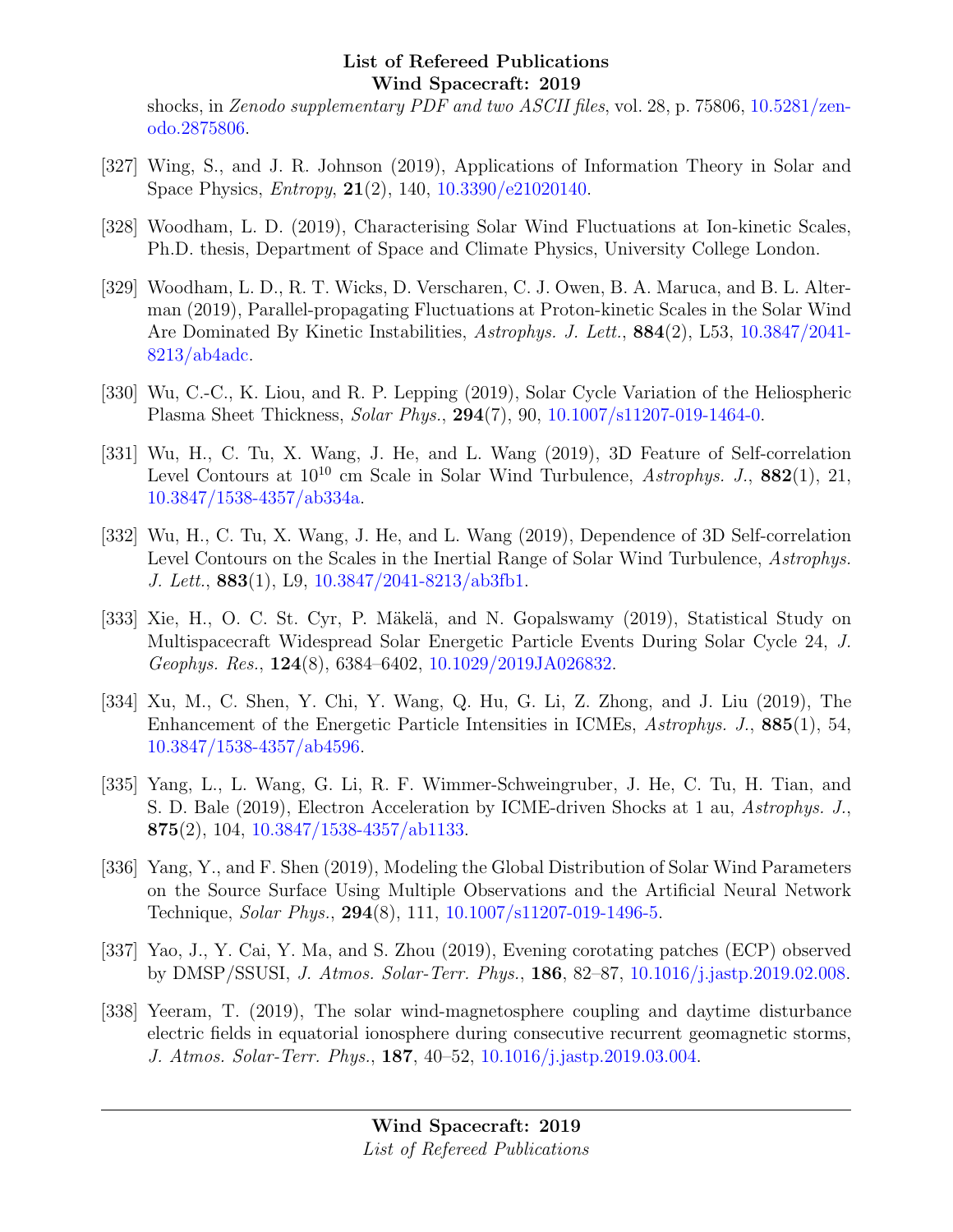- [339] Yin, Z., H. Zou, Y. Ye, et al. (2019), Superposed Epoch Analysis of the Energetic Electron Flux Variations During CIRs Measured by BD-IES, Space Weather, 17(12), 1765–1782, [10.1029/2019SW002296.](http://dx.doi.org/10.1029/2019SW002296)
- [340] Yoon, P. H., J. Seough, C. S. Salem, and K. G. Klein (2019), Solar Wind Temperature Isotropy, Phys. Rev. Lett., 123(14), 145101, [10.1103/PhysRevLett.123.145101.](http://dx.doi.org/10.1103/PhysRevLett.123.145101)
- [341] Yu, J., L. Y. Li, J. Cui, J. B. Cao, and J. Wang (2019), Effect of Low-Harmonic Magnetosonic Waves on the Radiation Belt Electrons Inside the Plasmasphere, J. Geophys. Res., 124(5), 3390–3401, [10.1029/2018JA026328.](http://dx.doi.org/10.1029/2018JA026328)
- [342] Yuan, C. J., and Q. G. Zong (2019), The Efficiency of Coronal Mass Ejection With Different IMF Preconditions on the Production of Megaelectronvolt Electron Content in the Outer Radiation Belt, J. Geophys. Res., 124(5), 3222–3235, [10.1029/2018JA026263.](http://dx.doi.org/10.1029/2018JA026263)
- [343] Yuan, Z., X. Yu, Z. Ouyang, F. Yao, S. Huang, and H. O. Funsten (2019), Simultaneous Trapping of Electromagnetic Ion Cyclotron and Magnetosonic Waves by Background Plasmas, J. Geophys. Res., 124(3), 1635–1643, [10.1029/2018JA026149.](http://dx.doi.org/10.1029/2018JA026149)
- [344] Zhang, H., S. Fu, Z. Pu, J. Lu, J. Zhong, C. Zhu, W. Wan, and L. Liu (2019), Statistics on the Magnetosheath Properties Related to Magnetopause Magnetic Reconnection, Astrophys. J., 880(2), 122, [10.3847/1538-4357/ab290e.](http://dx.doi.org/10.3847/1538-4357/ab290e)
- [345] Zhang, M., X. S. Feng, and L. P. Yang (2019), Three-dimensional MHD simulation of the 2008 December 12 coronal mass ejection: from the Sun to Interplanetary space, J. Space Weather Space Clim., 9, A33, [10.1051/swsc/2019034.](http://dx.doi.org/10.1051/swsc/2019034)
- [346] Zhang, P., C. Wang, L. Ye, and Y. Wang (2019), Forward Modeling of the Type III Radio Burst Exciter, Solar Phys., 294(5), 62, [10.1007/s11207-019-1448-0.](http://dx.doi.org/10.1007/s11207-019-1448-0)
- [347] Zhang, Q. M., J. X. Cheng, L. Feng, Y. Su, L. Lu, Y. Huang, D. Li, T. H. Zhou, and J. L. Chen (2019), Energy Partition in Two M-class Circular-ribbon Flares, Astrophys. J., 883(2), 124, [10.3847/1538-4357/ab3a52.](http://dx.doi.org/10.3847/1538-4357/ab3a52)
- [348] Zhao, A., Y. Wang, H. Feng, B. Zhuang, X. Li, H. Li, and H. Jia (2019), The Relationship of Magnetic Twist and Plasma Motion in a Magnetic Cloud, Astrophys. J., 885(2), 122, [10.3847/1538-4357/ab48e5.](http://dx.doi.org/10.3847/1538-4357/ab48e5)
- [349] Zhao, G. Q., H. Q. Feng, D. J. Wu, G. Pi, and J. Huang (2019), On the Generation Mechanism of Electromagnetic Cyclotron Waves in the Solar Wind: Statistical Results from Wind Observations,  $A \, stronglys. J., 871(2), 175, 10.3847/1538-4357/aaf8b8.$  $A \, stronglys. J., 871(2), 175, 10.3847/1538-4357/aaf8b8.$
- [350] Zhao, G. Q., H. Li, H. Q. Feng, D. J. Wu, H. B. Li, and A. Zhao (2019), Effects of Alpha-Proton Differential Flow on Proton Temperature Anisotropy Instabilities in the Solar Wind: Wind Observations, Astrophys. J., 884(1), 60, [10.3847/1538-4357/ab3d35.](http://dx.doi.org/10.3847/1538-4357/ab3d35)
- [351] Zhao, H., X.-Z. Zhou, Q.-G. Zong, J. M. Weygand, Q. Shi, Y. Liu, Z. Yao, Y. Wang, X.-C. Shen, J. Ren, H. Liu, and A. Tian (2019), Small-Scale Aurora Associated With Magnetospheric Flow Vortices After a Solar Wind Dynamic Pressure Decrease, J. Geophys. Res., 124(5), 3303–3311, [10.1029/2018JA026234.](http://dx.doi.org/10.1029/2018JA026234)